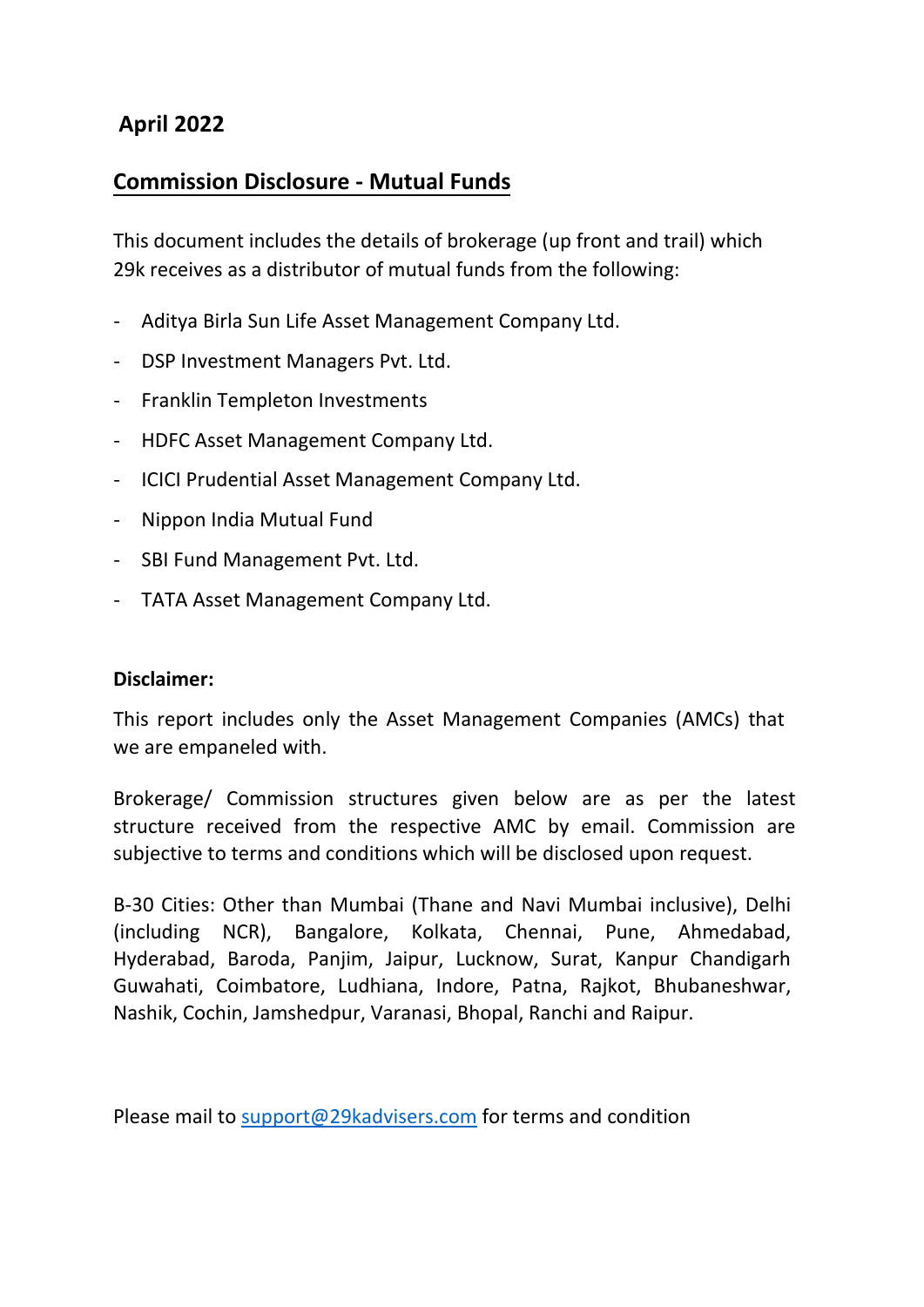# Aditya Birla Sun Life<br>Mutual Fund



| Structure effective 1 <sup>st</sup> April 2022      |                                                                     |                              | Total Brokerage (%) inclusive of all taxes |                |                       |                                    |
|-----------------------------------------------------|---------------------------------------------------------------------|------------------------------|--------------------------------------------|----------------|-----------------------|------------------------------------|
|                                                     |                                                                     | 3 Year                       | 3 Year                                     | <b>Trail</b>   | Trail 2 <sup>nd</sup> | <b>B30</b>                         |
| <b>Category</b>                                     | <b>Scheme Name</b>                                                  | <b>Pricing</b><br><b>T30</b> | <b>Pricing</b><br><b>B30</b>               | 1st Year       | Year<br>onwards       | <b>Special Trail</b><br>Incentive# |
|                                                     | <b>EQUITY &amp; HYBRID</b>                                          |                              |                                            |                |                       |                                    |
| Multicap                                            | <b>ABSL Multicap</b>                                                | 3.00%                        | 4.00%                                      | 1.00%          | 1.00%                 | 1.00%                              |
| Flexicap                                            | ABSL Flexi Cap Fund                                                 | 2.25%                        | 3.25%                                      | 0.75%          | 0.75%                 | 1.00%                              |
| Large & Midcap                                      | <b>ABSL Equity Advantage Fund</b>                                   | 2.25%                        | 3.25%                                      | 0.75%          | 0.75%                 | 1.00%                              |
| Large Cap                                           | <b>ABSL Frontline Equity Fund</b>                                   | 2.25%                        | 3.25%                                      | 0.75%          | 0.75%                 | 1.00%                              |
| FoF Domestic                                        | ABSL Asset Allocator FoF                                            | 3.00%                        | 4.00%                                      | 1.00%          | 1.00%                 | 1.00%                              |
| Midcap                                              | <b>ABSL Midcap Fund</b>                                             | 2.55%                        | 3.55%                                      | 0.85%          | 0.85%                 | 1.00%                              |
|                                                     |                                                                     |                              |                                            |                |                       |                                    |
| <b>Balanced Advantage</b>                           | ABSL Balanced Advantage Fund                                        | 2.70%                        | 3.70%                                      | 0.90%          | 0.90%                 | 1.00%                              |
| Aggressive Hybrid                                   | ABSL Equity Hybrid '95 Fund                                         | 2.40%<br>2.85%               | 3.40%<br>3.85%                             | 0.80%<br>0.95% | 0.80%<br>0.95%        | 1.00%<br>1.00%                     |
| <b>Equity Savings</b><br><b>Conservative Hybrid</b> | <b>ABSL Equity Savings Fund</b><br><b>ABSL Regular Savings Fund</b> | 2.25%                        | 3.25%                                      | 0.75%          | 0.75%                 | 1.00%                              |
|                                                     |                                                                     |                              |                                            |                |                       |                                    |
| Thematic                                            | ABSL India GenNext Fund                                             | 2.55%                        | 3.55%                                      | 0.85%          | 0.85%                 | 1.00%                              |
| Thematic                                            | ABSL Business Cycle Fund                                            | 2.25%                        | 3.25%                                      | 0.75%          | 0.75%                 | 1.00%                              |
| Thematic                                            | <b>ABSL Digital India Fund</b>                                      | 2.25%                        | 3.25%                                      | 0.75%          | 0.75%                 | 1.00%                              |
| Thematic                                            | ABSL MNC Fund                                                       | 2.25%                        | 3.25%                                      | 0.75%          | 0.75%                 | 1.00%                              |
| Thematic                                            | ABSL ESG Fund                                                       | 2.55%                        | 3.55%                                      | 0.85%          | 0.85%                 | 1.00%                              |
| Thematic                                            | ABSL Special Opportunities Fund                                     | 2.55%                        | 3.55%                                      | 0.85%          | 0.85%                 | 1.00%                              |
| Thematic                                            | <b>ABSL Manufacturing Equity Fund</b>                               | 2.85%                        | 3.85%                                      | 0.95%          | 0.95%                 | 1.00%                              |
| Thematic                                            | <b>ABSL PSU Equity Fund</b>                                         | 2.70%                        | 3.70%                                      | 0.90%          | 0.90%                 | 1.00%                              |
| Thematic                                            | ABSL International Equity Fund - Plan A                             | 2.70%                        | 3.70%                                      | 0.90%          | 0.90%                 | 1.00%                              |
| Thematic                                            | ABSL International Equity Fund - Plan B                             | 2.85%                        | 3.85%                                      | 0.95%          | 0.95%                 | 1.00%                              |
| Thematic                                            | ABSL Commodity Equities Fund-Global Agri                            | 1.50%                        | 1.50%                                      | 0.50%          | 0.50%                 | 0.00%                              |
| <b>Solution Oriented</b>                            | ABSL Bal Bhavishya Yojna                                            | 2.85%                        | 3.85%                                      | 0.95%          | 0.95%                 | 1.00%                              |
| <b>Solution Oriented</b>                            | ABSL Retirement Fund - 30s Plan                                     | 2.85%                        | 3.85%                                      | 0.95%          | 0.95%                 | 1.00%                              |
| <b>Solution Oriented</b>                            | ABSL Retirement Fund - 40s Plan                                     | 2.85%                        | 3.85%                                      | 0.95%          | 0.95%                 | 1.00%                              |
| <b>Solution Oriented</b>                            | ABSL Retirement Fund - 50Plus Plan                                  | 2.55%                        | 3.55%                                      | 0.85%          | 0.85%                 | 1.00%                              |
| <b>Solution Oriented</b>                            | ABSL Retirement Fund - 50s Plan                                     | 2.40%                        | 3.40%                                      | 0.80%          | 0.80%                 | 1.00%                              |
|                                                     |                                                                     |                              |                                            |                |                       |                                    |
| Sectoral                                            | ABSL Pharma & Healthcare Fund                                       | 2.85%                        | 3.85%                                      | 0.95%          | 0.95%                 | 1.00%                              |
| Sectoral                                            | ABSL Infrastructure Fund                                            | 2.85%                        | 3.85%                                      | 0.95%          | 0.95%                 | 1.00%                              |
| Sectoral                                            | ABSL Banking And Financial Services Fund                            | 2.40%                        | 3.40%                                      | 0.80%          | 0.80%                 | 1.00%                              |
|                                                     |                                                                     |                              |                                            |                |                       |                                    |
| Dividend Yield                                      | ABSL Dividend Yield Fund                                            | 2.70%                        | 3.70%                                      | 0.90%          | 0.90%                 | 1.00%                              |
| Value                                               | ABSL Pure Value Fund                                                | 2.25%                        | 3.25%                                      | 0.75%          | 0.75%                 | 1.00%                              |
| Focussed                                            | <b>ABSL Focused Equity Fund</b>                                     | 2.25%                        | 3.25%                                      | 0.75%          | 0.75%                 | 1.00%                              |
| Small Cap                                           | ABSL Small Cap Fund                                                 | 2.40%                        | 3.40%                                      | 0.80%          | 0.80%                 | 1.00%                              |
|                                                     |                                                                     |                              |                                            |                |                       |                                    |
| <b>ELSS</b>                                         | ABSL Tax Relief '96                                                 | 2.10%                        | 3.10%                                      | 0.70%          | 0.70%                 | 1.00%                              |
|                                                     | ABSL Arbitrage Fund                                                 | 1.35%                        | 1.35%                                      | 0.45%          | 0.45%                 | 0.00%                              |
| Arbitrage                                           |                                                                     |                              |                                            |                |                       |                                    |
| FoF International                                   | ABSL Global Emerging Opportunities Fund                             | 1.05%                        | 1.05%                                      | 0.35%          | 0.35%                 | 0.00%                              |
| FoF International                                   | ABSL Global Excellence Equity Fund                                  | 1.05%                        | 1.05%                                      | 0.35%          | 0.35%                 | 0.00%                              |
|                                                     |                                                                     |                              |                                            |                |                       |                                    |
| FoF Domestic                                        | ABSL Active Debt Multi Manager FoF                                  | 0.75%                        | 0.75%                                      | 0.25%          | 0.25%                 | 0.00%                              |
| <b>FoF Domestic</b>                                 | ABSL Financial Planning FOF-Aggressive                              | 1.35%                        | 2.35%                                      | 0.45%          | 0.45%                 | 1.00%                              |
| <b>FoF Domestic</b>                                 | ABSL Financial Planning FOF-Conservative                            | 0.90%                        | 0.90%                                      | 0.30%          | 0.30%                 | 0.00%                              |
| FoF Domestic                                        | ABSL Financial Planning FOF-Moderat Plan                            | 1.05%                        | 1.05%                                      | 0.35%          | 0.35%                 | 0.00%                              |
|                                                     |                                                                     |                              |                                            |                |                       |                                    |
| Index                                               | ABSL Nifty 50 Equal Weight Index Fund                               | 1.50%                        | 1.50%                                      | 0.50%          | 0.50%                 | 0.00%                              |
| Index                                               | ABSL Nifty Next 50 Index Fund                                       | 1.50%                        | 1.50%                                      | 0.50%          | 0.50%                 | 0.00%                              |
| Index                                               | ABSL Nifty 50 Index Fund                                            | 0.90%                        | 0.90%                                      | 0.30%          | 0.30%                 | 0.00%                              |
| Index                                               | ABSL Nifty Midcap 150 Index Fund                                    | 1.50%                        | 1.50%                                      | 0.50%          | 0.50%                 | 0.00%                              |
| Index                                               | ABSL NASDAQ 100 FOF                                                 | 0.90%                        | 0.90%                                      | 0.30%          | 0.30%                 | 0.00%                              |
| Index                                               | ABSL Nifty Smallcap 50 Index Fund                                   | 1.50%                        | 1.50%                                      | 0.50%          | 0.50%                 | 0.00%                              |
| Silver                                              | ABSL Silver ETF FOF                                                 | 1.35%<br>0.75%               | 1.35%                                      | 0.45%          | 0.45%                 | 0.00%                              |
| Gold                                                | ABSL Gold Fund                                                      |                              | 0.75%                                      | 0.25%          | 0.25%                 | 0.00%                              |
|                                                     | <b>DEBT</b>                                                         |                              |                                            |                |                       |                                    |
| Overnight<br>Liquid                                 | ABSL Overnight Fund                                                 | 0.15%<br>0.15%               | 0.15%<br>0.15%                             | 0.05%<br>0.05% | 0.05%<br>0.05%        | 0.00%<br>0.00%                     |
| Low Duration                                        | <b>ABSL Liquid Fund</b><br><b>ABSL Low Duration Fund</b>            | 1.95%                        | 1.95%                                      | 0.65%          | 0.65%                 | 0.00%                              |
| Money Market                                        | ABSL Money Manager Fund                                             | 0.15%                        | 0.15%                                      | 0.05%          | 0.05%                 | 0.00%                              |
| Ultra Short Duration                                | <b>ABSL Savings Fund</b>                                            | 0.15%                        | 0.15%                                      | 0.05%          | 0.05%                 | 0.00%                              |
| Floater                                             | <b>ABSL Floating Rate Fund</b>                                      | 0.45%                        | 0.45%                                      | 0.15%          | 0.15%                 | 0.00%                              |
| Debt Index                                          | ABSL Nifty SDL Plus PSU Bond Sep 2026 60:40 Index Fund              | 0.30%                        | 0.30%                                      | 0.10%          | 0.10%                 | 0.00%                              |
| Debt Index                                          | ABSL Nifty SDL Apr 2027 Index Fund                                  | 0.30%                        | 0.30%                                      | 0.10%          | 0.10%                 | 0.00%                              |
| Debt Index                                          | ABSL Crisil AAA Jun 2023 Index Fund                                 | 0.30%                        | 0.30%                                      | 0.10%          | 0.10%                 | 0.00%                              |
| Debt Index                                          | ABSL Crisil SDL Plus AAA PSU APR 2025 60:40 Index Fund              | 0.30%                        | 0.30%                                      | 0.10%          | 0.10%                 | 0.00%                              |
| Debt Index                                          | ABSL Crisil SDL Plus AAA PSU APR 2027 60:40 Index Fund              | 0.30%                        | 0.30%                                      | 0.10%          | 0.10%                 | 0.00%                              |
| Corporate Bond                                      | <b>ABSL Corporate Bond Fund</b>                                     | 0.45%                        | 0.45%                                      | 0.15%          | 0.15%                 | 0.00%                              |
| Banking & PSU Debt                                  | ABSL Banking & PSU Debt Fund                                        | 0.90%                        | 0.90%                                      | 0.30%          | 0.30%                 | 0.00%                              |
| <b>Short Duration</b>                               | ABSL Short Term Fund                                                | 1.50%                        | 1.75%                                      | 0.50%          | 0.50%                 | 0.25%                              |
| Dynamic Bond                                        | <b>ABSL Dynamic Bond Fund</b>                                       | 2.10%                        | 3.10%                                      | 0.70%          | 0.70%                 | 1.00%                              |
| <b>Credit Risk</b>                                  | ABSL Credit Risk Fund                                               | 2.55%                        | 3.55%                                      | 0.85%          | 0.85%                 | 1.00%                              |
| <b>Medium Duration</b>                              | ABSL Medium Term Plan                                               | 2.10%                        | 2.10%                                      | 0.70%          | 0.70%                 | 0.00%                              |
| Medium to Long Term                                 | ABSL Income Fund                                                    | 0.90%                        | 0.90%                                      | 0.30%          | 0.30%                 | 0.00%                              |
| Gilt                                                | ABSL Government Securities Fund                                     | 1.20%                        | 1.20%                                      | 0.40%          | 0.40%                 | 0.00%                              |
|                                                     | Refer attached Notes and T&C for more details                       |                              |                                            |                |                       | P                                  |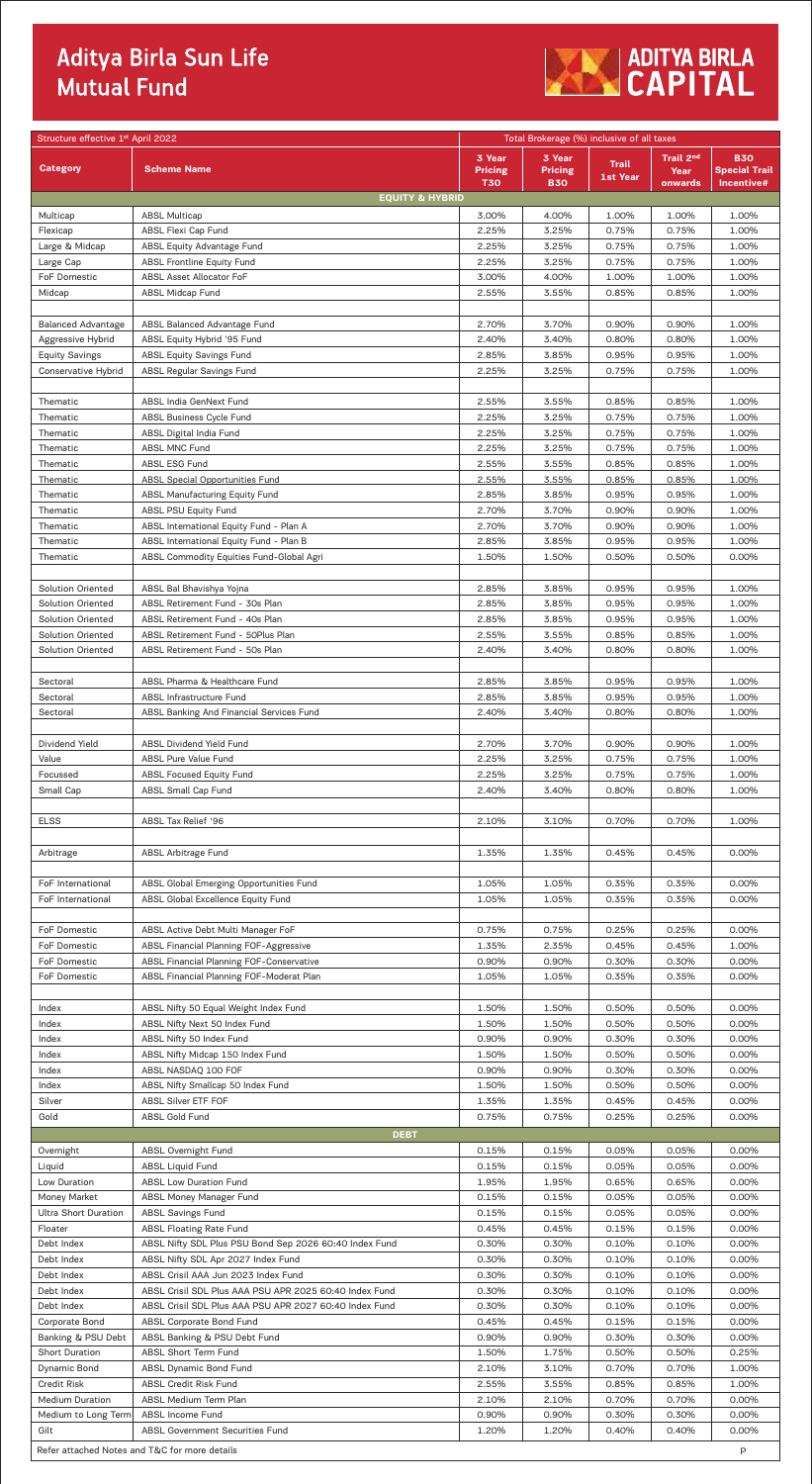**DSP INVESTMENT MANAGERS** 

Category : NP

### Brokerage Rates

| <b>Brokerage Period</b>                                      | From 01-Mar-2022 To 31-Mar-2022 |                        |                   |                       |  |  |  |
|--------------------------------------------------------------|---------------------------------|------------------------|-------------------|-----------------------|--|--|--|
| <b>Transaction Types</b>                                     | ALL                             |                        |                   |                       |  |  |  |
|                                                              |                                 | <b>Trail Brokerage</b> |                   |                       |  |  |  |
| <b>Type of Brokerage</b>                                     | <b>Additional B30 Trail</b>     | Year 1                 | Year <sub>2</sub> | Year 3 and<br>onwards |  |  |  |
| <b>Hybrid</b>                                                |                                 |                        |                   |                       |  |  |  |
| DSP Equity & Bond Fund                                       | 1.50%                           | 0.95%                  | 0.95%             | 0.95%                 |  |  |  |
| <b>DSP Equity Savings Fund</b>                               | 1.50%                           | 0.80%                  | 0.80%             | 0.80%                 |  |  |  |
| DSP Regular Savings Fund                                     | 1.75%                           | 0.70%                  | 0.70%             | 0.70%                 |  |  |  |
| DSP Dynamic Asset Allocation Fund                            | 1.25%                           | 1.15%                  | 1.15%             | 1.15%                 |  |  |  |
| <b>Equity Index Fund</b>                                     |                                 |                        |                   |                       |  |  |  |
| DSP Equal Nifty 50 Fund                                      | 0.00%                           | 0.55%                  | 0.55%             | 0.55%                 |  |  |  |
| DSP Nifty 50 Index Fund                                      | 0.00%                           | 0.15%                  | 0.15%             | 0.15%                 |  |  |  |
| DSP Nifty Next 50 Index Fund                                 | 0.00%                           | 0.30%                  | 0.30%             | 0.30%                 |  |  |  |
| DSP Nifty SDL Plus G-Sec Jun 2028 30:70<br><b>Index Fund</b> | 0.00%                           | 0.10%                  | 0.10%             | 0.10%                 |  |  |  |
| <b>ELSS</b>                                                  |                                 |                        |                   |                       |  |  |  |
| <b>DSP Tax Saver Fund</b>                                    | 1.75%                           | 0.90%                  | 0.90%             | 0.90%                 |  |  |  |
| <b>Equity</b>                                                |                                 |                        |                   |                       |  |  |  |
| DSP Equity Opportunities Fund                                | 1.50%                           | 0.90%                  | 0.90%             | 0.90%                 |  |  |  |
| <b>DSP Focus Fund</b>                                        | 1.75%                           | 1.00%                  | 1.00%             | 1.00%                 |  |  |  |
| DSP Flexi Cap Fund                                           | 1.75%                           | 1.05%                  | 1.05%             | 1.05%                 |  |  |  |
| DSP TOP 100 EQUITY                                           | 1.75%                           | 1.00%                  | 1.00%             | 1.00%                 |  |  |  |
| DSP India T.I.G.E.R Fund                                     | 1.75%                           | 1.20%                  | 1.20%             | 1.20%                 |  |  |  |
| DSP Mid Cap Fund                                             | 1.75%                           | 0.90%                  | 0.90%             | 0.90%                 |  |  |  |
| DSP Small Cap Fund                                           | 1.75%                           | 0.90%                  | 0.90%             | 0.90%                 |  |  |  |
| DSP Natural Resources And New Energy<br>Fund                 | 1.25%                           | 1.20%                  | 1.20%             | 1.20%                 |  |  |  |
| <b>DSP Healthcare Fund</b>                                   | 1.25%                           | 1.30%                  | 1.30%             | 1.30%                 |  |  |  |
| <b>DSP Quant Fund</b>                                        | 0.00%                           | 0.65%                  | 0.65%             | 0.65%                 |  |  |  |
| DSP Arbitrage Fund                                           | 0.00%                           | 0.55%                  | 0.55%             | 0.55%                 |  |  |  |
| <b>DSP Value Fund</b>                                        | 0.00%                           | 0.75%                  | 0.75%             | 0.75%                 |  |  |  |
| <b>Fund of Funds</b>                                         |                                 |                        |                   |                       |  |  |  |
| <b>DSP Global Allocation Fund</b>                            | 0.75%                           | 0.60%                  | 0.60%             | 0.60%                 |  |  |  |
| DSP US Flexible Equity Fund                                  | 1.50%                           | 0.80%                  | 0.80%             | 0.80%                 |  |  |  |
| DSP World Agriculture Fund                                   | 0.75%                           | 0.65%                  | 0.65%             | 0.65%                 |  |  |  |
| DSP World Gold Fund                                          | 1.00%                           | 0.65%                  | 0.65%             | 0.65%                 |  |  |  |
| DSP World Mining Fund                                        | 0.75%                           | 0.60%                  | 0.60%             | 0.60%                 |  |  |  |
| DSP World Energy Fund                                        | 0.75%                           | 0.60%                  | 0.60%             | 0.60%                 |  |  |  |
| DSP Global Innovation Fund of Fund                           | 0.00%                           | 0.35%                  | 0.35%             | 0.35%                 |  |  |  |
| <b>Fixed Income</b>                                          |                                 |                        |                   |                       |  |  |  |
| DSP Bond Fund                                                | 0.00%                           | 0.40%                  | 0.40%             | 0.40%                 |  |  |  |
| <b>DSP Credit Risk Fund</b>                                  | 0.00%                           | 0.70%                  | 0.70%             | 0.70%                 |  |  |  |
| DSP Banking and PSU Debt Fund                                | 0.00%                           | 0.25%                  | 0.25%             | 0.25%                 |  |  |  |
| DSP Short Term Fund                                          | 0.00%                           | 0.65%                  | 0.65%             | 0.65%                 |  |  |  |
| <b>DSP Strategic Bond Fund</b>                               | 0.00%                           | 0.65%                  | 0.65%             | 0.65%                 |  |  |  |
| <b>DSP Government Securities Fund</b>                        | 0.00%                           | 0.50%                  | 0.50%             | 0.50%                 |  |  |  |
| DSP 10Y G-Sec Fund                                           | 0.00%                           | 0.20%                  | 0.20%             | 0.20%                 |  |  |  |
| DSP Ultra Short Fund                                         | 0.00%                           | 0.70%                  | 0.70%             | 0.70%                 |  |  |  |
| DSP Low Duration Fund                                        | 0.00%                           | 0.25%                  | 0.25%             | 0.25%                 |  |  |  |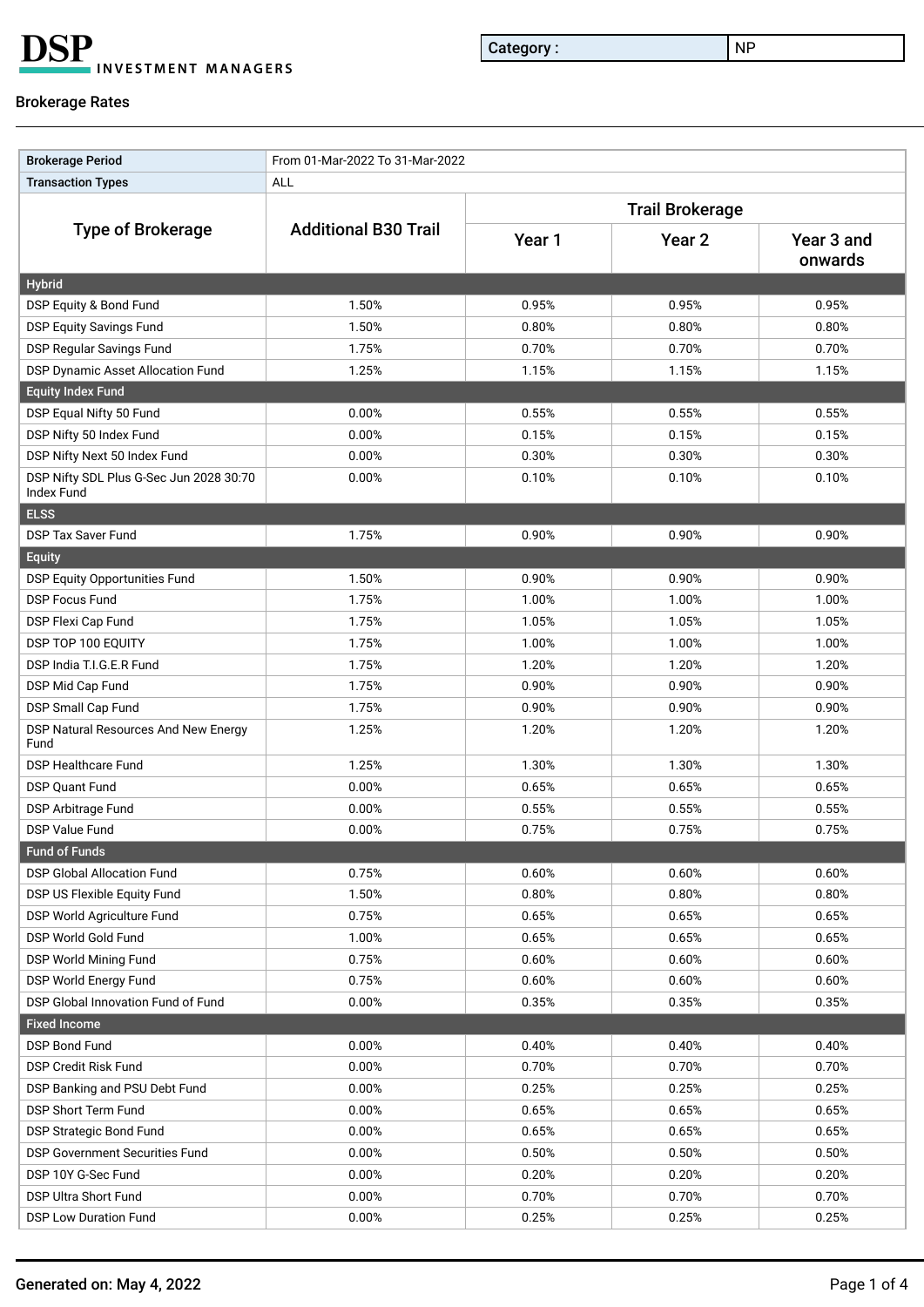**DSP** INVESTMENT MANAGERS

Category : NP

### Brokerage Rates

| <b>Brokerage Period</b>   | From 01-Mar-2022 To 31-Mar-2022 |        |                        |                       |  |  |  |  |
|---------------------------|---------------------------------|--------|------------------------|-----------------------|--|--|--|--|
| <b>Transaction Types</b>  | <b>ALL</b>                      |        |                        |                       |  |  |  |  |
|                           |                                 |        | <b>Trail Brokerage</b> |                       |  |  |  |  |
| <b>Type of Brokerage</b>  | <b>Additional B30 Trail</b>     | Year 1 | Year 2                 | Year 3 and<br>onwards |  |  |  |  |
| <b>DSP Savings Fund</b>   | 0.00%                           | 0.20%  | 0.20%                  | 0.20%                 |  |  |  |  |
| DSP Corporate Bond Fund   | 0.00%                           | 0.25%  | 0.25%                  | 0.25%                 |  |  |  |  |
| <b>DSP Floater Fund</b>   | 0.00%                           | 0.25%  | 0.25%                  | 0.25%                 |  |  |  |  |
| Money Market              |                                 |        |                        |                       |  |  |  |  |
| <b>DSP Liquidity Fund</b> | 0.00%                           | 0.05%  | 0.05%                  | 0.05%                 |  |  |  |  |
| <b>DSP Overnight Fund</b> | 0.00%                           | 0.05%  | 0.05%                  | 0.05%                 |  |  |  |  |

| <b>Brokerage Period</b>                                      | From 01-Apr-2022 To 31-Dec-2022 |                        |                   |                       |  |  |  |
|--------------------------------------------------------------|---------------------------------|------------------------|-------------------|-----------------------|--|--|--|
| <b>Transaction Types</b>                                     | ALL                             |                        |                   |                       |  |  |  |
|                                                              |                                 | <b>Trail Brokerage</b> |                   |                       |  |  |  |
| <b>Type of Brokerage</b>                                     | <b>Additional B30 Trail</b>     | Year 1                 | Year <sub>2</sub> | Year 3 and<br>onwards |  |  |  |
| <b>Hybrid</b>                                                |                                 |                        |                   |                       |  |  |  |
| DSP Equity & Bond Fund                                       | 1.75%                           | 0.95%                  | 0.95%             | 0.95%                 |  |  |  |
| <b>DSP Equity Savings Fund</b>                               | 1.50%                           | 0.80%                  | 0.80%             | 0.80%                 |  |  |  |
| <b>DSP Regular Savings Fund</b>                              | 1.75%                           | 0.70%                  | 0.70%             | 0.70%                 |  |  |  |
| <b>DSP Dynamic Asset Allocation Fund</b>                     | 1.75%                           | 1.15%                  | 1.15%             | 1.15%                 |  |  |  |
| <b>Equity Index Fund</b>                                     |                                 |                        |                   |                       |  |  |  |
| DSP Equal Nifty 50 Fund                                      | 0.00%                           | 0.55%                  | 0.55%             | 0.55%                 |  |  |  |
| DSP Nifty 50 Index Fund                                      | 0.00%                           | 0.15%                  | 0.15%             | 0.15%                 |  |  |  |
| DSP Nifty Next 50 Index Fund                                 | 0.00%                           | 0.30%                  | 0.30%             | 0.30%                 |  |  |  |
| DSP Nifty SDL Plus G-Sec Jun 2028 30:70<br><b>Index Fund</b> | 0.00%                           | 0.10%                  | 0.10%             | 0.10%                 |  |  |  |
| <b>ELSS</b>                                                  |                                 |                        |                   |                       |  |  |  |
| DSP Tax Saver Fund                                           | 1.75%                           | 0.90%                  | 0.90%             | 0.90%                 |  |  |  |
| <b>Equity</b>                                                |                                 |                        |                   |                       |  |  |  |
| <b>DSP Equity Opportunities Fund</b>                         | 1.75%                           | 0.90%                  | 0.90%             | 0.90%                 |  |  |  |
| <b>DSP Focus Fund</b>                                        | 1.75%                           | 1.00%                  | 1.00%             | 1.00%                 |  |  |  |
| DSP Flexi Cap Fund                                           | 1.75%                           | 1.05%                  | 1.05%             | 1.05%                 |  |  |  |
| DSP TOP 100 EQUITY                                           | 1.75%                           | 1.00%                  | 1.00%             | 1.00%                 |  |  |  |
| DSP India T.I.G.E.R Fund                                     | 1.75%                           | 1.20%                  | 1.20%             | 1.20%                 |  |  |  |
| DSP Mid Cap Fund                                             | 1.75%                           | 0.90%                  | 0.90%             | 0.90%                 |  |  |  |
| DSP Small Cap Fund                                           | 1.75%                           | 0.90%                  | 0.90%             | 0.90%                 |  |  |  |
| DSP Natural Resources And New Energy<br>Fund                 | 1.25%                           | 1.20%                  | 1.20%             | 1.20%                 |  |  |  |
| <b>DSP Healthcare Fund</b>                                   | 1.75%                           | 1.30%                  | 1.30%             | 1.30%                 |  |  |  |
| <b>DSP Quant Fund</b>                                        | 0.00%                           | 0.65%                  | 0.65%             | 0.65%                 |  |  |  |
| DSP Arbitrage Fund                                           | 0.00%                           | 0.55%                  | 0.55%             | 0.55%                 |  |  |  |
| <b>DSP Value Fund</b>                                        | 0.00%                           | 0.75%                  | 0.75%             | 0.75%                 |  |  |  |
| <b>Fund of Funds</b>                                         |                                 |                        |                   |                       |  |  |  |
| <b>DSP Global Allocation Fund</b>                            | 0.75%                           | 0.60%                  | 0.60%             | 0.60%                 |  |  |  |
| DSP US Flexible Equity Fund                                  | 1.50%                           | 0.80%                  | 0.80%             | 0.80%                 |  |  |  |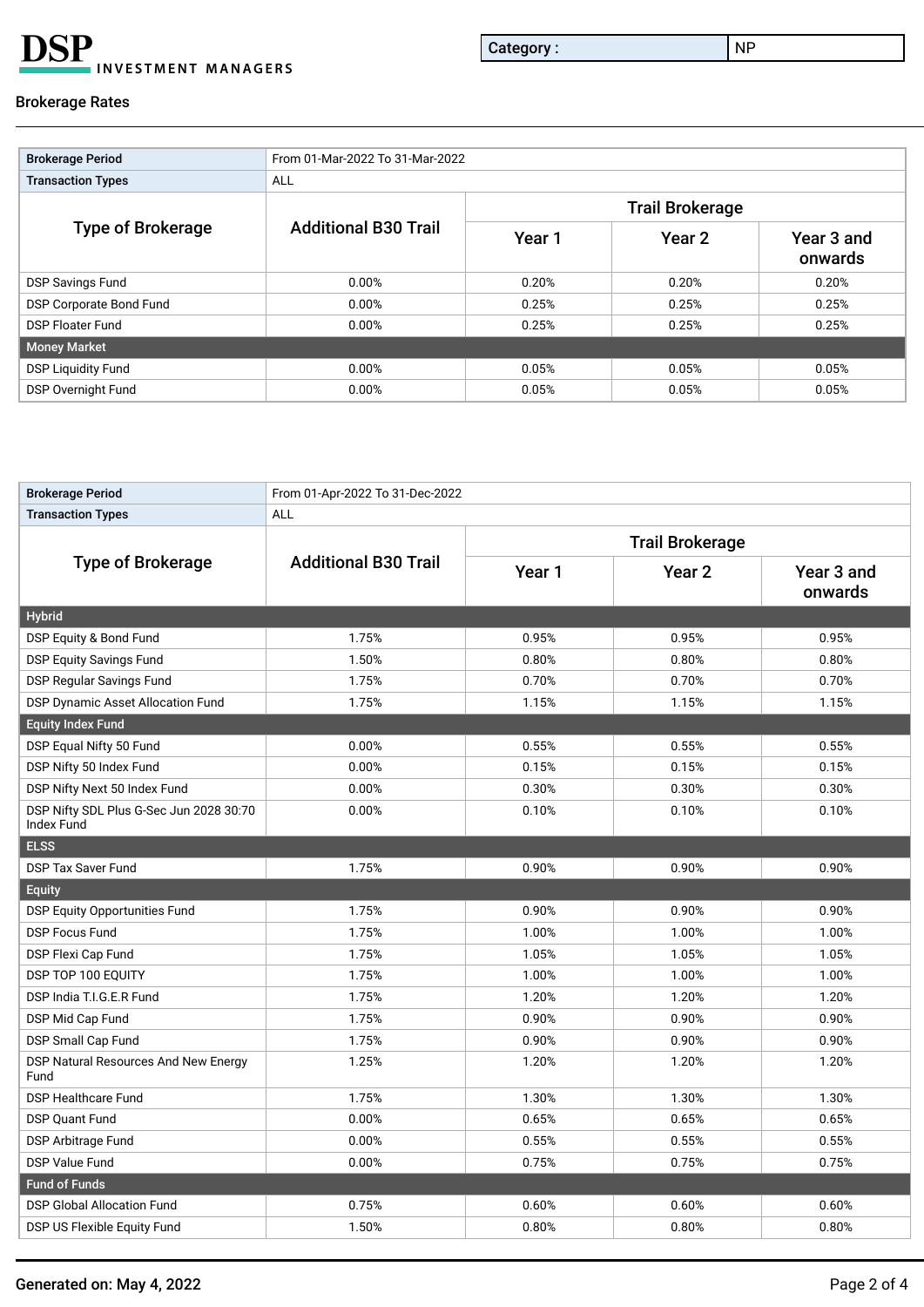**DSP INVESTMENT MANAGERS** 

Category : NP

### Brokerage Rates

| <b>Brokerage Period</b>               | From 01-Apr-2022 To 31-Dec-2022 |                        |                   |                       |  |  |  |
|---------------------------------------|---------------------------------|------------------------|-------------------|-----------------------|--|--|--|
| <b>Transaction Types</b>              | <b>ALL</b>                      |                        |                   |                       |  |  |  |
|                                       |                                 | <b>Trail Brokerage</b> |                   |                       |  |  |  |
| <b>Type of Brokerage</b>              | <b>Additional B30 Trail</b>     | Year 1                 | Year <sub>2</sub> | Year 3 and<br>onwards |  |  |  |
| DSP World Agriculture Fund            | 0.75%                           | 0.65%                  | 0.65%             | 0.65%                 |  |  |  |
| DSP World Gold Fund                   | 1.00%                           | 0.65%                  | 0.65%             | 0.65%                 |  |  |  |
| DSP World Mining Fund                 | 0.75%                           | 0.60%                  | 0.60%             | 0.60%                 |  |  |  |
| DSP World Energy Fund                 | 0.75%                           | 0.60%                  | 0.60%             | 0.60%                 |  |  |  |
| DSP Global Innovation Fund of Fund    | 0.00%                           | 0.35%                  | 0.35%             | 0.35%                 |  |  |  |
| <b>Fixed Income</b>                   |                                 |                        |                   |                       |  |  |  |
| <b>DSP Bond Fund</b>                  | 0.00%                           | 0.40%                  | 0.40%             | 0.40%                 |  |  |  |
| <b>DSP Credit Risk Fund</b>           | 0.00%                           | 0.70%                  | 0.70%             | 0.70%                 |  |  |  |
| DSP Banking and PSU Debt Fund         | 0.00%                           | 0.25%                  | 0.25%             | 0.25%                 |  |  |  |
| <b>DSP Short Term Fund</b>            | 0.00%                           | 0.65%                  | 0.65%             | 0.65%                 |  |  |  |
| <b>DSP Strategic Bond Fund</b>        | 0.00%                           | 0.65%                  | 0.65%             | 0.65%                 |  |  |  |
| <b>DSP Government Securities Fund</b> | 0.00%                           | 0.50%                  | 0.50%             | 0.50%                 |  |  |  |
| DSP 10Y G-Sec Fund                    | 0.00%                           | 0.20%                  | 0.20%             | 0.20%                 |  |  |  |
| <b>DSP Ultra Short Fund</b>           | 0.00%                           | 0.70%                  | 0.70%             | 0.70%                 |  |  |  |
| <b>DSP Low Duration Fund</b>          | 0.00%                           | 0.25%                  | 0.25%             | 0.25%                 |  |  |  |
| <b>DSP Savings Fund</b>               | 0.00%                           | 0.20%                  | 0.20%             | 0.20%                 |  |  |  |
| <b>DSP Corporate Bond Fund</b>        | 0.00%                           | 0.25%                  | 0.25%             | 0.25%                 |  |  |  |
| <b>DSP Floater Fund</b>               | 0.00%                           | 0.25%                  | 0.25%             | 0.25%                 |  |  |  |
| <b>Money Market</b>                   |                                 |                        |                   |                       |  |  |  |
| <b>DSP Liquidity Fund</b>             | 0.00%                           | 0.05%                  | 0.05%             | 0.05%                 |  |  |  |
| DSP Overnight Fund                    | 0.00%                           | 0.05%                  | 0.05%             | 0.05%                 |  |  |  |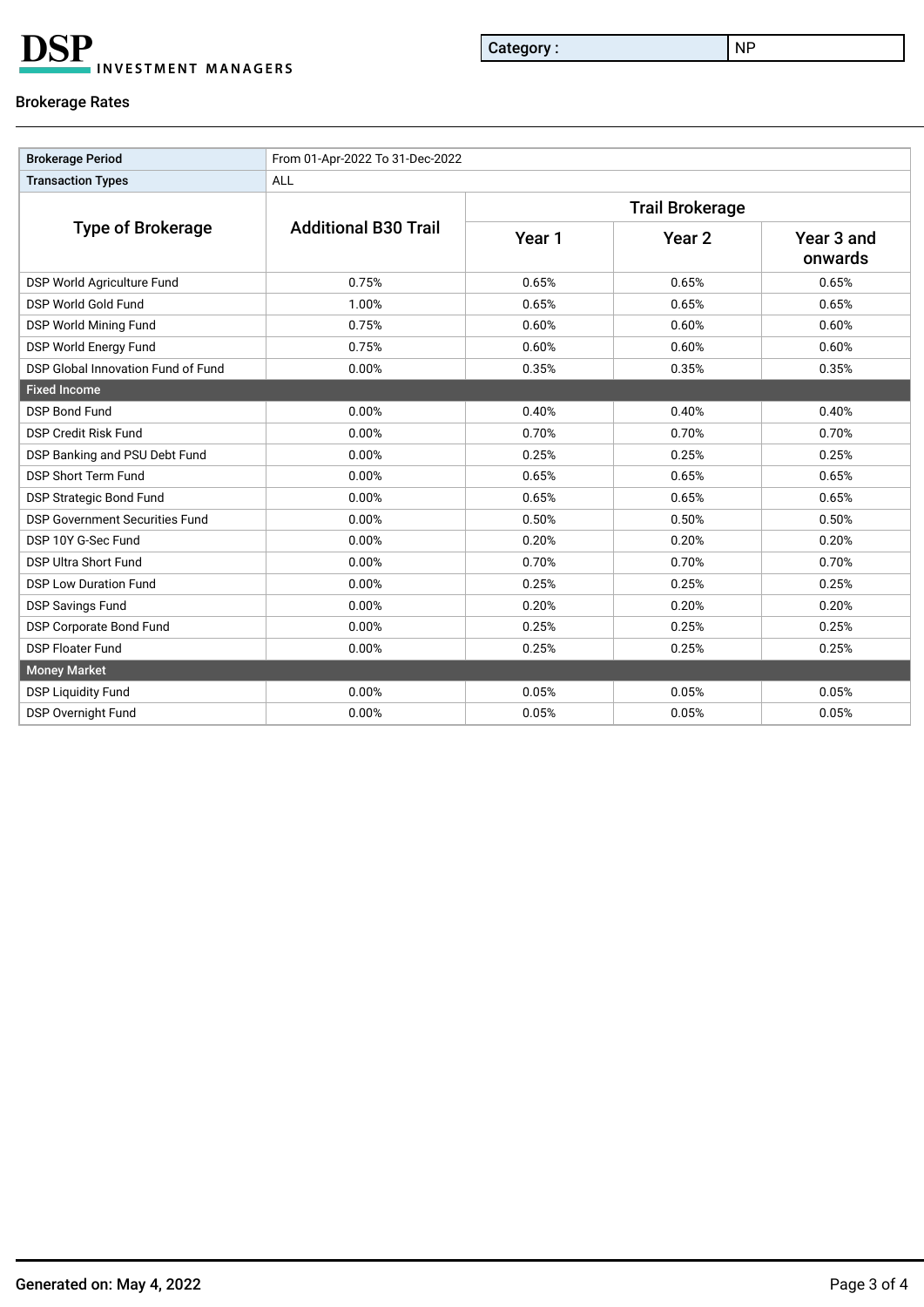

#### **Distribution Remuneration Structure**

The Commission rates mentioned below are for the business to be mobilized during the period 01-Apr-2022 to 30-Jun-2022

| Fund Type, Fund Name, Plan                                                             | Category                         | <b>Exit Load</b>                                                                                                                                        | Trail Applicable for T-30 Additional Trail for<br>& B-30<br>Day 1 onwards(p.a.) | B-30 p.a.<br>applicable only for | Total T30 payout in<br>Year 1 | Total B30 payout in Year 1<br>$(D+E)$ |
|----------------------------------------------------------------------------------------|----------------------------------|---------------------------------------------------------------------------------------------------------------------------------------------------------|---------------------------------------------------------------------------------|----------------------------------|-------------------------------|---------------------------------------|
| $\,^{\rm n}{\rm A}^{\rm n}$                                                            | "B"                              | "с"                                                                                                                                                     | "D"                                                                             | year 1)<br>"E"                   | "F"                           | "G"                                   |
|                                                                                        |                                  |                                                                                                                                                         |                                                                                 |                                  |                               |                                       |
| - EQUITY<br>1) TEMPLETON INDIA VALUE FUND (TIVF)                                       | VALUE FUND                       | 1.00% within 1 years of allotment                                                                                                                       | 1.30                                                                            | 1.50                             | 1.30                          | 2.80                                  |
| 2) FRANKLIN INDIA TECHNOLOGY FUND (FITF)                                               | THEMATIC TECHNOLOGY FUND         | 1.00% within 1 years of allotment                                                                                                                       | 1.10                                                                            | 1.50                             | 1.10                          | 2.60                                  |
| 3) FRANKLIN INDIA OPPORTUNITIES FUND (FIOF)                                            | THEMATIC SPECIAL SITUATIONS FUND | 1.00% within 1 years of allotment                                                                                                                       | 1.30                                                                            | 1.50                             | 1.30                          | 2,80                                  |
| 4) FRANKLIN ASIAN EQUITY FUND (FAEF)                                                   | THEMATIC ASIAN EQUITY FUND       | 1,00% within 1 years of allotment                                                                                                                       | 1.30                                                                            | 1.50                             | 1,30                          | 2,80                                  |
| 5) TEMPLETON INDIA EQUITY INCOME FUND (TIEIF)                                          | DIVIDEND YIELD FUND              | 1.00% within 1 years of allotment                                                                                                                       | 1.10                                                                            | 1.50                             | 1.10                          | 2.60                                  |
| 6) FRANKLIN BUILD INDIA FUND (FBIF)                                                    | THEMATIC INFRASTRUCTURE FUND     | 1,00% within 1 years of allotment                                                                                                                       | 1.10                                                                            | 1.50                             | 1.10                          | 2.60                                  |
| 7) FRANKLIN INDIA EQUITY ADVANTAGE FUND (FIEAF)                                        | LARGE AND MID-CAP FUND           | 1.00% within 1 vears of allotment                                                                                                                       | 1,00                                                                            | 1.50                             | 1,00                          | 2.50                                  |
| 8) FRANKLIN INDIA PRIMA FUND (FIPF)                                                    | MID-CAP FUND                     | 1.00% within 1 years of allotment                                                                                                                       | 0.95                                                                            | 1.50                             | 0.95                          | 2.45                                  |
| 9) FRANKLIN INDIA BLUECHIP FUND (FIBCF)                                                | LARGE CAP FUND                   | 1,00% within 1 years of allotment                                                                                                                       | 0.95                                                                            | 1.50                             | 0.95                          | 2.45                                  |
| 10) FRANKLIN INDIA SMALLER COMPANIES FUND (FISCF)                                      | SMALL-CAP FUND                   | 1.00% within 1 years of allotment                                                                                                                       | 0.95                                                                            | 1.50                             | 0.95                          | 2.45                                  |
| 11) FRANKLIN INDIA FOCUSED EQUITY FUND (FIFEF)                                         | <b>FOCUSED FUND</b>              | 1.00% within 1 years of allotment                                                                                                                       | 0.95                                                                            | 1.50                             | 0.95                          | 2.45                                  |
| 12) FRANKLIN INDIA FLEXICAP FUND (FIFCF)                                               | MULTI-CAP FUND                   | 1,00% within 1 years of allotment                                                                                                                       | 0.95                                                                            | 1.50                             | 0.95                          | 2.45                                  |
| 13) FRANKLIN INDIA INDEX FUND NSE NIFTY PLAN (FIIF)                                    | INDEX NIFTY                      | ) 25% if the Units are redeemed/switched out within 7 days of allotment                                                                                 | 0.30                                                                            | 0.00                             | 0.30                          | 0.30                                  |
| - SECTION 80C FUNDS                                                                    |                                  |                                                                                                                                                         |                                                                                 |                                  |                               |                                       |
| 1) FRANKLIN INDIA TAXSHIELD (FIT)                                                      | <b>ELSS FUND</b>                 | Nil                                                                                                                                                     | 0.95                                                                            | 1.50                             | 0.95                          | 2.45                                  |
| 2) FRANKLIN INDIA PENSION PLAN (FIPEP)                                                 | RETIREMENT FUND                  | 3.00% if redeemed before age of 58 years,( subject to lock in period & target amount) Nil after age of 58<br>ears                                       | 1.40                                                                            | 0.00                             | 1.40                          | 1.40                                  |
| - HYBRID FUNDS                                                                         |                                  |                                                                                                                                                         |                                                                                 |                                  |                               |                                       |
| 1) FRANKLIN INDIA DEBT HYBRID FUND (FIDHF)*                                            | CONSERVATIVE HYBRID FUND         | NTL.                                                                                                                                                    | 0.85                                                                            | 0.00                             | 0.85                          | 0.85                                  |
| 2) FRANKLIN INDIA EQUITY HYBRID FUND (FIEHF)                                           | AGGRESSIVE HYBRID FUND           | 1.00% within 1 years of allotment                                                                                                                       | 1.15                                                                            | 1.50                             | 1.15                          | 2.65                                  |
| 3) FRANKLIN INDIA EQUITY SAVINGS FUND (FIESF)*                                         | EQUITY SAVINGS FUND              | NIL                                                                                                                                                     | 1.40                                                                            | 1.00                             | 1.40                          | 2.40                                  |
| - FIXED INCOME FUNDS                                                                   |                                  |                                                                                                                                                         |                                                                                 |                                  |                               |                                       |
| 1) FRANKLIN INDIA GOVERNMENT SECURITIES FUND (FIGSF)                                   | <b>GILT FUND</b>                 | Ni                                                                                                                                                      | 0.60                                                                            | 0.00                             | 0.60                          | 0.60                                  |
| 2) FRANKLIN INDIA FLOATING RATE FUND (FIFRF)                                           | FLOATER FUND                     | Nil                                                                                                                                                     | 0.60                                                                            | 0.00                             | 0.60                          | 0.60                                  |
| 3) FRANKLIN INDIA CORPORATE DEBT FUND (FICDF)                                          | CORPORATE BOND FUND              | Nil                                                                                                                                                     | 0.55                                                                            | 0.00                             | 0.55                          | 0.55                                  |
| 4) FRANKLIN INDIA BANKING AND PSU DEBT FUND (FIBPDF)                                   | <b>BANKING &amp; PSU FUND</b>    | Nil                                                                                                                                                     | 0.30                                                                            | 0.00                             | 0.30                          | 0.30                                  |
| 5) FRANKLIN INDIA SAVINGS FUND (FISPF)                                                 | MONEY MARKET FUND                | Nil                                                                                                                                                     | 0.15                                                                            | 0.00                             | 0.15                          | 0.15                                  |
| 6) FRANKLIN INDIA OVERNIGHT FUND (FIONF)                                               | OVERNIGHT FUND                   | Nil                                                                                                                                                     | 0.04                                                                            | 0,00                             | 0.04                          | 0.04                                  |
| 7) FRANKLIN INDIA LIQUID FUND (FILF)                                                   | LIQUID FUND                      | Redemption after allotment: Day 1 – 0.0070%, Day 2 – 0.0065%, Day 3 – 0.0060%, Day 4 – 0.0055%<br>Day 5 – 0.0050%, Day 6 – 0.0045%, Day 7 onwards – NIL | 0.05                                                                            | 0.00                             | 0.05                          | 0.05                                  |
| - INTERNATIONAL FUNDS                                                                  |                                  |                                                                                                                                                         |                                                                                 |                                  |                               |                                       |
| 1) FRANKLIN INDIA FEEDER - FRANKLIN U S OPPORTUNITIES FUND (FUSOF)                     | FOF OVERSEAS US                  | 1.00% within 1 years of allotment                                                                                                                       | 1.10                                                                            | 1.50                             | 1.10                          | 2.60                                  |
| 2) FRANKLIN INDIA FEEDER - FRANKLIN EUROPEAN GROWTH FUND (FEGF)                        | FOF OVERSEAS EUROPE              | 1.00% within 1 years of allotment                                                                                                                       | 1.00                                                                            | 1.50                             | 1.00                          | 2.50                                  |
| - FUND OF FUNDS                                                                        |                                  |                                                                                                                                                         |                                                                                 |                                  |                               |                                       |
| 1) FRANKLIN INDIA MULTI ASSET SOLUTION FUND (FIMAS)                                    | FOF DOMESTIC                     | 1.00% within 3 years of allotment                                                                                                                       | 0.95                                                                            | 1.50                             | 0.95                          | 2.45                                  |
| 2) FRANKLIN INDIA DYNAMIC ASSET ALLOCATION FUND OF FUNDS (FIDAAF)                      | FOF-DOMESTIC                     | 1,00% within 1 years of allotment                                                                                                                       | 0.95                                                                            | 1.50                             | 0.95                          | 2.45                                  |
| 3) FRANKLIN INDIA LIFE STAGE FUND OF FUNDS - 20S PLAN (FILSF20)                        | FOF-DOMESTIC                     | 1,00% within one vear of allotment                                                                                                                      | 0.85                                                                            | 0.00                             | 0.85                          | 0.85                                  |
| 4) FRANKLIN INDIA LIFE STAGE FUND OF FUNDS 30S PLAN (FILSF30)                          | FOF DOMESTIC                     | 0.75% within one year of allotment                                                                                                                      | 0.85                                                                            | 0.00                             | 0.85                          | 0.85                                  |
| 5) FRANKLIN INDIA LIFE STAGE FUND OF FUNDS - 40S PLAN (FILSF40)                        | FOF-DOMESTIC                     | 0.75% within one year of allotment                                                                                                                      | 0.75                                                                            | 0.00                             | 0.75                          | 0.75                                  |
| 6) FRANKLIN INDIA LIFE STAGE FUND OF FUNDS - 50S PLUS PLAN (FILSF50)                   | FOF DOMESTIC                     | 1.00% within one year of allotment                                                                                                                      | 0.70                                                                            | 0.00                             | 0.70                          | 0.70                                  |
| 7) FRANKLIN INDIA LIFE STAGE FUND OF FUNDS - 50S PLUS FLOATING RATE PLAN<br>(FILSF50P) | FOF DOMESTIC                     | 1.00% within 1 years of allotment                                                                                                                       | 0.50                                                                            | 0.00                             | 0.50                          | 0.50                                  |

\*The exit load in respect of each purchase of Units of `Franklin India Debt hybrid Fund' and `Franklin India Equity Savings Fund' is applicable effective October 11, 2021. All prior investments continue to be subject to th

Applicable ARN Codes and their Distributor Names for the Special Structure:

| Code<br><b>ARN</b> | <b>Distributor Name</b>                                      |
|--------------------|--------------------------------------------------------------|
| ARN 66912          | <b>DOL</b><br>ADVISERS PRIVATE I<br>LIMITED<br>: INVESTMENT  |
| 2. RRFALON         | ADVISERS PRIVATE<br>« INVESTMENT<br><b>LIMITED</b><br>∍ים בי |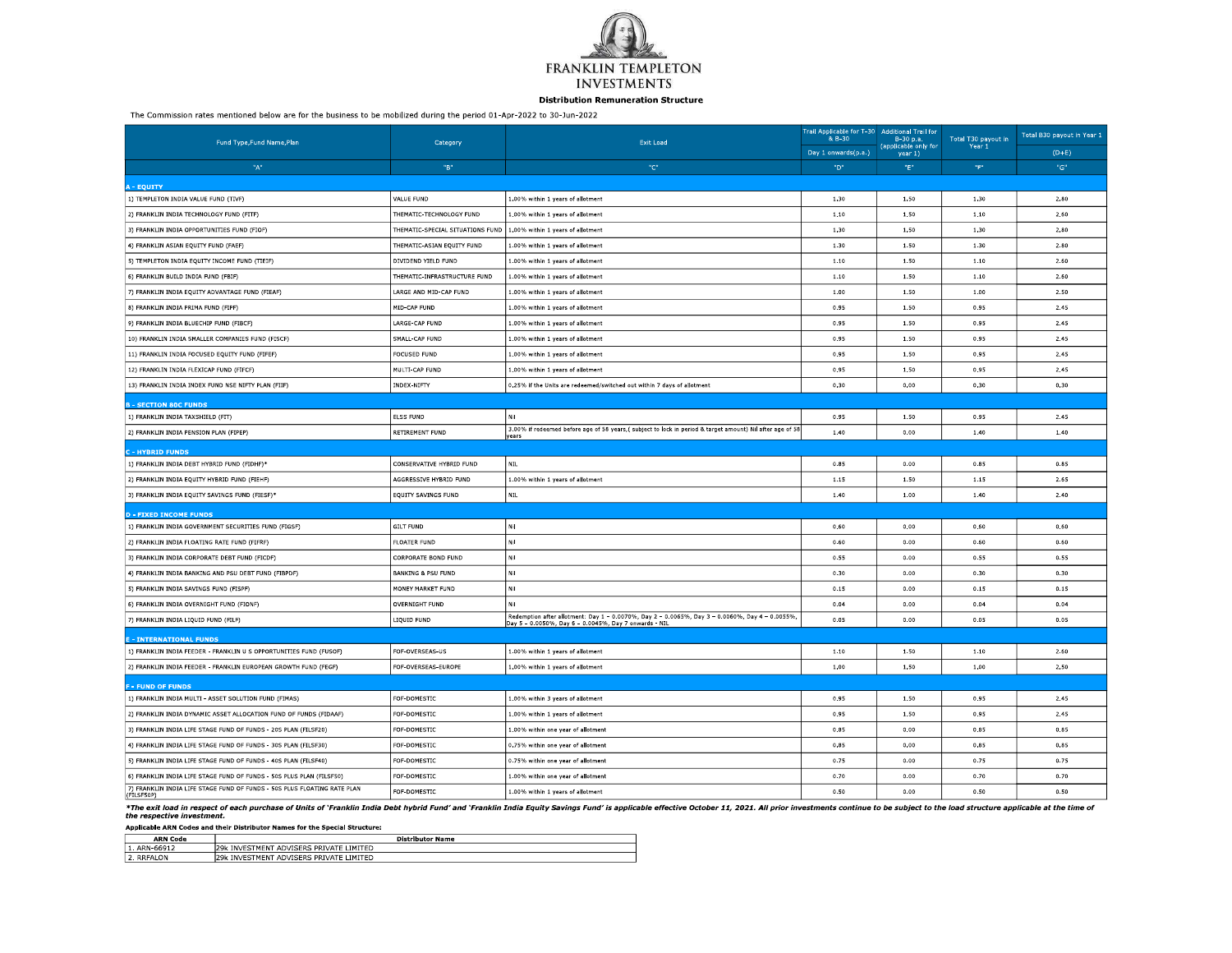| COMMISSION STRUCTURE - 01 April, 2022 to 30 June, 2022<br><b>BLUE</b> |                              |                         |                                                 |                                            |                       |                                                | <b>E HDFC</b><br><b>MUTUAL FUND</b><br><b>BHAROSA APNO KA</b> |
|-----------------------------------------------------------------------|------------------------------|-------------------------|-------------------------------------------------|--------------------------------------------|-----------------------|------------------------------------------------|---------------------------------------------------------------|
|                                                                       |                              |                         |                                                 | Across all cities - T30 & B30              |                       | <b>Additional Commission</b>                   |                                                               |
| <b>Scheme Name</b>                                                    | <b>Category</b>              | <b>Exit Load Period</b> | Special Incentive - Trail ·<br>Year 1 to $3$ ## | <b>Trail Year 1 Onwards -</b><br>APM (p.a) | <b>3 Year Pricing</b> | <b>B30 Cities</b><br>Trail Yr 1 - APM (p.a.) # | 3 Years Pricing - B-30                                        |
| HDFC Asset Allocator Fund of Funds                                    | FOF                          | 12 Months               |                                                 | 1.10%                                      | 3.30%                 | 1.00%                                          | 4.30%                                                         |
| HDFC Developed World Indexes Fund of Funds                            | FOF                          | 1 Month                 | $\sim$                                          | 0.40%                                      | 1.20%                 | 0.50%                                          | 1.70%                                                         |
| <b>Equity Schemes:</b>                                                |                              |                         |                                                 |                                            |                       |                                                |                                                               |
| HDFC Flexi Cap Fund                                                   | Flexi Cap Fund               | 12 Months               | $\sim$                                          | 0.95%                                      | 2.85%                 | 1.50%                                          | 4.35%                                                         |
| <b>HDFC Multi Cap Fund</b>                                            | Multi Cap Fund               | 12 Months               | 0.15%                                           | 1.10%                                      | 3.75%                 | 1.00%                                          | 4.75%                                                         |
| HDFC Top 100 Fund                                                     | arge Cap Fund                | 12 Months               |                                                 | 0.95%                                      | 2.85%                 | 1.50%                                          | 4.35%                                                         |
| HDFC Large and Mid cap Fund                                           | Large & Mid Cap Fund         | 12 Months               | 0.15%                                           | 1.05%                                      | 3.60%                 | 1.50%                                          | 5.10%                                                         |
| HDFC Mid Cap Opportunities Fund                                       | Mid Cap Fund                 | 12 Months               |                                                 | 0.90%                                      | 2.70%                 | 1.50%                                          | 4.20%                                                         |
| HDFC Small Cap Fund                                                   | Small Cap Fund               | 12 Months               | $\sim$                                          | 0.95%                                      | 2.85%                 | 1.50%                                          | 4.35%                                                         |
| HDFC Dividend Yield Fund                                              | Dividend Yield Fund          | 12 Months               | $\sim$                                          | 1.15%                                      | 3.45%                 | 1.50%                                          | 4.95%                                                         |
| HDFC Capital Builder Value Fund                                       | Value Fund                   | 12 Months               | $\sim$                                          | 1.10%                                      | 3.30%                 | 1.50%                                          | 4.80%                                                         |
| <b>HDFC Focused 30 Fund</b>                                           | Focused Fund                 | 12 Months               | 0.15%                                           | 1.30%                                      | 4.35%                 | 1.50%                                          | 5.85%                                                         |
| <b>HDFC Infrastructure Fund</b>                                       | Sectoral / Thematic Fund     | 12 Months               | 0.15%                                           | 1.35%                                      | 4.50%                 | 1.50%                                          | 6.00%                                                         |
| <b>HDFC Housing Opportunities Fund</b>                                | Sectoral / Thematic Fund     | 12 Months               | 0.15%                                           | 1.20%                                      | 4.05%                 | 1.50%                                          | 5.55%                                                         |
| HDFC Banking and Financial Services Fund                              | Sectoral / Thematic Fund     | 12 Months               | 0.15%                                           | 1.20%                                      | 4.05%                 | 1.00%                                          | 5.05%                                                         |
| HDFC Tax Saver Fund                                                   | <b>ELSS</b>                  | 3 Years lock-in         | $\sim$                                          | 1.00%                                      | 3.00%                 | 1.50%                                          | 4.50%                                                         |
| <b>Hybrid Schemes:</b>                                                |                              |                         |                                                 |                                            |                       |                                                |                                                               |
| HDFC Hybrid Debt Fund                                                 | Conservative Hybrid Fund     | 12 Months               |                                                 | 1.00%                                      | 3.00%                 | 1.50%                                          | 4.50%                                                         |
| <b>HDFC Hybrid Equity Fund</b>                                        | Aggressive Hybrid Fund       | 12 Months               | $\sim$                                          | 0.95%                                      | 2.85%                 | 1.50%                                          | 4.35%                                                         |
| HDFC Balanced Advantage Fund                                          | Balanced Advantage Fund      | 12 Months               |                                                 | 0.85%                                      | 2.55%                 | 1.50%                                          | 4.05%                                                         |
| <b>HDFC Multi-Asset Fund</b>                                          | Multi Asset Allocation       | 12 Months               | 0.15%                                           | 1.15%                                      | 3.90%                 | 1.50%                                          | 5.40%                                                         |
| <b>HDFC Arbitrage Fund</b>                                            | Arbitrage Fund               | 1 Month                 | $\sim$                                          | 0.50%                                      | 1.50%                 | 0.75%                                          | 2.25%                                                         |
| <b>HDFC Equity Savings Fund</b>                                       | Equity Savings Fund          | 12 Months               |                                                 | 1.20%                                      | 3.60%                 | 1.50%                                          | 5.10%                                                         |
| <b>Solution Oriented Schemes:</b>                                     |                              |                         |                                                 |                                            |                       |                                                |                                                               |
| <b>HDFC Retirement Savings Fund</b>                                   | Retirement Fund              | - \$                    | 0.15%                                           | 1.20%                                      | 4.05%                 | 1.50%                                          | 5.55%                                                         |
| <b>HDFC Children's Gift Fund</b>                                      | Children's Fund              | \$\$                    | 0.15%                                           | 1.05%                                      | 3.60%                 | 1.50%                                          | 5.10%                                                         |
| <b>Other Schemes:</b>                                                 |                              |                         |                                                 |                                            |                       |                                                |                                                               |
| HDFC Index Fund - NIFTY 50 Plan                                       |                              | 3 days                  | $\sim$                                          | 0.15%                                      | 0.45%                 | $\sim$                                         | 0.45%                                                         |
| HDFC Index Fund - Sensex Plan                                         |                              | 3 days                  |                                                 | 0.15%                                      | 0.45%                 | $\overline{\phantom{a}}$                       | 0.45%                                                         |
| HDFC Nifty Next 50 Index Fund                                         | ndex                         | NIL                     | $\sim$                                          | 0.30%                                      | 0.90%                 | 0.50%                                          | 1.40%                                                         |
| HDFC Nifty50 Equal Weight Index Fund                                  |                              | <b>NIL</b>              | $\sim$                                          | 0.40%                                      | 1.20%                 | 0.50%                                          | 1.70%                                                         |
| HDFC Nifty 100 Index Fund                                             |                              | NIL                     | $\sim$                                          | 0.40%                                      | 1.20%                 | 0.50%                                          | 1.70%                                                         |
| HDFC Nifty100 Equal Weight Index Fund                                 |                              | <b>NIL</b>              | $\sim$                                          | 0.40%                                      | 1.20%                 | 0.50%                                          | 1.70%                                                         |
| HDFC Dynamic PE Ratio Fund of Funds                                   | FOF                          | 12 Months               | $\sim$                                          | 0.90%                                      | 2.70%                 |                                                | 2.70%                                                         |
| <b>HDFC Gold Fund</b>                                                 |                              | 12 Months               | $\sim$                                          | 0.30%                                      | 0.90%                 | 1.50%                                          | 2.40%                                                         |
| <b>Debt Schemes:</b>                                                  |                              |                         |                                                 |                                            |                       |                                                |                                                               |
| <b>HDFC Overnight Fund</b>                                            | Overnight Fund               | <b>NIL</b>              |                                                 | 0.05%                                      | 0.15%                 | $\overline{\phantom{a}}$                       | 0.15%                                                         |
| <b>HDFC Liquid Fund</b>                                               | iauid Fund                   | 7 days                  | $\sim$                                          | 0.05%                                      | 0.15%                 | $\sim$                                         | 0.15%                                                         |
| HDFC Ultra Short Term Fund                                            | Jltra Short Duration Fund    | <b>NIL</b>              | $\sim$                                          | 0.30%                                      | 0.90%                 | $\sim$                                         | 0.90%                                                         |
| <b>HDFC Low Duration Fund</b>                                         | Low Duration Fund            | <b>NIL</b>              | $\sim$                                          | 0.60%                                      | 1.80%                 | $\sim$                                         | 1.80%                                                         |
| <b>HDFC Monev Market Fund</b>                                         | Money Market Fund            | <b>NIL</b>              | $\sim$                                          | 0.15%                                      | 0.45%                 | $\sim$                                         | 0.45%                                                         |
| HDFC Short Term Debt Fund                                             | Short Duration Fund          | <b>NIL</b>              | $\sim$                                          | 0.40%                                      | 1.20%                 | 0.75%                                          | 1.95%                                                         |
| HDFC Medium Term Debt Fund                                            | Medium Duration Fund         | <b>NIL</b>              | $\sim$                                          | 0.70%                                      | 2.10%                 | 1.00%                                          | 3.10%                                                         |
| HDFC Income Fund                                                      | Medium to Long Duration Fund | <b>NIL</b>              |                                                 | 1.00%                                      | 3.00%                 | 1.50%                                          | 4.50%                                                         |
| HDFC Dynamic Debt Fund                                                | Dynamic Bond Fund            | <b>NIL</b>              | $\sim$                                          | 0.80%                                      | 2.40%                 | 1.50%                                          | 3.90%                                                         |
| <b>HDFC Corporate Bond Fund</b>                                       | Corporate Bond Fund          | <b>NIL</b>              | $\sim$<br>$\overline{a}$                        | 0.30%                                      | 0.90%                 | 0.75%                                          | 1.65%                                                         |
| <b>HDFC Credit Risk Debt Fund</b>                                     | Credit Risk Fund             | 18 Months<br><b>NIL</b> | $\sim$                                          | 0.80%<br>0.40%                             | 2.40%<br>1.20%        | 1.50%<br>0.75%                                 | 3.90%<br>1.95%                                                |
| HDFC Banking and PSU Debt Fund                                        | Banking and PSU Fund         | <b>NIL</b>              |                                                 |                                            |                       |                                                |                                                               |
| <b>HDFC Gilt Fund</b>                                                 | Gilt Fund                    |                         | $\sim$<br>$\sim$                                | 0.50%<br>0.25%                             | 1.50%                 | $\sim$                                         | 1.50%                                                         |
| HDFC Floating Rate Debt Fund                                          | Floater Fund                 | <b>NIL</b>              |                                                 |                                            | 0.75%                 |                                                | 0.75%                                                         |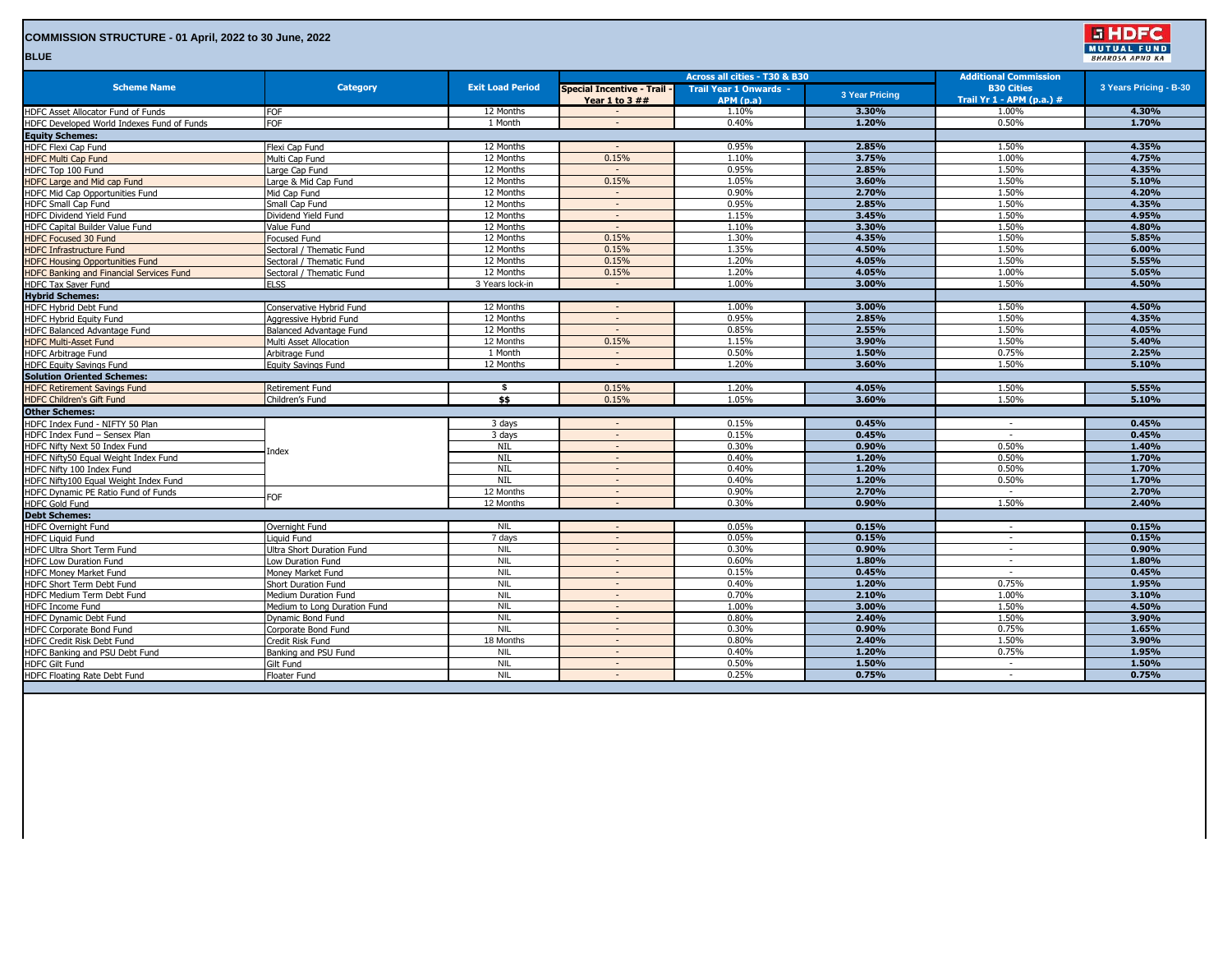| The information contained herein is solely for private circulation for reading / understanding of registered Mutual Fund Distributors and should not be circulated to investors/prospective investors. |                                                                      |
|--------------------------------------------------------------------------------------------------------------------------------------------------------------------------------------------------------|----------------------------------------------------------------------|
| COMMISSION STRUCTURE - 1st April to 30th June 2022  <br>l MFD - PRIVILEGE PLUS                                                                                                                         | <i><b>AICICI</b></i><br><b>PRUDENTIAL</b><br><b>ASSET MANAGEMENT</b> |

| Only for Select MFD of ICICI Prudential Mutual Fund                                                                      |                                                                    | Across all cities (T30 & B30) |                          | <b>T30 Cities</b><br>3 year      | <b>Additional Payout for</b><br><b>B30 Business\$</b> | <b>B30 Cities</b><br>3 year   |                    |
|--------------------------------------------------------------------------------------------------------------------------|--------------------------------------------------------------------|-------------------------------|--------------------------|----------------------------------|-------------------------------------------------------|-------------------------------|--------------------|
| <b>SCHEME NAME</b>                                                                                                       | <b>Fund Positioning</b>                                            | <b>Exit Load</b>              | <b>Trail</b><br>1st year | <b>Trail 2nd year</b><br>onwards | pricing<br>Lumpsum                                    | <b>Trail</b><br>1st year only | pricing<br>Lumpsum |
| <b>ICICI Prudential Asset Allocator Fund (FOF)</b>                                                                       | Fund of Funds                                                      | 1 Year                        | 0.90%                    | 0.90%                            | 2.70%                                                 | 1.50%                         | 4.20%              |
| <b>EQUITY SCHEMES</b>                                                                                                    |                                                                    |                               |                          |                                  |                                                       |                               |                    |
| <b>ICICI Prudential Focused Equity Fund</b>                                                                              | Focused Fund                                                       | 1 Year                        | 0.90%                    | 0.90%                            | 2.70%                                                 | 1.75%                         | 4.45%              |
| <b>ICICI Prudential Bharat Consumption Fund</b>                                                                          | Thematic                                                           | 3 Months                      | 1.00%                    | 1.00%                            | 3.00%                                                 | 1.50%                         | 4.50%              |
| CICI Prudential MNC Fund                                                                                                 | Thematic                                                           | 1 Year                        | 1.00%                    | 1.00%                            | 3.00%                                                 | 1.75%                         | 4.75%              |
| CICI Prudential Commodities Fund                                                                                         | Thematic                                                           | 3 Months                      | 1.00%                    | 1.00%                            | 3.00%                                                 | 1.75%                         | 4.75%              |
| <b>ICICI Prudential ESG Fund</b>                                                                                         | Thematic                                                           | 1 Year                        | 1.00%                    | 1.00%                            | 3.00%                                                 | 1.50%                         | 4.50%              |
| <b>ICICI Prudential Business Cycle Fund</b>                                                                              | Thematic                                                           | 1 Month                       | 0.85%                    | 0.85%                            | 2.55%                                                 | 1.75%                         | 4.30%              |
| <b>ICICI Prudential Flexicap Fund</b>                                                                                    | Flexi Cap Fund                                                     | 1 Year                        | 0.80%                    | 0.80%                            | 2.40%                                                 | 1.50%                         | 3.90%              |
| <b>ICICI Prudential Midcap Fund</b>                                                                                      | Mid Cap Fund                                                       | 1 Year                        | 0.90%                    | 0.90%                            | 2.70%                                                 | 1.75%                         | 4.45%              |
| <b>ICICI Prudential Smallcap Fund</b>                                                                                    | Small Cap Fund                                                     | 1 Year                        | 0.90%                    | 0.90%                            | 2.70%                                                 | 1.75%                         | 4.45%              |
| CICI Prudential Exports and Services Fund                                                                                | Thematic                                                           | 15 Days                       | 0.80%                    | 0.80%                            | 2.40%                                                 | 1.50%                         | 3.90%              |
| CICI Prudential Pharma Healthcare and Diagnostics (P.H.D.) Fund                                                          | Thematic                                                           | 15 Days                       | 0.90%                    | 0.90%                            | 2.70%                                                 | 1.75%                         | 4.45%              |
| CICI Prudential Manufacturing Fund                                                                                       | Thematic                                                           | 1 Year                        | 0.90%                    | 0.90%                            | 2.70%                                                 | 1.50%                         | 4.20%              |
| CICI Prudential India Opportunities Fund                                                                                 | Thematic                                                           | 1 Year                        | 0.90%                    | 0.90%                            | 2.70%                                                 | 1.75%                         | 4.45%              |
| <b>ICICI Prudential Technology Fund</b>                                                                                  | Sectoral                                                           | 15 Days                       | 0.70%                    | 0.70%                            | 2.10%                                                 | 1.50%                         | 3.60%              |
| <b>CICI Prudential FMCG Fund</b>                                                                                         | Sectoral                                                           | 15 Days                       | 1.00%                    | 1.00%                            | 3.00%                                                 | 1.50%                         | 4.50%              |
| CICI Prudential Dividend Yield Equity Fund                                                                               | Dividend Yield Fund                                                | 1 Year                        | 1.00%                    | 1.00%                            | 3.00%                                                 | 1.75%                         | 4.75%              |
| CICI Prudential Value Discovery Fund                                                                                     | Value Fund                                                         | 1 Year                        | 0.70%                    | 0.70%                            | 2.10%                                                 | 1.75%                         | 3.85%              |
| CICI Prudential Bluechip Fund                                                                                            | arge Cap Fund                                                      | 1 Year                        | 0.60%                    | 0.60%                            | 1.80%                                                 | 1.75%                         | 3.55%              |
| <b>ICICI Prudential Multicap Fund</b>                                                                                    | Multi Cap Fund                                                     | 1 Year                        | 0.80%                    | 0.80%                            | 2.40%                                                 | 1.75%                         | 4.15%              |
| <b>ICICI Prudential Banking &amp; Financial Services Fund</b>                                                            | Sectoral                                                           | 15 Days                       | 0.85%                    | 0.85%                            | 2.55%                                                 | 1.50%                         | 4.05%              |
| CICI Prudential Infrastructure Fund                                                                                      | Thematic                                                           | 15 Days                       | 0.95%                    | 0.95%                            | 2.85%                                                 | 1.50%                         | 4.35%              |
| CICI Prudential Large & Mid Cap Fund                                                                                     | Large & Mid Cap Fund                                               | 1 Month                       | 0.85%                    | 0.85%                            | 2.55%                                                 | 1.50%                         | 4.05%              |
| CICI Prudential US Bluechip Equity Fund                                                                                  | Thematic                                                           | 1 Month                       | 0.70%                    | 0.70%                            | 2.10%                                                 | 1.50%                         | 3.60%              |
| <b>ICICI Prudential Quant Fund Fund</b>                                                                                  | Thematic                                                           | 3 Months                      | 0.45%                    | 0.45%                            | 1.35%                                                 | Nil                           | 1.35%              |
| ICICI Prudential Long Term Equity Fund (Tax Saving)                                                                      | <b>ELSS</b>                                                        | 3 yr lock in                  | 0.80%                    | 0.80%                            | 2.40%                                                 | 1.75%                         | 4.15%              |
| <b>HYBRID SCHEMES</b>                                                                                                    |                                                                    |                               |                          |                                  |                                                       |                               |                    |
| CICI Prudential Balanced Advantage Fund                                                                                  | <b>Balanced Advantage Fund</b>                                     | 1 Year                        | 0.60%                    | 0.60%                            | 1.80%                                                 | 1.75%                         | 3.55%              |
| CICI Prudential Equity & Debt Fund                                                                                       | Aggressive Hybrid Fund                                             | 1 Year                        | 0.70%                    | 0.70%                            | 2.10%                                                 | 1.75%                         | 3.85%              |
| ICICI Prudential Multi-Asset Fund                                                                                        | Multi Asset Allocation                                             | 1 Year                        | 0.75%                    | 0.75%                            | 2.25%                                                 | 1.50%                         | 3.75%              |
| ICICI Prudential Regular Savings Fund                                                                                    | Conservative Hybrid Fund                                           | 1 Year                        | 0.75%                    | 0.75%                            | 2.25%                                                 | Nil                           | 2.25%              |
| <b>ICICI Prudential Equity Savings Fund</b>                                                                              | Equity Savings Fund                                                | 7 Days                        | 0.40%                    | 0.40%                            | 1.20%                                                 | Nil                           | 1.20%              |
| ICICI Prudential Equity Arbitrage Fund                                                                                   | Arbitrage Fund                                                     | 1 Month                       | 0.45%                    | 0.45%                            | 1.35%                                                 | Nil                           | 1.35%              |
| <b>SOLUTION ORIENTED SCHEME</b>                                                                                          |                                                                    |                               |                          |                                  |                                                       |                               |                    |
| ICICI Prudential Child Care Fund (Gift Plan)                                                                             | <b>Solution Oriented Scheme</b>                                    | Nil                           | 1.00%                    | 1.00%                            | 3.00%                                                 | 1.50%                         | 4.50%              |
| (5yr lock-in or majority age whichever is earlier)                                                                       |                                                                    | Nil                           | 1.05%                    | 1.05%                            | 3.15%                                                 | 1.50%                         | 4.65%              |
| CICI Prudential Retirement Fund - Pure Equity Plan                                                                       | <b>Solution Oriented Scheme</b>                                    | (5yr lock-in /                | 1.05%                    | 1.05%                            | 3.15%                                                 | 1.50%                         | 4.65%              |
| ICICI Prudential Retirement Fund - Hybrid Aggressive Plan<br>ICICI Prudential Retirement Fund - Hybrid Conservative Plan | <b>Solution Oriented Scheme</b><br><b>Solution Oriented Scheme</b> | Retirement age                | 1.05%                    | 1.05%                            | 3.15%                                                 | Nil                           | 3.15%              |
|                                                                                                                          | <b>Solution Oriented Scheme</b>                                    | whichever<br>is earlier)      | 1.00%                    | 1.00%                            | 3.00%                                                 | Nil                           | 3.00%              |
| ICICI Prudential Retirement Fund - Pure Debt Plan<br><b>DEBT SCHEMES</b>                                                 |                                                                    |                               |                          |                                  |                                                       |                               |                    |
|                                                                                                                          |                                                                    |                               | 0.60%                    |                                  |                                                       | 1.00%                         |                    |
| <b>ICICI Prudential Credit Risk Fund</b>                                                                                 | <b>Credit Risk Fund</b>                                            | 1 Year<br>1 Year              | 0.55%                    | 0.60%<br>0.55%                   | 1.80%<br>1.65%                                        |                               | 2.80%<br>1.65%     |
| ICICI Prudential Medium Term Bond Fund                                                                                   | Medium Duration Fund                                               |                               |                          | 0.55%                            |                                                       | Nil                           |                    |
| <b>ICICI Prudential All Seasons Bond Fund</b><br>ICICI Prudential Long Term Bond Fund                                    | Dynamic Bond Fund                                                  | 1 Month<br>Nil                | 0.55%<br>0.70%           | 0.70%                            | 1.65%<br>2.10%                                        | Nil<br>Nil                    | 1.65%<br>2.10%     |
| <b>ICICI Prudential Short Term Fund</b>                                                                                  | Long Duration Fund                                                 |                               | 0.55%                    | 0.55%                            | 1.65%                                                 | Nil                           | 1.65%              |
| <b>CICI Prudential Gilt Fund</b>                                                                                         | <b>Short Duration Fund</b>                                         | Nil                           | 0.60%                    | 0.60%                            | 1.80%                                                 | Nil                           | 1.80%              |
| <b>ICICI Prudential Bond Fund</b>                                                                                        | Gilt Fund<br>Medium to Long Duration Fund                          | Nil<br>Nil                    | 0.40%                    | 0.40%                            | 0.40%                                                 | Nil                           | 0.40%              |
| ICICI Prudential Banking & PSU Debt Fund                                                                                 | Banking and PSU Fund                                               | Nil                           | 0.30%                    | 0.30%                            | 0.30%                                                 | Nil                           | 0.30%              |
|                                                                                                                          |                                                                    |                               |                          |                                  |                                                       |                               |                    |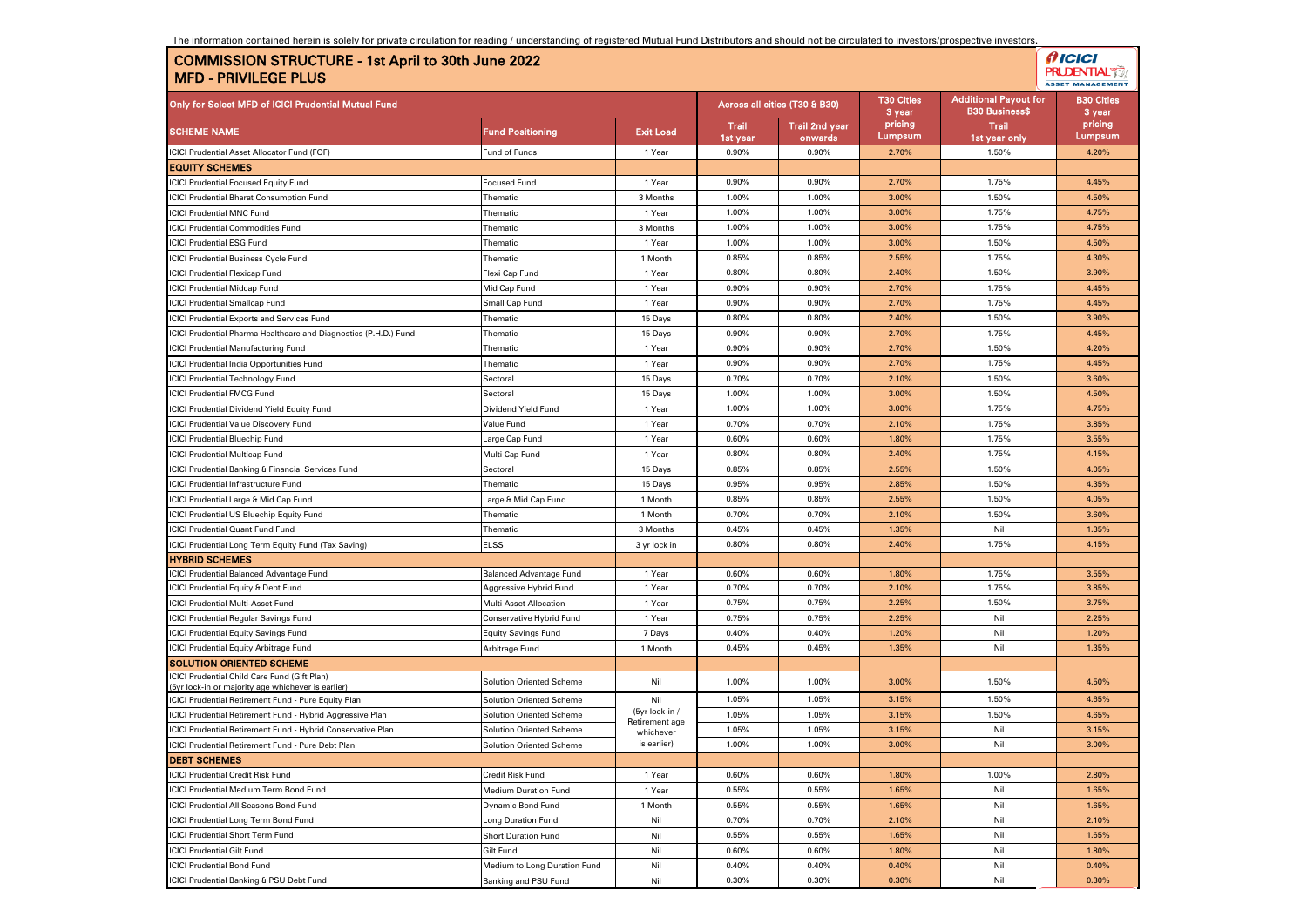The information contained herein is solely for private circulation for reading / understanding of registered Mutual Fund Distributors and should not be circulated to investors/prospective investors.

| <b>COMMISSION STRUCTURE - 1st April to 30th June 2022</b><br><b>MFD - PRIVILEGE PLUS</b> |                                             |                  |                   |                                  |                             |                                                       | <b>PRUDENTIAL**</b><br><b>ASSET MANAGEMENT</b> |
|------------------------------------------------------------------------------------------|---------------------------------------------|------------------|-------------------|----------------------------------|-----------------------------|-------------------------------------------------------|------------------------------------------------|
| Only for Select MFD of ICICI Prudential Mutual Fund                                      |                                             |                  |                   | Across all cities (T30 & B30)    | <b>T30 Cities</b><br>1 year | <b>Additional Payout for</b><br><b>B30 Business\$</b> | <b>B30 Cities</b><br>1 year<br>pricing         |
| <b>SCHEME NAME</b>                                                                       | <b>Fund Positioning</b>                     | <b>Exit Load</b> | Trail<br>1st year | <b>Trail 2nd year</b><br>onwards | pricing<br>Lumpsum          | <b>Trail</b><br>1st year only                         | Lumpsum                                        |
| <b>DEBT SCHEMES</b>                                                                      |                                             |                  |                   |                                  |                             |                                                       |                                                |
| <b>ICICI Prudential Floating Interest Fund</b>                                           | <b>Floater Fund</b>                         | Nil              | 0.60%             | 0.60%                            | 0.60%                       | Nil                                                   | 0.60%                                          |
| ICICI Prudential Ultra Short Term Fund                                                   | Ultra Short Duration Fund                   | Nil              | 0.30%             | 0.30%                            | 0.30%                       | Nil                                                   | 0.30%                                          |
| <b>ICICI Prudential Corporate Bond Fund</b>                                              | Corporate Bond Fund                         | Nil              | 0.20%             | 0.20%                            | 0.20%                       | Nil                                                   | 0.20%                                          |
| <b>ICICI Prudential Constant Maturity Gilt Fund</b>                                      | Gilt Fund with 10 Year<br>Constant maturity | Nil              | 0.15%             | 0.15%                            | 0.15%                       | Nil                                                   | 0.15%                                          |
| <b>ICICI Prudential Money Market Fund</b>                                                | Money Market Fund                           | Nil              | 0.05%             | 0.05%                            | 0.05%                       | Nil                                                   | 0.05%                                          |
| <b>ICICI Prudential Savings Fund</b>                                                     | Low Duration Fund                           | Nil              | 0.10%             | 0.05%                            | 0.10%                       | Nil                                                   | 0.10%                                          |
| <b>ICICI Prudential Overnight Fund</b>                                                   | Overnight Fund                              | Nil              | 0.05%             | 0.05%                            | 0.05%                       | Nil                                                   | 0.05%                                          |
| <b>ICICI Prudential Liquid Fund</b>                                                      | Liquid Fund                                 | 6 Days ^         | 0.05%             | 0.05%                            | 0.05%                       | Nil                                                   | 0.050%                                         |
| <b>OTHER SCHEMES</b>                                                                     |                                             |                  |                   |                                  |                             |                                                       |                                                |
| <b>Index Funds</b>                                                                       |                                             |                  |                   |                                  |                             |                                                       |                                                |
| CICI Prudential Nifty Next 50 Index Fund                                                 | ndex Funds                                  | Nil              | 0.30%             | 0.30%                            | 0.30%                       | Nil                                                   | 0.30%                                          |
| <b>ICICI Prudential Nifty Index Fund</b>                                                 | Index Funds                                 | Nil              | 0.10%             | 0.10%                            | 0.10%                       | Nil                                                   | 0.10%                                          |
| <b>ICICI Prudential Sensex Index Fund</b>                                                | Index Funds                                 | Nil              | 0.10%             | 0.10%                            | 0.10%                       | Nil                                                   | 0.10%                                          |
| CICI Prudential PSU Bond plus SDL 40:60 Index Fund - Sep 2027                            | ndex Funds                                  | Nil              | 0.15%             | 0.15%                            | 0.15%                       | Nil                                                   | 0.15%                                          |
| ICICI Prudential NASDAQ 100 Index Fund                                                   | ndex Funds                                  | Nil              | 0.45%             | 0.45%                            | 0.45%                       | Nil                                                   | 0.45%                                          |
| <b>ICICI Prudential Smallcap Index Fund</b>                                              | ndex Funds                                  | Nil              | 0.60%             | 0.60%                            | 0.60%                       | Nil                                                   | 0.60%                                          |
| <b>ICICI Prudential Midcap 150 Index Fund</b>                                            | ndex Funds                                  | Nil              | 0.70%             | 0.70%                            | 0.70%                       | Nil                                                   | 0.70%                                          |
| CICI Prudential Nifty Bank Index Fund                                                    | ndex Funds                                  | Nil              | 0.50%             | 0.50%                            | 0.50%                       | Nil                                                   | 0.50%                                          |
| CICI Prudential Nifty SDL Sep 2027 Index Fund                                            | ndex Funds                                  | Nil              | 0.10%             | 0.10%                            | 0.10%                       | Nil                                                   | 0.10%                                          |
| Fund of Funds                                                                            |                                             |                  |                   |                                  |                             |                                                       |                                                |
| CICI Prudential India Equity (FOF)                                                       | Fund of Funds                               | 1 Year           | 0.50%             | 0.50%                            | 0.50%                       | 1.50%                                                 | 2.00%                                          |
| <b>ICICI Prudential Global Stable Equity Fund (FOF)</b>                                  | Fund of Funds                               | 1 Month          | 0.70%             | 0.70%                            | 0.70%                       | 1.50%                                                 | 2.20%                                          |
| ICICI Prudential Global Advantage Fund (FOF)                                             | Fund of Funds                               | 1 Year           | 0.50%             | 0.50%                            | 0.50%                       | 1.75%                                                 | 2.25%                                          |
| CICI Prudential Thematic Advantage Fund (FOF)                                            | Fund of Funds                               | 1 Year           | 0.90%             | 0.90%                            | 0.90%                       | 1.50%                                                 | 2.40%                                          |
| CICI Prudential Debt Management Fund (FOF)                                               | Fund of Funds                               | 1 Month          | 0.15%             | 0.15%                            | 0.15%                       | Nil                                                   | 0.15%                                          |
| ICICI Prudential Passive Strategy Fund (FOF)                                             | Fund of Funds                               | 1 Year           | 0.20%             | 0.20%                            | 0.20%                       | Nil                                                   | 0.20%                                          |
| ICICI Prudential Income Optimizer Fund (FOF)                                             | Fund of Funds                               | 1 Year           | 0.20%             | 0.20%                            | 0.20%                       | Nil                                                   | 0.20%                                          |
| CICI Prudential Nifty Low Vol 30 ETF (FOF)                                               | Fund of Funds                               | Nil              | 0.40%             | 0.40%                            | 0.40%                       | Nil                                                   | 0.40%                                          |
| CICI Prudential Alpha Low Vol 30 ETF (FOF)                                               | Fund of Funds                               | Nil              | 0.45%             | 0.45%                            | 0.45%                       | Nil                                                   | 0.45%                                          |
| ICICI Prudential S&P BSE 500 ETF (FOF)                                                   | Fund of Funds                               | Nil              | 0.40%             | 0.40%                            | 0.40%                       | Nil                                                   | 0.40%                                          |
| ICICI Prudential Passive Multi-Asset Fund of Funds                                       | Fund of Funds                               | 1 Year           | 0.30%             | 0.30%                            | 0.30%                       | Nil                                                   | 0.30%                                          |
| <b>ICICI Prudential Silver ETF Fund of Fund</b>                                          | Fund of Funds                               | 15 Days          | 0.40%             | 0.40%                            | 0.40%                       | Nil                                                   | 0.40%                                          |
| CICI Prudential Regular Gold Savings Fund (FOF)                                          | Fund of Funds                               | 15 Days          | 0.25%             | 0.25%                            | 0.25%                       | 1.00%                                                 | 1.25%                                          |
|                                                                                          |                                             |                  |                   |                                  |                             |                                                       |                                                |
|                                                                                          |                                             |                  |                   |                                  |                             |                                                       |                                                |
|                                                                                          |                                             |                  |                   |                                  |                             |                                                       |                                                |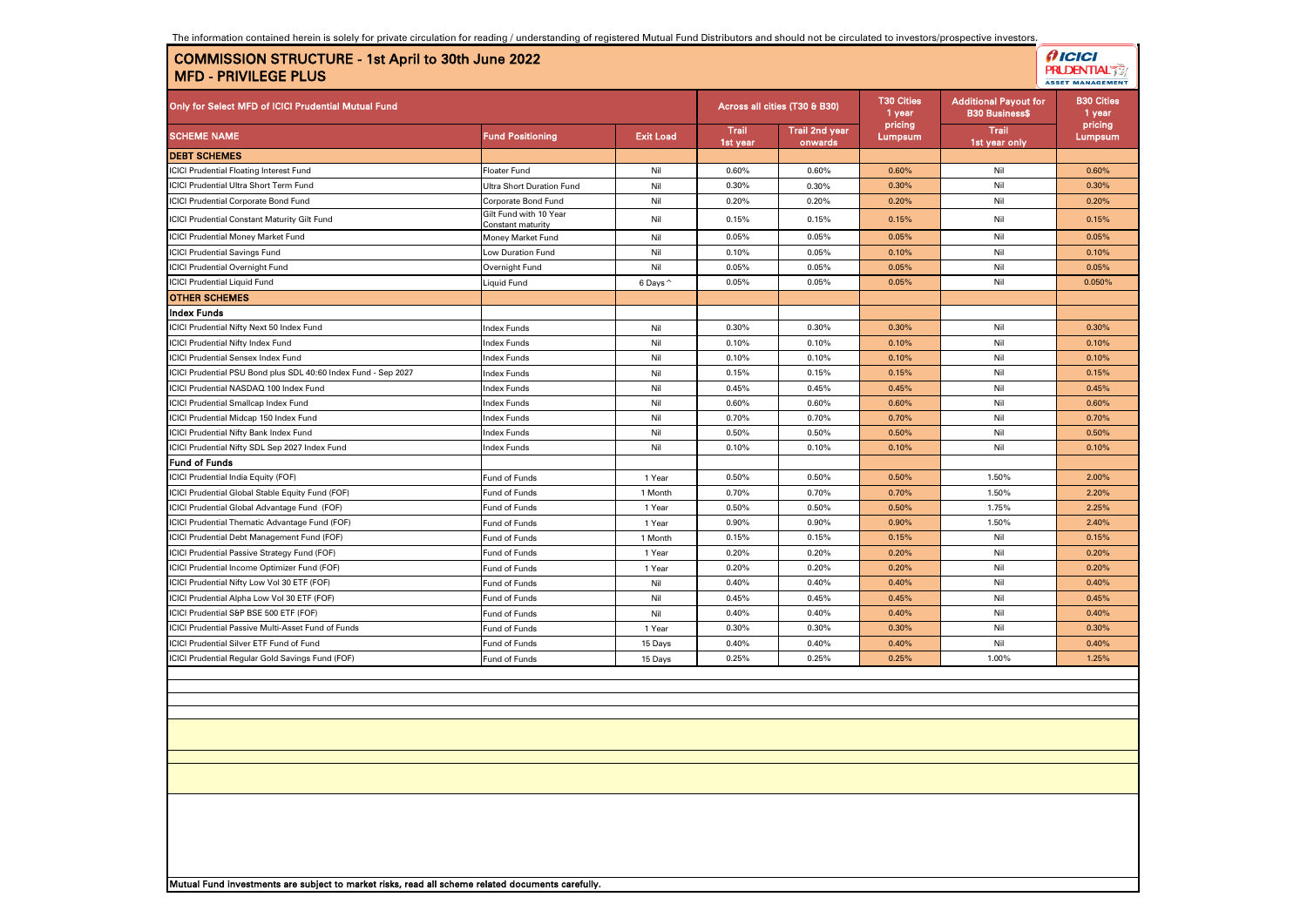#### **Superior Full Trail Model - Apr'2022 Brokerage Structure**

| <b>Incentive for B-30</b><br><b>Claw Back</b><br>6th Yr.<br>2nd Yr. to 5th Yr.<br>Locations(b) - in<br><b>Proposed Category</b><br><b>Scheme Name</b><br>Exit Load(*)<br><b>Onwards Trail</b><br><b>Period for</b><br>1st Yr. Trail (p.a)<br>Trail (p.a.)<br>Trail (p.a.)<br>a,b<br>(p.a)<br><b>NIPPON INDIA LARGE CAP FUND</b><br>1.15%<br>1.15%<br>1.10%<br>1.50%<br>7 Days<br>12 months<br>1.20%<br>1.20%<br>1.10%<br>1.50%<br><b>IPPON INDIA VISION FUND</b><br>12 Months<br>12 months<br>1.30%<br>1.30%<br>1.15%<br>1.50%<br><b>NIPPON INDIA MULTI CAP FUND</b><br>12 Months<br>12 months<br>1.30%<br>1.50%<br><b>NIPPON INDIA FOCUSSED EQUITY FUND</b><br>1.30%<br>1.05%<br>12 Months<br>12 months<br>1.25%<br>1.25%<br>1.25%<br>1.50%<br><b>NIPPON INDIA GROWTH FUND</b><br>1 Month<br>12 months<br>1.10%<br>1.10%<br>1.10%<br>1.50%<br><b>NIPPON INDIA SMALL CAP FUND</b><br>1 Month<br>12 months<br>1.30%<br>1.30%<br>1.25%<br>1.50%<br>Value Fund<br><b>IPPON INDIA VALUE FUND</b><br>12 Months<br>12 months<br>1.25%<br>1.50%<br>1.30%<br>1.30%<br>Flexi Cap<br><b>NIPPON INDIA FLEXI CAP FUND</b><br>12 Months<br>12 months<br>1.25%<br>1.25%<br>1.15%<br>1.50%<br><b>NIPPON INDIA BANKING &amp; FINANCIAL SERVICES FUND</b><br>1 Month<br>12 months<br>Sectoral<br>1 Month<br>1.20%<br>1.20%<br>1.10%<br>1.50%<br><b>IPPON INDIA PHARMA FUND</b><br>12 months<br>1.40%<br>1.25%<br>1.50%<br>1.40%<br><b>NIPPON INDIA CONSUMPTION FUND</b><br>1 Month<br>12 months<br>Thematic<br>1.35%<br>1.35%<br>1.15%<br>1.50%<br><b>IPPON INDIA POWER &amp; INFRA FUND</b><br>1 Month<br>12 months<br>1.50%<br>0.70%<br>0.70%<br><b>IPPON INDIA QUANT FUND</b><br>0.70%<br>Quant<br>1 month<br>12 months<br>1.15%<br>1.15%<br>1.00%<br>1.50%<br><b>NIPPON INDIA JAPAN EQUITY FUND</b><br>12 Months<br>12 months<br>nternational<br>1.15%<br>1.15%<br>1.00%<br>1.50%<br><b>NIPPON INDIA US EQUITYOPPORTUNITIES FUND</b><br>12 Months<br>12 months<br>1.45%<br>1.50%<br>1.45%<br>1.45%<br><b>IPPON INDIA TAIWAN EQUITY FUND</b><br>12 Months<br>12 months<br><b>Hybrid &amp; Asset Allocator</b><br>1.00%<br>1.15%<br>1.15%<br>1.15%<br>Conservative Hybrid<br>NIPPON INDIA HYBRID BOND FUND<br>12 Months<br>12 months<br>1.30%<br>1.30%<br>1.50%<br>1.30%<br>Aggressive Hybrid<br><b>NIPPON INDIA EQUITY HYBRID FUND</b><br>12 Months<br>12 months<br><b>NIPPON INDIA EQUITY SAVINGS FUND</b><br>1.30%<br>1.30%<br>1.30%<br>1.50%<br><b>Equity Savings</b><br>12 Months<br>12 months<br>1.30%<br>1.30%<br>1.30%<br>1.50%<br><b>Balanced Advantage</b><br><b>NIPPON INDIA BALANCED ADVANTAGE FUND</b><br>12 Months<br>12 months<br><b>NIL</b><br><b>Asset Allocator</b><br><b>IPPON INDIA ASSET ALLOCATOR FoF</b><br>12 Months<br>No Clawback<br>1.00%<br>1.00%<br>1.00%<br>1.00%<br>Pasive Flexicap<br><b>NIPPON INDIA PASSIVE FLEXICAP FoF</b><br><b>NIL</b><br>12 months<br>0.40%<br>0.40%<br>0.40%<br>1.30%<br>1.30%<br>1.25%<br>1.50%<br><b>NIPPON INDIA MULTI ASSET FUND</b><br>Multi Asset<br>12 Months<br>12 months<br><b>Goal Based</b><br>1.25%<br>1.75%<br><b>NIPPON INDIA TAX SAVER FUND</b><br>1.25%<br>1.10%<br><b>ELSS</b><br>3 yr lock in<br>3 yr lock in<br>1.20%<br>1.50%<br>1.35%<br>1.35%<br>NIPPON INDIA RETIREMENT FUND - WEALTH CREATION<br>5 yr lock in<br>5 yr lock in<br>1.10%<br>1.10%<br>1.10%<br>1.50%<br>NIPPON INDIA RETIREMENT FUND - INCOME GENERATION<br>5 yr lock in<br>5 yr lock in<br>Index & FOF<br><b>NIL</b><br><b>NIPPON INDIA INDEX FUND - NIFTY PLAN</b><br>7 days<br>No Clawback<br>0.70%<br>0.70%<br>0.70%<br><b>NIL</b><br><b>NIPPON INDIA INDEX FUND - SENSEX PLAN</b><br>0.20%<br>0.20%<br>0.20%<br>7 days<br>No Clawback<br><b>NIL</b><br><b>NIPPON INDIA NIFTY SMALL CAP 250 INDEX FUND</b><br>0.65%<br>0.65%<br>0.65%<br>7 days<br>No Clawbacl<br><b>NIL</b><br><b>NIPPON INDIA NIFTY 50 VALUE 20 INDEX FUND</b><br>0.50%<br><b>NIL</b><br>No Clawback<br>0.50%<br>0.50%<br>Index<br><b>NIL</b><br><b>NIPPON INDIA NIFTY MIDCAP 150 INDEX FUND</b><br><b>NIL</b><br>No Clawback<br>0.50%<br>0.50%<br>0.50%<br><b>NIL</b><br><b>NIPPON INDIA JUNIOR BEES FOF</b><br><b>NIL</b><br>No Clawback<br>0.17%<br>0.17%<br>0.17%<br>Vippon India Nifty AAA CPSE Bond Plus SDL - Apr 2027 Maturity<br><b>NIL</b><br>0.15%<br>0.15%<br><b>NIL</b><br>No Clawback<br>0.15%<br>60-40 Index Fund<br>0.50%<br>NIPPON INDIA GOLD SAVINGS FUND<br>15 days<br>12 months<br>0.30%<br>0.30%<br>0.30%<br>FOF (Gold & Silver)<br>0.20%<br><b>NIPPON INDIA SILVER ETF FoF</b><br>15 days<br>12 months<br>0.30%<br>0.30%<br>0.30%<br>0.65%<br><b>IPPON INDIA LOW DURATION FUND</b><br>No Clawback<br>0.65%<br>0.65%<br>NIL.<br><b>NII</b><br><b>NIPPON INDIA CORPORATE BOND FUND</b><br>0.35%<br>0.35%<br>0.35%<br><b>NIL</b><br><b>NIL</b><br>No Clawback<br>0.75%<br>0.50%<br>0.50%<br><b>NIL</b><br><b>IPPON INDIA SHORT TERM FUND</b><br><b>NIL</b><br>No Clawback<br><b>Short Duration Fund</b><br>0.25%<br>0.25%<br>0.25%<br>1.25%<br><b>NIL</b><br><b>IPPON INDIA NIVESH LAKSHYA FUND</b><br>Long Duration Fund<br>12 months<br>0.35%<br>0.35%<br>0.35%<br><b>NIL</b><br><b>NIL</b><br>Banking & PSU<br>NIPPON INDIA BANKING & PSU FUND<br>No Clawback<br>0.25%<br>0.25%<br>0.25%<br><b>NIL</b><br><b>NIPPON INDIA FLOATING RATE FUND</b><br><b>NIL</b><br>Floater<br>No Clawback<br>0.50%<br>1.00%<br>1.00%<br>1.00%<br><b>Credit Risk</b><br><b>IPPON INDIA CREDIT RISK FUND</b><br>12 Months<br>12 months<br>0.80%<br>0.80%<br>0.80%<br><b>NIL</b><br><b>Medium Duration</b><br><b>NIPPON INDIA STRATEGIC DEBT FUND</b><br>12 Months<br>No Clawback<br>0.35%<br>0.35%<br>0.35%<br>1.25%<br><b>Dynamic Bond</b><br><b>IPPON INDIA DYNAMIC BOND FUND</b><br>NI<br>12 months<br>1.10%<br>1.25%<br>1.10%<br>0.90%<br>Medium & Long Duration<br>NIPPON INDIA INCOME FUND<br><b>NIL</b><br>12 months<br>0.90%<br>0.90%<br>0.90%<br><b>NIL</b><br>NIPPON INDIA GILT SECURITIES FUND<br><b>NIL</b><br>No Clawback<br>Arbitrage<br><b>NIL</b><br>Arbitrage<br>NIPPON INDIA ARBITRAGE FUND<br>1 month<br>No Clawback<br>0.65%<br>0.65%<br>0.65%<br><b>Liquid/Ultra Liquid</b><br>Liquid Fund<br><b>NIPPON INDIA LIQUID FUND</b><br>7 Davs<br>No Clawback<br>0.05%<br>0.05%<br><b>NIL</b><br>0.05%<br><b>NIL</b><br><b>NIPPON INDIA OVERNIGHT FUND</b><br>0.07%<br>Liquid Fund<br><b>NIL</b><br>No Clawback<br>0.07%<br>0.07%<br><b>NIL</b><br><b>Monev Market</b><br><b>NIPPON INDIA MONEY MARKET FUND</b><br><b>NIL</b><br>No Clawback<br>0.05%<br>0.05%<br>0.05%<br><b>NIL</b><br>NIPPON INDIA ULTRA SHORT DURATION FUND<br><b>NIL</b><br><b>Ultra Short Duration</b><br>No Clawback<br>0.75%<br>0.75%<br>0.75% | (Lumpsum & SIP Investments) |                |               |  | <b>Annual Retention</b> |
|---------------------------------------------------------------------------------------------------------------------------------------------------------------------------------------------------------------------------------------------------------------------------------------------------------------------------------------------------------------------------------------------------------------------------------------------------------------------------------------------------------------------------------------------------------------------------------------------------------------------------------------------------------------------------------------------------------------------------------------------------------------------------------------------------------------------------------------------------------------------------------------------------------------------------------------------------------------------------------------------------------------------------------------------------------------------------------------------------------------------------------------------------------------------------------------------------------------------------------------------------------------------------------------------------------------------------------------------------------------------------------------------------------------------------------------------------------------------------------------------------------------------------------------------------------------------------------------------------------------------------------------------------------------------------------------------------------------------------------------------------------------------------------------------------------------------------------------------------------------------------------------------------------------------------------------------------------------------------------------------------------------------------------------------------------------------------------------------------------------------------------------------------------------------------------------------------------------------------------------------------------------------------------------------------------------------------------------------------------------------------------------------------------------------------------------------------------------------------------------------------------------------------------------------------------------------------------------------------------------------------------------------------------------------------------------------------------------------------------------------------------------------------------------------------------------------------------------------------------------------------------------------------------------------------------------------------------------------------------------------------------------------------------------------------------------------------------------------------------------------------------------------------------------------------------------------------------------------------------------------------------------------------------------------------------------------------------------------------------------------------------------------------------------------------------------------------------------------------------------------------------------------------------------------------------------------------------------------------------------------------------------------------------------------------------------------------------------------------------------------------------------------------------------------------------------------------------------------------------------------------------------------------------------------------------------------------------------------------------------------------------------------------------------------------------------------------------------------------------------------------------------------------------------------------------------------------------------------------------------------------------------------------------------------------------------------------------------------------------------------------------------------------------------------------------------------------------------------------------------------------------------------------------------------------------------------------------------------------------------------------------------------------------------------------------------------------------------------------------------------------------------------------------------------------------------------------------------------------------------------------------------------------------------------------------------------------------------------------------------------------------------------------------------------------------------------------------------------------------------------------------------------------------------------------------------------------------------------------------------------------------------------------------------------------------------------------------------------------------------------------------------------------------------------------------------------------------------------------------------------------------------------------------------------------------------------------------------------------------------------------------------------------------------------------------------------------------------------------------------------------------------------------------------------------------------------------------------------------------------------------------------------------------------------------------------------------------------------------------------------------------------------------------------------------------------------------------------------------------------------------------------------------------------------------------------------------------------------------------------------------------------------------------------------------------------------------------------------------------------------------------------------------------------------------------------------------------------------------------------------------------------------------------------------------------------------------------------------------------------------------------------------|-----------------------------|----------------|---------------|--|-------------------------|
|                                                                                                                                                                                                                                                                                                                                                                                                                                                                                                                                                                                                                                                                                                                                                                                                                                                                                                                                                                                                                                                                                                                                                                                                                                                                                                                                                                                                                                                                                                                                                                                                                                                                                                                                                                                                                                                                                                                                                                                                                                                                                                                                                                                                                                                                                                                                                                                                                                                                                                                                                                                                                                                                                                                                                                                                                                                                                                                                                                                                                                                                                                                                                                                                                                                                                                                                                                                                                                                                                                                                                                                                                                                                                                                                                                                                                                                                                                                                                                                                                                                                                                                                                                                                                                                                                                                                                                                                                                                                                                                                                                                                                                                                                                                                                                                                                                                                                                                                                                                                                                                                                                                                                                                                                                                                                                                                                                                                                                                                                                                                                                                                                                                                                                                                                                                                                                                                                                                                                                                                                                                                                                                                                                                                                                                                                                                                                                                                                                                                                                                                                                                                                                             |                             |                |               |  |                         |
|                                                                                                                                                                                                                                                                                                                                                                                                                                                                                                                                                                                                                                                                                                                                                                                                                                                                                                                                                                                                                                                                                                                                                                                                                                                                                                                                                                                                                                                                                                                                                                                                                                                                                                                                                                                                                                                                                                                                                                                                                                                                                                                                                                                                                                                                                                                                                                                                                                                                                                                                                                                                                                                                                                                                                                                                                                                                                                                                                                                                                                                                                                                                                                                                                                                                                                                                                                                                                                                                                                                                                                                                                                                                                                                                                                                                                                                                                                                                                                                                                                                                                                                                                                                                                                                                                                                                                                                                                                                                                                                                                                                                                                                                                                                                                                                                                                                                                                                                                                                                                                                                                                                                                                                                                                                                                                                                                                                                                                                                                                                                                                                                                                                                                                                                                                                                                                                                                                                                                                                                                                                                                                                                                                                                                                                                                                                                                                                                                                                                                                                                                                                                                                             | <b>Equity</b>               |                |               |  |                         |
|                                                                                                                                                                                                                                                                                                                                                                                                                                                                                                                                                                                                                                                                                                                                                                                                                                                                                                                                                                                                                                                                                                                                                                                                                                                                                                                                                                                                                                                                                                                                                                                                                                                                                                                                                                                                                                                                                                                                                                                                                                                                                                                                                                                                                                                                                                                                                                                                                                                                                                                                                                                                                                                                                                                                                                                                                                                                                                                                                                                                                                                                                                                                                                                                                                                                                                                                                                                                                                                                                                                                                                                                                                                                                                                                                                                                                                                                                                                                                                                                                                                                                                                                                                                                                                                                                                                                                                                                                                                                                                                                                                                                                                                                                                                                                                                                                                                                                                                                                                                                                                                                                                                                                                                                                                                                                                                                                                                                                                                                                                                                                                                                                                                                                                                                                                                                                                                                                                                                                                                                                                                                                                                                                                                                                                                                                                                                                                                                                                                                                                                                                                                                                                             | arge Cap                    |                |               |  |                         |
|                                                                                                                                                                                                                                                                                                                                                                                                                                                                                                                                                                                                                                                                                                                                                                                                                                                                                                                                                                                                                                                                                                                                                                                                                                                                                                                                                                                                                                                                                                                                                                                                                                                                                                                                                                                                                                                                                                                                                                                                                                                                                                                                                                                                                                                                                                                                                                                                                                                                                                                                                                                                                                                                                                                                                                                                                                                                                                                                                                                                                                                                                                                                                                                                                                                                                                                                                                                                                                                                                                                                                                                                                                                                                                                                                                                                                                                                                                                                                                                                                                                                                                                                                                                                                                                                                                                                                                                                                                                                                                                                                                                                                                                                                                                                                                                                                                                                                                                                                                                                                                                                                                                                                                                                                                                                                                                                                                                                                                                                                                                                                                                                                                                                                                                                                                                                                                                                                                                                                                                                                                                                                                                                                                                                                                                                                                                                                                                                                                                                                                                                                                                                                                             | Large & Mid Cap             |                |               |  |                         |
|                                                                                                                                                                                                                                                                                                                                                                                                                                                                                                                                                                                                                                                                                                                                                                                                                                                                                                                                                                                                                                                                                                                                                                                                                                                                                                                                                                                                                                                                                                                                                                                                                                                                                                                                                                                                                                                                                                                                                                                                                                                                                                                                                                                                                                                                                                                                                                                                                                                                                                                                                                                                                                                                                                                                                                                                                                                                                                                                                                                                                                                                                                                                                                                                                                                                                                                                                                                                                                                                                                                                                                                                                                                                                                                                                                                                                                                                                                                                                                                                                                                                                                                                                                                                                                                                                                                                                                                                                                                                                                                                                                                                                                                                                                                                                                                                                                                                                                                                                                                                                                                                                                                                                                                                                                                                                                                                                                                                                                                                                                                                                                                                                                                                                                                                                                                                                                                                                                                                                                                                                                                                                                                                                                                                                                                                                                                                                                                                                                                                                                                                                                                                                                             | Multi Cap                   |                |               |  |                         |
|                                                                                                                                                                                                                                                                                                                                                                                                                                                                                                                                                                                                                                                                                                                                                                                                                                                                                                                                                                                                                                                                                                                                                                                                                                                                                                                                                                                                                                                                                                                                                                                                                                                                                                                                                                                                                                                                                                                                                                                                                                                                                                                                                                                                                                                                                                                                                                                                                                                                                                                                                                                                                                                                                                                                                                                                                                                                                                                                                                                                                                                                                                                                                                                                                                                                                                                                                                                                                                                                                                                                                                                                                                                                                                                                                                                                                                                                                                                                                                                                                                                                                                                                                                                                                                                                                                                                                                                                                                                                                                                                                                                                                                                                                                                                                                                                                                                                                                                                                                                                                                                                                                                                                                                                                                                                                                                                                                                                                                                                                                                                                                                                                                                                                                                                                                                                                                                                                                                                                                                                                                                                                                                                                                                                                                                                                                                                                                                                                                                                                                                                                                                                                                             | Focused Fund - Multi Cap    |                |               |  |                         |
|                                                                                                                                                                                                                                                                                                                                                                                                                                                                                                                                                                                                                                                                                                                                                                                                                                                                                                                                                                                                                                                                                                                                                                                                                                                                                                                                                                                                                                                                                                                                                                                                                                                                                                                                                                                                                                                                                                                                                                                                                                                                                                                                                                                                                                                                                                                                                                                                                                                                                                                                                                                                                                                                                                                                                                                                                                                                                                                                                                                                                                                                                                                                                                                                                                                                                                                                                                                                                                                                                                                                                                                                                                                                                                                                                                                                                                                                                                                                                                                                                                                                                                                                                                                                                                                                                                                                                                                                                                                                                                                                                                                                                                                                                                                                                                                                                                                                                                                                                                                                                                                                                                                                                                                                                                                                                                                                                                                                                                                                                                                                                                                                                                                                                                                                                                                                                                                                                                                                                                                                                                                                                                                                                                                                                                                                                                                                                                                                                                                                                                                                                                                                                                             | Mid Cap                     |                |               |  |                         |
|                                                                                                                                                                                                                                                                                                                                                                                                                                                                                                                                                                                                                                                                                                                                                                                                                                                                                                                                                                                                                                                                                                                                                                                                                                                                                                                                                                                                                                                                                                                                                                                                                                                                                                                                                                                                                                                                                                                                                                                                                                                                                                                                                                                                                                                                                                                                                                                                                                                                                                                                                                                                                                                                                                                                                                                                                                                                                                                                                                                                                                                                                                                                                                                                                                                                                                                                                                                                                                                                                                                                                                                                                                                                                                                                                                                                                                                                                                                                                                                                                                                                                                                                                                                                                                                                                                                                                                                                                                                                                                                                                                                                                                                                                                                                                                                                                                                                                                                                                                                                                                                                                                                                                                                                                                                                                                                                                                                                                                                                                                                                                                                                                                                                                                                                                                                                                                                                                                                                                                                                                                                                                                                                                                                                                                                                                                                                                                                                                                                                                                                                                                                                                                             | Small Cap                   |                |               |  |                         |
|                                                                                                                                                                                                                                                                                                                                                                                                                                                                                                                                                                                                                                                                                                                                                                                                                                                                                                                                                                                                                                                                                                                                                                                                                                                                                                                                                                                                                                                                                                                                                                                                                                                                                                                                                                                                                                                                                                                                                                                                                                                                                                                                                                                                                                                                                                                                                                                                                                                                                                                                                                                                                                                                                                                                                                                                                                                                                                                                                                                                                                                                                                                                                                                                                                                                                                                                                                                                                                                                                                                                                                                                                                                                                                                                                                                                                                                                                                                                                                                                                                                                                                                                                                                                                                                                                                                                                                                                                                                                                                                                                                                                                                                                                                                                                                                                                                                                                                                                                                                                                                                                                                                                                                                                                                                                                                                                                                                                                                                                                                                                                                                                                                                                                                                                                                                                                                                                                                                                                                                                                                                                                                                                                                                                                                                                                                                                                                                                                                                                                                                                                                                                                                             |                             |                |               |  |                         |
|                                                                                                                                                                                                                                                                                                                                                                                                                                                                                                                                                                                                                                                                                                                                                                                                                                                                                                                                                                                                                                                                                                                                                                                                                                                                                                                                                                                                                                                                                                                                                                                                                                                                                                                                                                                                                                                                                                                                                                                                                                                                                                                                                                                                                                                                                                                                                                                                                                                                                                                                                                                                                                                                                                                                                                                                                                                                                                                                                                                                                                                                                                                                                                                                                                                                                                                                                                                                                                                                                                                                                                                                                                                                                                                                                                                                                                                                                                                                                                                                                                                                                                                                                                                                                                                                                                                                                                                                                                                                                                                                                                                                                                                                                                                                                                                                                                                                                                                                                                                                                                                                                                                                                                                                                                                                                                                                                                                                                                                                                                                                                                                                                                                                                                                                                                                                                                                                                                                                                                                                                                                                                                                                                                                                                                                                                                                                                                                                                                                                                                                                                                                                                                             |                             |                |               |  |                         |
|                                                                                                                                                                                                                                                                                                                                                                                                                                                                                                                                                                                                                                                                                                                                                                                                                                                                                                                                                                                                                                                                                                                                                                                                                                                                                                                                                                                                                                                                                                                                                                                                                                                                                                                                                                                                                                                                                                                                                                                                                                                                                                                                                                                                                                                                                                                                                                                                                                                                                                                                                                                                                                                                                                                                                                                                                                                                                                                                                                                                                                                                                                                                                                                                                                                                                                                                                                                                                                                                                                                                                                                                                                                                                                                                                                                                                                                                                                                                                                                                                                                                                                                                                                                                                                                                                                                                                                                                                                                                                                                                                                                                                                                                                                                                                                                                                                                                                                                                                                                                                                                                                                                                                                                                                                                                                                                                                                                                                                                                                                                                                                                                                                                                                                                                                                                                                                                                                                                                                                                                                                                                                                                                                                                                                                                                                                                                                                                                                                                                                                                                                                                                                                             |                             |                |               |  |                         |
|                                                                                                                                                                                                                                                                                                                                                                                                                                                                                                                                                                                                                                                                                                                                                                                                                                                                                                                                                                                                                                                                                                                                                                                                                                                                                                                                                                                                                                                                                                                                                                                                                                                                                                                                                                                                                                                                                                                                                                                                                                                                                                                                                                                                                                                                                                                                                                                                                                                                                                                                                                                                                                                                                                                                                                                                                                                                                                                                                                                                                                                                                                                                                                                                                                                                                                                                                                                                                                                                                                                                                                                                                                                                                                                                                                                                                                                                                                                                                                                                                                                                                                                                                                                                                                                                                                                                                                                                                                                                                                                                                                                                                                                                                                                                                                                                                                                                                                                                                                                                                                                                                                                                                                                                                                                                                                                                                                                                                                                                                                                                                                                                                                                                                                                                                                                                                                                                                                                                                                                                                                                                                                                                                                                                                                                                                                                                                                                                                                                                                                                                                                                                                                             |                             |                |               |  |                         |
|                                                                                                                                                                                                                                                                                                                                                                                                                                                                                                                                                                                                                                                                                                                                                                                                                                                                                                                                                                                                                                                                                                                                                                                                                                                                                                                                                                                                                                                                                                                                                                                                                                                                                                                                                                                                                                                                                                                                                                                                                                                                                                                                                                                                                                                                                                                                                                                                                                                                                                                                                                                                                                                                                                                                                                                                                                                                                                                                                                                                                                                                                                                                                                                                                                                                                                                                                                                                                                                                                                                                                                                                                                                                                                                                                                                                                                                                                                                                                                                                                                                                                                                                                                                                                                                                                                                                                                                                                                                                                                                                                                                                                                                                                                                                                                                                                                                                                                                                                                                                                                                                                                                                                                                                                                                                                                                                                                                                                                                                                                                                                                                                                                                                                                                                                                                                                                                                                                                                                                                                                                                                                                                                                                                                                                                                                                                                                                                                                                                                                                                                                                                                                                             |                             |                |               |  |                         |
|                                                                                                                                                                                                                                                                                                                                                                                                                                                                                                                                                                                                                                                                                                                                                                                                                                                                                                                                                                                                                                                                                                                                                                                                                                                                                                                                                                                                                                                                                                                                                                                                                                                                                                                                                                                                                                                                                                                                                                                                                                                                                                                                                                                                                                                                                                                                                                                                                                                                                                                                                                                                                                                                                                                                                                                                                                                                                                                                                                                                                                                                                                                                                                                                                                                                                                                                                                                                                                                                                                                                                                                                                                                                                                                                                                                                                                                                                                                                                                                                                                                                                                                                                                                                                                                                                                                                                                                                                                                                                                                                                                                                                                                                                                                                                                                                                                                                                                                                                                                                                                                                                                                                                                                                                                                                                                                                                                                                                                                                                                                                                                                                                                                                                                                                                                                                                                                                                                                                                                                                                                                                                                                                                                                                                                                                                                                                                                                                                                                                                                                                                                                                                                             |                             |                |               |  |                         |
|                                                                                                                                                                                                                                                                                                                                                                                                                                                                                                                                                                                                                                                                                                                                                                                                                                                                                                                                                                                                                                                                                                                                                                                                                                                                                                                                                                                                                                                                                                                                                                                                                                                                                                                                                                                                                                                                                                                                                                                                                                                                                                                                                                                                                                                                                                                                                                                                                                                                                                                                                                                                                                                                                                                                                                                                                                                                                                                                                                                                                                                                                                                                                                                                                                                                                                                                                                                                                                                                                                                                                                                                                                                                                                                                                                                                                                                                                                                                                                                                                                                                                                                                                                                                                                                                                                                                                                                                                                                                                                                                                                                                                                                                                                                                                                                                                                                                                                                                                                                                                                                                                                                                                                                                                                                                                                                                                                                                                                                                                                                                                                                                                                                                                                                                                                                                                                                                                                                                                                                                                                                                                                                                                                                                                                                                                                                                                                                                                                                                                                                                                                                                                                             |                             |                |               |  |                         |
|                                                                                                                                                                                                                                                                                                                                                                                                                                                                                                                                                                                                                                                                                                                                                                                                                                                                                                                                                                                                                                                                                                                                                                                                                                                                                                                                                                                                                                                                                                                                                                                                                                                                                                                                                                                                                                                                                                                                                                                                                                                                                                                                                                                                                                                                                                                                                                                                                                                                                                                                                                                                                                                                                                                                                                                                                                                                                                                                                                                                                                                                                                                                                                                                                                                                                                                                                                                                                                                                                                                                                                                                                                                                                                                                                                                                                                                                                                                                                                                                                                                                                                                                                                                                                                                                                                                                                                                                                                                                                                                                                                                                                                                                                                                                                                                                                                                                                                                                                                                                                                                                                                                                                                                                                                                                                                                                                                                                                                                                                                                                                                                                                                                                                                                                                                                                                                                                                                                                                                                                                                                                                                                                                                                                                                                                                                                                                                                                                                                                                                                                                                                                                                             |                             |                |               |  |                         |
|                                                                                                                                                                                                                                                                                                                                                                                                                                                                                                                                                                                                                                                                                                                                                                                                                                                                                                                                                                                                                                                                                                                                                                                                                                                                                                                                                                                                                                                                                                                                                                                                                                                                                                                                                                                                                                                                                                                                                                                                                                                                                                                                                                                                                                                                                                                                                                                                                                                                                                                                                                                                                                                                                                                                                                                                                                                                                                                                                                                                                                                                                                                                                                                                                                                                                                                                                                                                                                                                                                                                                                                                                                                                                                                                                                                                                                                                                                                                                                                                                                                                                                                                                                                                                                                                                                                                                                                                                                                                                                                                                                                                                                                                                                                                                                                                                                                                                                                                                                                                                                                                                                                                                                                                                                                                                                                                                                                                                                                                                                                                                                                                                                                                                                                                                                                                                                                                                                                                                                                                                                                                                                                                                                                                                                                                                                                                                                                                                                                                                                                                                                                                                                             |                             |                |               |  |                         |
|                                                                                                                                                                                                                                                                                                                                                                                                                                                                                                                                                                                                                                                                                                                                                                                                                                                                                                                                                                                                                                                                                                                                                                                                                                                                                                                                                                                                                                                                                                                                                                                                                                                                                                                                                                                                                                                                                                                                                                                                                                                                                                                                                                                                                                                                                                                                                                                                                                                                                                                                                                                                                                                                                                                                                                                                                                                                                                                                                                                                                                                                                                                                                                                                                                                                                                                                                                                                                                                                                                                                                                                                                                                                                                                                                                                                                                                                                                                                                                                                                                                                                                                                                                                                                                                                                                                                                                                                                                                                                                                                                                                                                                                                                                                                                                                                                                                                                                                                                                                                                                                                                                                                                                                                                                                                                                                                                                                                                                                                                                                                                                                                                                                                                                                                                                                                                                                                                                                                                                                                                                                                                                                                                                                                                                                                                                                                                                                                                                                                                                                                                                                                                                             |                             |                |               |  |                         |
|                                                                                                                                                                                                                                                                                                                                                                                                                                                                                                                                                                                                                                                                                                                                                                                                                                                                                                                                                                                                                                                                                                                                                                                                                                                                                                                                                                                                                                                                                                                                                                                                                                                                                                                                                                                                                                                                                                                                                                                                                                                                                                                                                                                                                                                                                                                                                                                                                                                                                                                                                                                                                                                                                                                                                                                                                                                                                                                                                                                                                                                                                                                                                                                                                                                                                                                                                                                                                                                                                                                                                                                                                                                                                                                                                                                                                                                                                                                                                                                                                                                                                                                                                                                                                                                                                                                                                                                                                                                                                                                                                                                                                                                                                                                                                                                                                                                                                                                                                                                                                                                                                                                                                                                                                                                                                                                                                                                                                                                                                                                                                                                                                                                                                                                                                                                                                                                                                                                                                                                                                                                                                                                                                                                                                                                                                                                                                                                                                                                                                                                                                                                                                                             |                             |                |               |  |                         |
|                                                                                                                                                                                                                                                                                                                                                                                                                                                                                                                                                                                                                                                                                                                                                                                                                                                                                                                                                                                                                                                                                                                                                                                                                                                                                                                                                                                                                                                                                                                                                                                                                                                                                                                                                                                                                                                                                                                                                                                                                                                                                                                                                                                                                                                                                                                                                                                                                                                                                                                                                                                                                                                                                                                                                                                                                                                                                                                                                                                                                                                                                                                                                                                                                                                                                                                                                                                                                                                                                                                                                                                                                                                                                                                                                                                                                                                                                                                                                                                                                                                                                                                                                                                                                                                                                                                                                                                                                                                                                                                                                                                                                                                                                                                                                                                                                                                                                                                                                                                                                                                                                                                                                                                                                                                                                                                                                                                                                                                                                                                                                                                                                                                                                                                                                                                                                                                                                                                                                                                                                                                                                                                                                                                                                                                                                                                                                                                                                                                                                                                                                                                                                                             |                             |                |               |  |                         |
|                                                                                                                                                                                                                                                                                                                                                                                                                                                                                                                                                                                                                                                                                                                                                                                                                                                                                                                                                                                                                                                                                                                                                                                                                                                                                                                                                                                                                                                                                                                                                                                                                                                                                                                                                                                                                                                                                                                                                                                                                                                                                                                                                                                                                                                                                                                                                                                                                                                                                                                                                                                                                                                                                                                                                                                                                                                                                                                                                                                                                                                                                                                                                                                                                                                                                                                                                                                                                                                                                                                                                                                                                                                                                                                                                                                                                                                                                                                                                                                                                                                                                                                                                                                                                                                                                                                                                                                                                                                                                                                                                                                                                                                                                                                                                                                                                                                                                                                                                                                                                                                                                                                                                                                                                                                                                                                                                                                                                                                                                                                                                                                                                                                                                                                                                                                                                                                                                                                                                                                                                                                                                                                                                                                                                                                                                                                                                                                                                                                                                                                                                                                                                                             |                             |                |               |  |                         |
|                                                                                                                                                                                                                                                                                                                                                                                                                                                                                                                                                                                                                                                                                                                                                                                                                                                                                                                                                                                                                                                                                                                                                                                                                                                                                                                                                                                                                                                                                                                                                                                                                                                                                                                                                                                                                                                                                                                                                                                                                                                                                                                                                                                                                                                                                                                                                                                                                                                                                                                                                                                                                                                                                                                                                                                                                                                                                                                                                                                                                                                                                                                                                                                                                                                                                                                                                                                                                                                                                                                                                                                                                                                                                                                                                                                                                                                                                                                                                                                                                                                                                                                                                                                                                                                                                                                                                                                                                                                                                                                                                                                                                                                                                                                                                                                                                                                                                                                                                                                                                                                                                                                                                                                                                                                                                                                                                                                                                                                                                                                                                                                                                                                                                                                                                                                                                                                                                                                                                                                                                                                                                                                                                                                                                                                                                                                                                                                                                                                                                                                                                                                                                                             |                             |                |               |  |                         |
|                                                                                                                                                                                                                                                                                                                                                                                                                                                                                                                                                                                                                                                                                                                                                                                                                                                                                                                                                                                                                                                                                                                                                                                                                                                                                                                                                                                                                                                                                                                                                                                                                                                                                                                                                                                                                                                                                                                                                                                                                                                                                                                                                                                                                                                                                                                                                                                                                                                                                                                                                                                                                                                                                                                                                                                                                                                                                                                                                                                                                                                                                                                                                                                                                                                                                                                                                                                                                                                                                                                                                                                                                                                                                                                                                                                                                                                                                                                                                                                                                                                                                                                                                                                                                                                                                                                                                                                                                                                                                                                                                                                                                                                                                                                                                                                                                                                                                                                                                                                                                                                                                                                                                                                                                                                                                                                                                                                                                                                                                                                                                                                                                                                                                                                                                                                                                                                                                                                                                                                                                                                                                                                                                                                                                                                                                                                                                                                                                                                                                                                                                                                                                                             |                             |                |               |  |                         |
|                                                                                                                                                                                                                                                                                                                                                                                                                                                                                                                                                                                                                                                                                                                                                                                                                                                                                                                                                                                                                                                                                                                                                                                                                                                                                                                                                                                                                                                                                                                                                                                                                                                                                                                                                                                                                                                                                                                                                                                                                                                                                                                                                                                                                                                                                                                                                                                                                                                                                                                                                                                                                                                                                                                                                                                                                                                                                                                                                                                                                                                                                                                                                                                                                                                                                                                                                                                                                                                                                                                                                                                                                                                                                                                                                                                                                                                                                                                                                                                                                                                                                                                                                                                                                                                                                                                                                                                                                                                                                                                                                                                                                                                                                                                                                                                                                                                                                                                                                                                                                                                                                                                                                                                                                                                                                                                                                                                                                                                                                                                                                                                                                                                                                                                                                                                                                                                                                                                                                                                                                                                                                                                                                                                                                                                                                                                                                                                                                                                                                                                                                                                                                                             |                             |                |               |  |                         |
|                                                                                                                                                                                                                                                                                                                                                                                                                                                                                                                                                                                                                                                                                                                                                                                                                                                                                                                                                                                                                                                                                                                                                                                                                                                                                                                                                                                                                                                                                                                                                                                                                                                                                                                                                                                                                                                                                                                                                                                                                                                                                                                                                                                                                                                                                                                                                                                                                                                                                                                                                                                                                                                                                                                                                                                                                                                                                                                                                                                                                                                                                                                                                                                                                                                                                                                                                                                                                                                                                                                                                                                                                                                                                                                                                                                                                                                                                                                                                                                                                                                                                                                                                                                                                                                                                                                                                                                                                                                                                                                                                                                                                                                                                                                                                                                                                                                                                                                                                                                                                                                                                                                                                                                                                                                                                                                                                                                                                                                                                                                                                                                                                                                                                                                                                                                                                                                                                                                                                                                                                                                                                                                                                                                                                                                                                                                                                                                                                                                                                                                                                                                                                                             |                             |                |               |  |                         |
|                                                                                                                                                                                                                                                                                                                                                                                                                                                                                                                                                                                                                                                                                                                                                                                                                                                                                                                                                                                                                                                                                                                                                                                                                                                                                                                                                                                                                                                                                                                                                                                                                                                                                                                                                                                                                                                                                                                                                                                                                                                                                                                                                                                                                                                                                                                                                                                                                                                                                                                                                                                                                                                                                                                                                                                                                                                                                                                                                                                                                                                                                                                                                                                                                                                                                                                                                                                                                                                                                                                                                                                                                                                                                                                                                                                                                                                                                                                                                                                                                                                                                                                                                                                                                                                                                                                                                                                                                                                                                                                                                                                                                                                                                                                                                                                                                                                                                                                                                                                                                                                                                                                                                                                                                                                                                                                                                                                                                                                                                                                                                                                                                                                                                                                                                                                                                                                                                                                                                                                                                                                                                                                                                                                                                                                                                                                                                                                                                                                                                                                                                                                                                                             |                             |                |               |  |                         |
|                                                                                                                                                                                                                                                                                                                                                                                                                                                                                                                                                                                                                                                                                                                                                                                                                                                                                                                                                                                                                                                                                                                                                                                                                                                                                                                                                                                                                                                                                                                                                                                                                                                                                                                                                                                                                                                                                                                                                                                                                                                                                                                                                                                                                                                                                                                                                                                                                                                                                                                                                                                                                                                                                                                                                                                                                                                                                                                                                                                                                                                                                                                                                                                                                                                                                                                                                                                                                                                                                                                                                                                                                                                                                                                                                                                                                                                                                                                                                                                                                                                                                                                                                                                                                                                                                                                                                                                                                                                                                                                                                                                                                                                                                                                                                                                                                                                                                                                                                                                                                                                                                                                                                                                                                                                                                                                                                                                                                                                                                                                                                                                                                                                                                                                                                                                                                                                                                                                                                                                                                                                                                                                                                                                                                                                                                                                                                                                                                                                                                                                                                                                                                                             |                             |                |               |  |                         |
|                                                                                                                                                                                                                                                                                                                                                                                                                                                                                                                                                                                                                                                                                                                                                                                                                                                                                                                                                                                                                                                                                                                                                                                                                                                                                                                                                                                                                                                                                                                                                                                                                                                                                                                                                                                                                                                                                                                                                                                                                                                                                                                                                                                                                                                                                                                                                                                                                                                                                                                                                                                                                                                                                                                                                                                                                                                                                                                                                                                                                                                                                                                                                                                                                                                                                                                                                                                                                                                                                                                                                                                                                                                                                                                                                                                                                                                                                                                                                                                                                                                                                                                                                                                                                                                                                                                                                                                                                                                                                                                                                                                                                                                                                                                                                                                                                                                                                                                                                                                                                                                                                                                                                                                                                                                                                                                                                                                                                                                                                                                                                                                                                                                                                                                                                                                                                                                                                                                                                                                                                                                                                                                                                                                                                                                                                                                                                                                                                                                                                                                                                                                                                                             |                             |                |               |  |                         |
|                                                                                                                                                                                                                                                                                                                                                                                                                                                                                                                                                                                                                                                                                                                                                                                                                                                                                                                                                                                                                                                                                                                                                                                                                                                                                                                                                                                                                                                                                                                                                                                                                                                                                                                                                                                                                                                                                                                                                                                                                                                                                                                                                                                                                                                                                                                                                                                                                                                                                                                                                                                                                                                                                                                                                                                                                                                                                                                                                                                                                                                                                                                                                                                                                                                                                                                                                                                                                                                                                                                                                                                                                                                                                                                                                                                                                                                                                                                                                                                                                                                                                                                                                                                                                                                                                                                                                                                                                                                                                                                                                                                                                                                                                                                                                                                                                                                                                                                                                                                                                                                                                                                                                                                                                                                                                                                                                                                                                                                                                                                                                                                                                                                                                                                                                                                                                                                                                                                                                                                                                                                                                                                                                                                                                                                                                                                                                                                                                                                                                                                                                                                                                                             |                             |                |               |  |                         |
|                                                                                                                                                                                                                                                                                                                                                                                                                                                                                                                                                                                                                                                                                                                                                                                                                                                                                                                                                                                                                                                                                                                                                                                                                                                                                                                                                                                                                                                                                                                                                                                                                                                                                                                                                                                                                                                                                                                                                                                                                                                                                                                                                                                                                                                                                                                                                                                                                                                                                                                                                                                                                                                                                                                                                                                                                                                                                                                                                                                                                                                                                                                                                                                                                                                                                                                                                                                                                                                                                                                                                                                                                                                                                                                                                                                                                                                                                                                                                                                                                                                                                                                                                                                                                                                                                                                                                                                                                                                                                                                                                                                                                                                                                                                                                                                                                                                                                                                                                                                                                                                                                                                                                                                                                                                                                                                                                                                                                                                                                                                                                                                                                                                                                                                                                                                                                                                                                                                                                                                                                                                                                                                                                                                                                                                                                                                                                                                                                                                                                                                                                                                                                                             | Retirement                  |                |               |  |                         |
|                                                                                                                                                                                                                                                                                                                                                                                                                                                                                                                                                                                                                                                                                                                                                                                                                                                                                                                                                                                                                                                                                                                                                                                                                                                                                                                                                                                                                                                                                                                                                                                                                                                                                                                                                                                                                                                                                                                                                                                                                                                                                                                                                                                                                                                                                                                                                                                                                                                                                                                                                                                                                                                                                                                                                                                                                                                                                                                                                                                                                                                                                                                                                                                                                                                                                                                                                                                                                                                                                                                                                                                                                                                                                                                                                                                                                                                                                                                                                                                                                                                                                                                                                                                                                                                                                                                                                                                                                                                                                                                                                                                                                                                                                                                                                                                                                                                                                                                                                                                                                                                                                                                                                                                                                                                                                                                                                                                                                                                                                                                                                                                                                                                                                                                                                                                                                                                                                                                                                                                                                                                                                                                                                                                                                                                                                                                                                                                                                                                                                                                                                                                                                                             |                             |                |               |  |                         |
|                                                                                                                                                                                                                                                                                                                                                                                                                                                                                                                                                                                                                                                                                                                                                                                                                                                                                                                                                                                                                                                                                                                                                                                                                                                                                                                                                                                                                                                                                                                                                                                                                                                                                                                                                                                                                                                                                                                                                                                                                                                                                                                                                                                                                                                                                                                                                                                                                                                                                                                                                                                                                                                                                                                                                                                                                                                                                                                                                                                                                                                                                                                                                                                                                                                                                                                                                                                                                                                                                                                                                                                                                                                                                                                                                                                                                                                                                                                                                                                                                                                                                                                                                                                                                                                                                                                                                                                                                                                                                                                                                                                                                                                                                                                                                                                                                                                                                                                                                                                                                                                                                                                                                                                                                                                                                                                                                                                                                                                                                                                                                                                                                                                                                                                                                                                                                                                                                                                                                                                                                                                                                                                                                                                                                                                                                                                                                                                                                                                                                                                                                                                                                                             |                             |                |               |  |                         |
|                                                                                                                                                                                                                                                                                                                                                                                                                                                                                                                                                                                                                                                                                                                                                                                                                                                                                                                                                                                                                                                                                                                                                                                                                                                                                                                                                                                                                                                                                                                                                                                                                                                                                                                                                                                                                                                                                                                                                                                                                                                                                                                                                                                                                                                                                                                                                                                                                                                                                                                                                                                                                                                                                                                                                                                                                                                                                                                                                                                                                                                                                                                                                                                                                                                                                                                                                                                                                                                                                                                                                                                                                                                                                                                                                                                                                                                                                                                                                                                                                                                                                                                                                                                                                                                                                                                                                                                                                                                                                                                                                                                                                                                                                                                                                                                                                                                                                                                                                                                                                                                                                                                                                                                                                                                                                                                                                                                                                                                                                                                                                                                                                                                                                                                                                                                                                                                                                                                                                                                                                                                                                                                                                                                                                                                                                                                                                                                                                                                                                                                                                                                                                                             |                             |                |               |  |                         |
|                                                                                                                                                                                                                                                                                                                                                                                                                                                                                                                                                                                                                                                                                                                                                                                                                                                                                                                                                                                                                                                                                                                                                                                                                                                                                                                                                                                                                                                                                                                                                                                                                                                                                                                                                                                                                                                                                                                                                                                                                                                                                                                                                                                                                                                                                                                                                                                                                                                                                                                                                                                                                                                                                                                                                                                                                                                                                                                                                                                                                                                                                                                                                                                                                                                                                                                                                                                                                                                                                                                                                                                                                                                                                                                                                                                                                                                                                                                                                                                                                                                                                                                                                                                                                                                                                                                                                                                                                                                                                                                                                                                                                                                                                                                                                                                                                                                                                                                                                                                                                                                                                                                                                                                                                                                                                                                                                                                                                                                                                                                                                                                                                                                                                                                                                                                                                                                                                                                                                                                                                                                                                                                                                                                                                                                                                                                                                                                                                                                                                                                                                                                                                                             |                             |                |               |  |                         |
|                                                                                                                                                                                                                                                                                                                                                                                                                                                                                                                                                                                                                                                                                                                                                                                                                                                                                                                                                                                                                                                                                                                                                                                                                                                                                                                                                                                                                                                                                                                                                                                                                                                                                                                                                                                                                                                                                                                                                                                                                                                                                                                                                                                                                                                                                                                                                                                                                                                                                                                                                                                                                                                                                                                                                                                                                                                                                                                                                                                                                                                                                                                                                                                                                                                                                                                                                                                                                                                                                                                                                                                                                                                                                                                                                                                                                                                                                                                                                                                                                                                                                                                                                                                                                                                                                                                                                                                                                                                                                                                                                                                                                                                                                                                                                                                                                                                                                                                                                                                                                                                                                                                                                                                                                                                                                                                                                                                                                                                                                                                                                                                                                                                                                                                                                                                                                                                                                                                                                                                                                                                                                                                                                                                                                                                                                                                                                                                                                                                                                                                                                                                                                                             |                             |                |               |  |                         |
|                                                                                                                                                                                                                                                                                                                                                                                                                                                                                                                                                                                                                                                                                                                                                                                                                                                                                                                                                                                                                                                                                                                                                                                                                                                                                                                                                                                                                                                                                                                                                                                                                                                                                                                                                                                                                                                                                                                                                                                                                                                                                                                                                                                                                                                                                                                                                                                                                                                                                                                                                                                                                                                                                                                                                                                                                                                                                                                                                                                                                                                                                                                                                                                                                                                                                                                                                                                                                                                                                                                                                                                                                                                                                                                                                                                                                                                                                                                                                                                                                                                                                                                                                                                                                                                                                                                                                                                                                                                                                                                                                                                                                                                                                                                                                                                                                                                                                                                                                                                                                                                                                                                                                                                                                                                                                                                                                                                                                                                                                                                                                                                                                                                                                                                                                                                                                                                                                                                                                                                                                                                                                                                                                                                                                                                                                                                                                                                                                                                                                                                                                                                                                                             |                             |                |               |  |                         |
|                                                                                                                                                                                                                                                                                                                                                                                                                                                                                                                                                                                                                                                                                                                                                                                                                                                                                                                                                                                                                                                                                                                                                                                                                                                                                                                                                                                                                                                                                                                                                                                                                                                                                                                                                                                                                                                                                                                                                                                                                                                                                                                                                                                                                                                                                                                                                                                                                                                                                                                                                                                                                                                                                                                                                                                                                                                                                                                                                                                                                                                                                                                                                                                                                                                                                                                                                                                                                                                                                                                                                                                                                                                                                                                                                                                                                                                                                                                                                                                                                                                                                                                                                                                                                                                                                                                                                                                                                                                                                                                                                                                                                                                                                                                                                                                                                                                                                                                                                                                                                                                                                                                                                                                                                                                                                                                                                                                                                                                                                                                                                                                                                                                                                                                                                                                                                                                                                                                                                                                                                                                                                                                                                                                                                                                                                                                                                                                                                                                                                                                                                                                                                                             |                             |                |               |  |                         |
|                                                                                                                                                                                                                                                                                                                                                                                                                                                                                                                                                                                                                                                                                                                                                                                                                                                                                                                                                                                                                                                                                                                                                                                                                                                                                                                                                                                                                                                                                                                                                                                                                                                                                                                                                                                                                                                                                                                                                                                                                                                                                                                                                                                                                                                                                                                                                                                                                                                                                                                                                                                                                                                                                                                                                                                                                                                                                                                                                                                                                                                                                                                                                                                                                                                                                                                                                                                                                                                                                                                                                                                                                                                                                                                                                                                                                                                                                                                                                                                                                                                                                                                                                                                                                                                                                                                                                                                                                                                                                                                                                                                                                                                                                                                                                                                                                                                                                                                                                                                                                                                                                                                                                                                                                                                                                                                                                                                                                                                                                                                                                                                                                                                                                                                                                                                                                                                                                                                                                                                                                                                                                                                                                                                                                                                                                                                                                                                                                                                                                                                                                                                                                                             |                             |                |               |  |                         |
|                                                                                                                                                                                                                                                                                                                                                                                                                                                                                                                                                                                                                                                                                                                                                                                                                                                                                                                                                                                                                                                                                                                                                                                                                                                                                                                                                                                                                                                                                                                                                                                                                                                                                                                                                                                                                                                                                                                                                                                                                                                                                                                                                                                                                                                                                                                                                                                                                                                                                                                                                                                                                                                                                                                                                                                                                                                                                                                                                                                                                                                                                                                                                                                                                                                                                                                                                                                                                                                                                                                                                                                                                                                                                                                                                                                                                                                                                                                                                                                                                                                                                                                                                                                                                                                                                                                                                                                                                                                                                                                                                                                                                                                                                                                                                                                                                                                                                                                                                                                                                                                                                                                                                                                                                                                                                                                                                                                                                                                                                                                                                                                                                                                                                                                                                                                                                                                                                                                                                                                                                                                                                                                                                                                                                                                                                                                                                                                                                                                                                                                                                                                                                                             |                             |                |               |  |                         |
|                                                                                                                                                                                                                                                                                                                                                                                                                                                                                                                                                                                                                                                                                                                                                                                                                                                                                                                                                                                                                                                                                                                                                                                                                                                                                                                                                                                                                                                                                                                                                                                                                                                                                                                                                                                                                                                                                                                                                                                                                                                                                                                                                                                                                                                                                                                                                                                                                                                                                                                                                                                                                                                                                                                                                                                                                                                                                                                                                                                                                                                                                                                                                                                                                                                                                                                                                                                                                                                                                                                                                                                                                                                                                                                                                                                                                                                                                                                                                                                                                                                                                                                                                                                                                                                                                                                                                                                                                                                                                                                                                                                                                                                                                                                                                                                                                                                                                                                                                                                                                                                                                                                                                                                                                                                                                                                                                                                                                                                                                                                                                                                                                                                                                                                                                                                                                                                                                                                                                                                                                                                                                                                                                                                                                                                                                                                                                                                                                                                                                                                                                                                                                                             |                             |                |               |  |                         |
|                                                                                                                                                                                                                                                                                                                                                                                                                                                                                                                                                                                                                                                                                                                                                                                                                                                                                                                                                                                                                                                                                                                                                                                                                                                                                                                                                                                                                                                                                                                                                                                                                                                                                                                                                                                                                                                                                                                                                                                                                                                                                                                                                                                                                                                                                                                                                                                                                                                                                                                                                                                                                                                                                                                                                                                                                                                                                                                                                                                                                                                                                                                                                                                                                                                                                                                                                                                                                                                                                                                                                                                                                                                                                                                                                                                                                                                                                                                                                                                                                                                                                                                                                                                                                                                                                                                                                                                                                                                                                                                                                                                                                                                                                                                                                                                                                                                                                                                                                                                                                                                                                                                                                                                                                                                                                                                                                                                                                                                                                                                                                                                                                                                                                                                                                                                                                                                                                                                                                                                                                                                                                                                                                                                                                                                                                                                                                                                                                                                                                                                                                                                                                                             |                             |                |               |  |                         |
|                                                                                                                                                                                                                                                                                                                                                                                                                                                                                                                                                                                                                                                                                                                                                                                                                                                                                                                                                                                                                                                                                                                                                                                                                                                                                                                                                                                                                                                                                                                                                                                                                                                                                                                                                                                                                                                                                                                                                                                                                                                                                                                                                                                                                                                                                                                                                                                                                                                                                                                                                                                                                                                                                                                                                                                                                                                                                                                                                                                                                                                                                                                                                                                                                                                                                                                                                                                                                                                                                                                                                                                                                                                                                                                                                                                                                                                                                                                                                                                                                                                                                                                                                                                                                                                                                                                                                                                                                                                                                                                                                                                                                                                                                                                                                                                                                                                                                                                                                                                                                                                                                                                                                                                                                                                                                                                                                                                                                                                                                                                                                                                                                                                                                                                                                                                                                                                                                                                                                                                                                                                                                                                                                                                                                                                                                                                                                                                                                                                                                                                                                                                                                                             | <b>Debt</b>                 |                |               |  |                         |
|                                                                                                                                                                                                                                                                                                                                                                                                                                                                                                                                                                                                                                                                                                                                                                                                                                                                                                                                                                                                                                                                                                                                                                                                                                                                                                                                                                                                                                                                                                                                                                                                                                                                                                                                                                                                                                                                                                                                                                                                                                                                                                                                                                                                                                                                                                                                                                                                                                                                                                                                                                                                                                                                                                                                                                                                                                                                                                                                                                                                                                                                                                                                                                                                                                                                                                                                                                                                                                                                                                                                                                                                                                                                                                                                                                                                                                                                                                                                                                                                                                                                                                                                                                                                                                                                                                                                                                                                                                                                                                                                                                                                                                                                                                                                                                                                                                                                                                                                                                                                                                                                                                                                                                                                                                                                                                                                                                                                                                                                                                                                                                                                                                                                                                                                                                                                                                                                                                                                                                                                                                                                                                                                                                                                                                                                                                                                                                                                                                                                                                                                                                                                                                             | <b>Low Duration Fund</b>    |                |               |  |                         |
|                                                                                                                                                                                                                                                                                                                                                                                                                                                                                                                                                                                                                                                                                                                                                                                                                                                                                                                                                                                                                                                                                                                                                                                                                                                                                                                                                                                                                                                                                                                                                                                                                                                                                                                                                                                                                                                                                                                                                                                                                                                                                                                                                                                                                                                                                                                                                                                                                                                                                                                                                                                                                                                                                                                                                                                                                                                                                                                                                                                                                                                                                                                                                                                                                                                                                                                                                                                                                                                                                                                                                                                                                                                                                                                                                                                                                                                                                                                                                                                                                                                                                                                                                                                                                                                                                                                                                                                                                                                                                                                                                                                                                                                                                                                                                                                                                                                                                                                                                                                                                                                                                                                                                                                                                                                                                                                                                                                                                                                                                                                                                                                                                                                                                                                                                                                                                                                                                                                                                                                                                                                                                                                                                                                                                                                                                                                                                                                                                                                                                                                                                                                                                                             | Corporate Bond              |                |               |  |                         |
|                                                                                                                                                                                                                                                                                                                                                                                                                                                                                                                                                                                                                                                                                                                                                                                                                                                                                                                                                                                                                                                                                                                                                                                                                                                                                                                                                                                                                                                                                                                                                                                                                                                                                                                                                                                                                                                                                                                                                                                                                                                                                                                                                                                                                                                                                                                                                                                                                                                                                                                                                                                                                                                                                                                                                                                                                                                                                                                                                                                                                                                                                                                                                                                                                                                                                                                                                                                                                                                                                                                                                                                                                                                                                                                                                                                                                                                                                                                                                                                                                                                                                                                                                                                                                                                                                                                                                                                                                                                                                                                                                                                                                                                                                                                                                                                                                                                                                                                                                                                                                                                                                                                                                                                                                                                                                                                                                                                                                                                                                                                                                                                                                                                                                                                                                                                                                                                                                                                                                                                                                                                                                                                                                                                                                                                                                                                                                                                                                                                                                                                                                                                                                                             |                             |                |               |  |                         |
|                                                                                                                                                                                                                                                                                                                                                                                                                                                                                                                                                                                                                                                                                                                                                                                                                                                                                                                                                                                                                                                                                                                                                                                                                                                                                                                                                                                                                                                                                                                                                                                                                                                                                                                                                                                                                                                                                                                                                                                                                                                                                                                                                                                                                                                                                                                                                                                                                                                                                                                                                                                                                                                                                                                                                                                                                                                                                                                                                                                                                                                                                                                                                                                                                                                                                                                                                                                                                                                                                                                                                                                                                                                                                                                                                                                                                                                                                                                                                                                                                                                                                                                                                                                                                                                                                                                                                                                                                                                                                                                                                                                                                                                                                                                                                                                                                                                                                                                                                                                                                                                                                                                                                                                                                                                                                                                                                                                                                                                                                                                                                                                                                                                                                                                                                                                                                                                                                                                                                                                                                                                                                                                                                                                                                                                                                                                                                                                                                                                                                                                                                                                                                                             |                             |                |               |  |                         |
|                                                                                                                                                                                                                                                                                                                                                                                                                                                                                                                                                                                                                                                                                                                                                                                                                                                                                                                                                                                                                                                                                                                                                                                                                                                                                                                                                                                                                                                                                                                                                                                                                                                                                                                                                                                                                                                                                                                                                                                                                                                                                                                                                                                                                                                                                                                                                                                                                                                                                                                                                                                                                                                                                                                                                                                                                                                                                                                                                                                                                                                                                                                                                                                                                                                                                                                                                                                                                                                                                                                                                                                                                                                                                                                                                                                                                                                                                                                                                                                                                                                                                                                                                                                                                                                                                                                                                                                                                                                                                                                                                                                                                                                                                                                                                                                                                                                                                                                                                                                                                                                                                                                                                                                                                                                                                                                                                                                                                                                                                                                                                                                                                                                                                                                                                                                                                                                                                                                                                                                                                                                                                                                                                                                                                                                                                                                                                                                                                                                                                                                                                                                                                                             |                             |                |               |  |                         |
|                                                                                                                                                                                                                                                                                                                                                                                                                                                                                                                                                                                                                                                                                                                                                                                                                                                                                                                                                                                                                                                                                                                                                                                                                                                                                                                                                                                                                                                                                                                                                                                                                                                                                                                                                                                                                                                                                                                                                                                                                                                                                                                                                                                                                                                                                                                                                                                                                                                                                                                                                                                                                                                                                                                                                                                                                                                                                                                                                                                                                                                                                                                                                                                                                                                                                                                                                                                                                                                                                                                                                                                                                                                                                                                                                                                                                                                                                                                                                                                                                                                                                                                                                                                                                                                                                                                                                                                                                                                                                                                                                                                                                                                                                                                                                                                                                                                                                                                                                                                                                                                                                                                                                                                                                                                                                                                                                                                                                                                                                                                                                                                                                                                                                                                                                                                                                                                                                                                                                                                                                                                                                                                                                                                                                                                                                                                                                                                                                                                                                                                                                                                                                                             |                             |                |               |  |                         |
|                                                                                                                                                                                                                                                                                                                                                                                                                                                                                                                                                                                                                                                                                                                                                                                                                                                                                                                                                                                                                                                                                                                                                                                                                                                                                                                                                                                                                                                                                                                                                                                                                                                                                                                                                                                                                                                                                                                                                                                                                                                                                                                                                                                                                                                                                                                                                                                                                                                                                                                                                                                                                                                                                                                                                                                                                                                                                                                                                                                                                                                                                                                                                                                                                                                                                                                                                                                                                                                                                                                                                                                                                                                                                                                                                                                                                                                                                                                                                                                                                                                                                                                                                                                                                                                                                                                                                                                                                                                                                                                                                                                                                                                                                                                                                                                                                                                                                                                                                                                                                                                                                                                                                                                                                                                                                                                                                                                                                                                                                                                                                                                                                                                                                                                                                                                                                                                                                                                                                                                                                                                                                                                                                                                                                                                                                                                                                                                                                                                                                                                                                                                                                                             |                             |                |               |  |                         |
|                                                                                                                                                                                                                                                                                                                                                                                                                                                                                                                                                                                                                                                                                                                                                                                                                                                                                                                                                                                                                                                                                                                                                                                                                                                                                                                                                                                                                                                                                                                                                                                                                                                                                                                                                                                                                                                                                                                                                                                                                                                                                                                                                                                                                                                                                                                                                                                                                                                                                                                                                                                                                                                                                                                                                                                                                                                                                                                                                                                                                                                                                                                                                                                                                                                                                                                                                                                                                                                                                                                                                                                                                                                                                                                                                                                                                                                                                                                                                                                                                                                                                                                                                                                                                                                                                                                                                                                                                                                                                                                                                                                                                                                                                                                                                                                                                                                                                                                                                                                                                                                                                                                                                                                                                                                                                                                                                                                                                                                                                                                                                                                                                                                                                                                                                                                                                                                                                                                                                                                                                                                                                                                                                                                                                                                                                                                                                                                                                                                                                                                                                                                                                                             |                             |                |               |  |                         |
|                                                                                                                                                                                                                                                                                                                                                                                                                                                                                                                                                                                                                                                                                                                                                                                                                                                                                                                                                                                                                                                                                                                                                                                                                                                                                                                                                                                                                                                                                                                                                                                                                                                                                                                                                                                                                                                                                                                                                                                                                                                                                                                                                                                                                                                                                                                                                                                                                                                                                                                                                                                                                                                                                                                                                                                                                                                                                                                                                                                                                                                                                                                                                                                                                                                                                                                                                                                                                                                                                                                                                                                                                                                                                                                                                                                                                                                                                                                                                                                                                                                                                                                                                                                                                                                                                                                                                                                                                                                                                                                                                                                                                                                                                                                                                                                                                                                                                                                                                                                                                                                                                                                                                                                                                                                                                                                                                                                                                                                                                                                                                                                                                                                                                                                                                                                                                                                                                                                                                                                                                                                                                                                                                                                                                                                                                                                                                                                                                                                                                                                                                                                                                                             |                             |                |               |  |                         |
|                                                                                                                                                                                                                                                                                                                                                                                                                                                                                                                                                                                                                                                                                                                                                                                                                                                                                                                                                                                                                                                                                                                                                                                                                                                                                                                                                                                                                                                                                                                                                                                                                                                                                                                                                                                                                                                                                                                                                                                                                                                                                                                                                                                                                                                                                                                                                                                                                                                                                                                                                                                                                                                                                                                                                                                                                                                                                                                                                                                                                                                                                                                                                                                                                                                                                                                                                                                                                                                                                                                                                                                                                                                                                                                                                                                                                                                                                                                                                                                                                                                                                                                                                                                                                                                                                                                                                                                                                                                                                                                                                                                                                                                                                                                                                                                                                                                                                                                                                                                                                                                                                                                                                                                                                                                                                                                                                                                                                                                                                                                                                                                                                                                                                                                                                                                                                                                                                                                                                                                                                                                                                                                                                                                                                                                                                                                                                                                                                                                                                                                                                                                                                                             | Gilt                        |                |               |  |                         |
|                                                                                                                                                                                                                                                                                                                                                                                                                                                                                                                                                                                                                                                                                                                                                                                                                                                                                                                                                                                                                                                                                                                                                                                                                                                                                                                                                                                                                                                                                                                                                                                                                                                                                                                                                                                                                                                                                                                                                                                                                                                                                                                                                                                                                                                                                                                                                                                                                                                                                                                                                                                                                                                                                                                                                                                                                                                                                                                                                                                                                                                                                                                                                                                                                                                                                                                                                                                                                                                                                                                                                                                                                                                                                                                                                                                                                                                                                                                                                                                                                                                                                                                                                                                                                                                                                                                                                                                                                                                                                                                                                                                                                                                                                                                                                                                                                                                                                                                                                                                                                                                                                                                                                                                                                                                                                                                                                                                                                                                                                                                                                                                                                                                                                                                                                                                                                                                                                                                                                                                                                                                                                                                                                                                                                                                                                                                                                                                                                                                                                                                                                                                                                                             |                             |                |               |  |                         |
|                                                                                                                                                                                                                                                                                                                                                                                                                                                                                                                                                                                                                                                                                                                                                                                                                                                                                                                                                                                                                                                                                                                                                                                                                                                                                                                                                                                                                                                                                                                                                                                                                                                                                                                                                                                                                                                                                                                                                                                                                                                                                                                                                                                                                                                                                                                                                                                                                                                                                                                                                                                                                                                                                                                                                                                                                                                                                                                                                                                                                                                                                                                                                                                                                                                                                                                                                                                                                                                                                                                                                                                                                                                                                                                                                                                                                                                                                                                                                                                                                                                                                                                                                                                                                                                                                                                                                                                                                                                                                                                                                                                                                                                                                                                                                                                                                                                                                                                                                                                                                                                                                                                                                                                                                                                                                                                                                                                                                                                                                                                                                                                                                                                                                                                                                                                                                                                                                                                                                                                                                                                                                                                                                                                                                                                                                                                                                                                                                                                                                                                                                                                                                                             |                             |                |               |  |                         |
|                                                                                                                                                                                                                                                                                                                                                                                                                                                                                                                                                                                                                                                                                                                                                                                                                                                                                                                                                                                                                                                                                                                                                                                                                                                                                                                                                                                                                                                                                                                                                                                                                                                                                                                                                                                                                                                                                                                                                                                                                                                                                                                                                                                                                                                                                                                                                                                                                                                                                                                                                                                                                                                                                                                                                                                                                                                                                                                                                                                                                                                                                                                                                                                                                                                                                                                                                                                                                                                                                                                                                                                                                                                                                                                                                                                                                                                                                                                                                                                                                                                                                                                                                                                                                                                                                                                                                                                                                                                                                                                                                                                                                                                                                                                                                                                                                                                                                                                                                                                                                                                                                                                                                                                                                                                                                                                                                                                                                                                                                                                                                                                                                                                                                                                                                                                                                                                                                                                                                                                                                                                                                                                                                                                                                                                                                                                                                                                                                                                                                                                                                                                                                                             |                             |                |               |  |                         |
|                                                                                                                                                                                                                                                                                                                                                                                                                                                                                                                                                                                                                                                                                                                                                                                                                                                                                                                                                                                                                                                                                                                                                                                                                                                                                                                                                                                                                                                                                                                                                                                                                                                                                                                                                                                                                                                                                                                                                                                                                                                                                                                                                                                                                                                                                                                                                                                                                                                                                                                                                                                                                                                                                                                                                                                                                                                                                                                                                                                                                                                                                                                                                                                                                                                                                                                                                                                                                                                                                                                                                                                                                                                                                                                                                                                                                                                                                                                                                                                                                                                                                                                                                                                                                                                                                                                                                                                                                                                                                                                                                                                                                                                                                                                                                                                                                                                                                                                                                                                                                                                                                                                                                                                                                                                                                                                                                                                                                                                                                                                                                                                                                                                                                                                                                                                                                                                                                                                                                                                                                                                                                                                                                                                                                                                                                                                                                                                                                                                                                                                                                                                                                                             |                             |                |               |  |                         |
|                                                                                                                                                                                                                                                                                                                                                                                                                                                                                                                                                                                                                                                                                                                                                                                                                                                                                                                                                                                                                                                                                                                                                                                                                                                                                                                                                                                                                                                                                                                                                                                                                                                                                                                                                                                                                                                                                                                                                                                                                                                                                                                                                                                                                                                                                                                                                                                                                                                                                                                                                                                                                                                                                                                                                                                                                                                                                                                                                                                                                                                                                                                                                                                                                                                                                                                                                                                                                                                                                                                                                                                                                                                                                                                                                                                                                                                                                                                                                                                                                                                                                                                                                                                                                                                                                                                                                                                                                                                                                                                                                                                                                                                                                                                                                                                                                                                                                                                                                                                                                                                                                                                                                                                                                                                                                                                                                                                                                                                                                                                                                                                                                                                                                                                                                                                                                                                                                                                                                                                                                                                                                                                                                                                                                                                                                                                                                                                                                                                                                                                                                                                                                                             |                             |                |               |  |                         |
|                                                                                                                                                                                                                                                                                                                                                                                                                                                                                                                                                                                                                                                                                                                                                                                                                                                                                                                                                                                                                                                                                                                                                                                                                                                                                                                                                                                                                                                                                                                                                                                                                                                                                                                                                                                                                                                                                                                                                                                                                                                                                                                                                                                                                                                                                                                                                                                                                                                                                                                                                                                                                                                                                                                                                                                                                                                                                                                                                                                                                                                                                                                                                                                                                                                                                                                                                                                                                                                                                                                                                                                                                                                                                                                                                                                                                                                                                                                                                                                                                                                                                                                                                                                                                                                                                                                                                                                                                                                                                                                                                                                                                                                                                                                                                                                                                                                                                                                                                                                                                                                                                                                                                                                                                                                                                                                                                                                                                                                                                                                                                                                                                                                                                                                                                                                                                                                                                                                                                                                                                                                                                                                                                                                                                                                                                                                                                                                                                                                                                                                                                                                                                                             |                             |                |               |  |                         |
|                                                                                                                                                                                                                                                                                                                                                                                                                                                                                                                                                                                                                                                                                                                                                                                                                                                                                                                                                                                                                                                                                                                                                                                                                                                                                                                                                                                                                                                                                                                                                                                                                                                                                                                                                                                                                                                                                                                                                                                                                                                                                                                                                                                                                                                                                                                                                                                                                                                                                                                                                                                                                                                                                                                                                                                                                                                                                                                                                                                                                                                                                                                                                                                                                                                                                                                                                                                                                                                                                                                                                                                                                                                                                                                                                                                                                                                                                                                                                                                                                                                                                                                                                                                                                                                                                                                                                                                                                                                                                                                                                                                                                                                                                                                                                                                                                                                                                                                                                                                                                                                                                                                                                                                                                                                                                                                                                                                                                                                                                                                                                                                                                                                                                                                                                                                                                                                                                                                                                                                                                                                                                                                                                                                                                                                                                                                                                                                                                                                                                                                                                                                                                                             |                             |                |               |  |                         |
| ra for datailad tarme 8. condition:                                                                                                                                                                                                                                                                                                                                                                                                                                                                                                                                                                                                                                                                                                                                                                                                                                                                                                                                                                                                                                                                                                                                                                                                                                                                                                                                                                                                                                                                                                                                                                                                                                                                                                                                                                                                                                                                                                                                                                                                                                                                                                                                                                                                                                                                                                                                                                                                                                                                                                                                                                                                                                                                                                                                                                                                                                                                                                                                                                                                                                                                                                                                                                                                                                                                                                                                                                                                                                                                                                                                                                                                                                                                                                                                                                                                                                                                                                                                                                                                                                                                                                                                                                                                                                                                                                                                                                                                                                                                                                                                                                                                                                                                                                                                                                                                                                                                                                                                                                                                                                                                                                                                                                                                                                                                                                                                                                                                                                                                                                                                                                                                                                                                                                                                                                                                                                                                                                                                                                                                                                                                                                                                                                                                                                                                                                                                                                                                                                                                                                                                                                                                         | <b>Dloss</b>                | mlicahility of | Trail Inconti |  |                         |

**Please refer annexure for detailed terms & conditions and SIP Insure brokerage and applicability of ARI-Annual Retention Trail Incentive.** 

**(\*)Kindly refer SID**<br>In pursuant to AMFI communication dated January 30, 2022 and as advised by SEBI, International schemes are suspended temporary for subscription.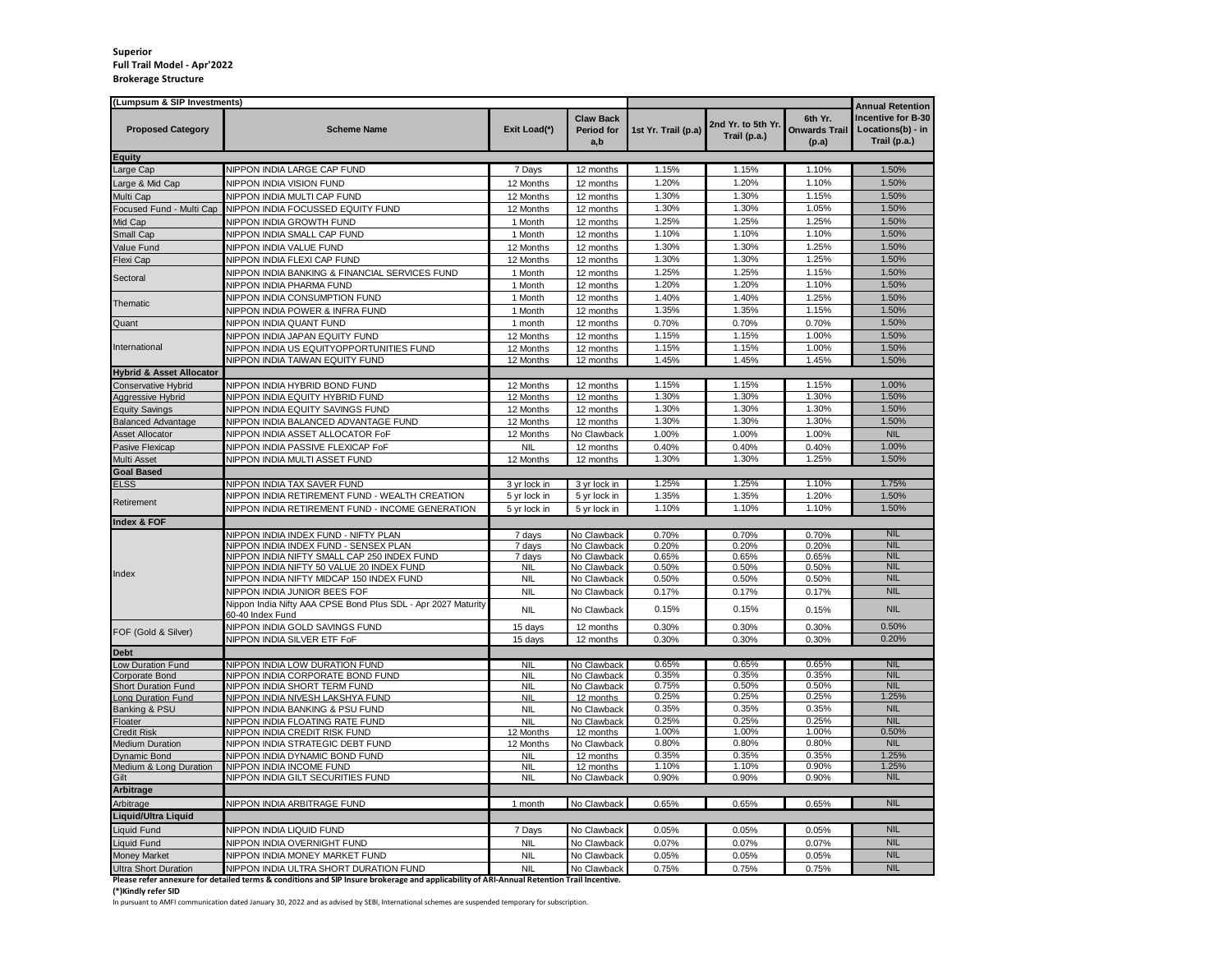

## **Brokerage Structure**

Page 1 of 2 Downloaded on 30 Apr 2022 13:46

| Scheme Name<br>From Date<br>To Date<br>Trail 4th Year<br>'B30 Spl Trail**<br>Trail 1st Year<br>Trail 2nd Year<br>Trail 3rd Year<br>1.00<br>1.00<br>SBI LONG TERM EQUITY FUND<br>01-APR-22<br>30-JUN-22<br>1.00<br>1.00<br>1.25<br>0.95<br><b>SBI FOCUSED EQUITY FUND</b><br>01-APR-22<br>0.95<br>0.95<br>0.95<br>1.25<br>30-JUN-22<br>SBI BLUE CHIP FUND<br>01-APR-22<br>0.90<br>0.90<br>0.90<br>1.25<br>30-JUN-22<br>0.90<br>01-APR-22<br>30-JUN-22<br>0.35<br>0.35<br>1.25<br>SBI EQUITY MINIMUM VARIANCE FUND<br>0.35<br>0.35<br>SBI LARGE AND MIDCAP FUND<br>01-APR-22<br>30-JUN-22<br>1.10<br>1.10<br>1.10<br>1.25<br>1.10<br>01-APR-22<br>1.10<br>1.10<br>1.25<br>SBI MAGNUM MIDCAP FUND<br>30-JUN-22<br>1.10<br>1.10<br>01-APR-22<br>1.05<br>1.05<br>1.05<br>1.25<br><b>SBI SMALLCAP FUND</b><br>30-JUN-22<br>1.05<br>1.00<br><b>SBI FLEXICAP FUND</b><br>01-APR-22<br>30-JUN-22<br>1.00<br>1.00<br>1.00<br>1.25<br>SBI MULTICAP FUND<br>01-APR-22<br>30-JUN-22<br>1.05<br>1.05<br>1.05<br>1.05<br>1.25<br>0.85<br><b>SBI EQUITY HYBRID FUND</b><br>01-APR-22<br>30-JUN-22<br>0.85<br>0.85<br>1.25<br>0.85<br>0.95<br>01-APR-22<br>0.95<br>0.95<br>1.25<br>SBI BALANCED ADVANTAGE FUND<br>30-JUN-22<br>0.95<br>1.15<br>1.25<br>01-APR-22<br>30-JUN-22<br>1.15<br>1.15<br><b>SBI CONTRA FUND</b><br>1.15<br>1.25<br>SBI INFRASTRUCTURE FUND<br>01-APR-22<br>1.40<br>1.40<br>1.40<br>30-JUN-22<br>1.40<br><b>SBI PSU FUND</b><br>01-APR-22<br>30-JUN-22<br>1.50<br>1.50<br>1.50<br>1.50<br>1.25<br>SBI BANKING AND FINANCIAL SERVICES FUND 01-APR-22<br>1.15<br>1.15<br>1.25<br>30-JUN-22<br>1.15<br>1.15<br>1.20<br>1.20<br>1.20<br>1.25<br>SBI TECHNOLOGY OPPORTUNITIES FUND<br>01-APR-22<br>30-JUN-22<br>1.20<br>1.25<br>SBI HEALTHCARE OPPORTUNITIES FUND<br>01-APR-22<br>30-JUN-22<br>1.25<br>1.25<br>1.25<br>1.25<br>SBI CONSUMPTION OPPORTUNITIES FUND<br>01-APR-22<br>1.40<br>1.40<br>1.40<br>1.25<br>30-JUN-22<br>1.40<br>30-JUN-22<br>1.12<br>1.12<br>1.12<br>1.25<br>SBI MAGNUM EQUITY ESG FUND<br>01-APR-22<br>1.12<br>SBI MAGNUM GLOBAL FUND<br>01-APR-22<br>30-JUN-22<br>1.10<br>1.10<br>1.10<br>1.25<br>1.10<br>1.50<br>SBI MAGNUM COMMA FUND<br>01-APR-22<br>30-JUN-22<br>1.50<br>1.50<br>1.50<br>1.25<br>0.70<br>$\mathbf 0$<br><b>SBI EQUITY SAVINGS FUND</b><br>01-APR-22<br>30-JUN-22<br>0.70<br>0.70<br>0.70<br>SBI MAGNUM CHILDREN'S BENEFIT FUND-<br>01-APR-22<br>30-JUN-22<br>1.44<br>1.44<br>1.25<br>1.44<br>1.44<br><b>INVESTMENT PLAN</b><br>0<br>01-APR-22<br>30-JUN-22<br>0.70<br>0.70<br>0.70<br>0.70<br>SBI MAGNUM CHILDRENS BENEFIT FUND<br>SBI RETIREMENT BENEFIT FUND -<br>01-APR-22<br>1.40<br>30-JUN-22<br>1.40<br>1.40<br>1.40<br>1.25<br>AGGRESSIVE PLAN<br>SBI RETIREMENT BENEFIT FUND -<br>1.40<br>01-APR-22<br>30-JUN-22<br>1.40<br>1.40<br>1.40<br>1.25<br>AGGRESSIVE HYBRID PLAN<br>SBI RETIREMENT BENEFIT FUND -<br>0.95<br>0.95<br>0.95<br>1.25<br>01-APR-22<br>30-JUN-22<br>0.95<br>CONSERVATIVE HYBRID PLAN<br>SBI RETIREMENT BENEFIT FUND -<br>01-APR-22<br>30-JUN-22<br>0.80<br>0.80<br>0.80<br>1.25<br>0.80<br><b>CONSERVATIVE PLAN</b><br>SBI INTERNATIONAL ACCESS - US EQUITY<br>0.90<br>1.00<br>01-APR-22<br>30-JUN-22<br>0.90<br>0.90<br>0.90<br><b>FOF</b><br>0.20<br>0.20<br>0.20<br>$\mathbf 0$<br>01-APR-22<br>30-JUN-22<br>0.20<br>SBI NIFTY INDEX FUND<br>SBI NIFTY NEXT 50 INDEX FUND<br>01-APR-22<br>30-JUN-22<br>0.45<br>0.45<br>0<br>0.45<br>0.45<br>30-JUN-22<br>0.40<br>0.40<br>0<br>SBI ARBITRAGE OPPORTUNITIES FUND<br>01-APR-22<br>0.40<br>0.40<br>$\mathbf 0$<br>30-JUN-22<br>0.20<br>0.20<br><b>SBI GOLD FUND</b><br>01-APR-22<br>0.20<br>0.20<br>01-APR-22<br>0.65<br>0.65<br>0<br>SBI DEBT HYBRID FUND<br>30-JUN-22<br>0.65<br>0.65<br>1.05<br>SBI MULTI ASSET ALLOCATION FUND<br>01-APR-22<br>30-JUN-22<br>1.05<br>1.05<br>1.25<br>1.05<br>SBI MAGNUM INCOME FUND<br>01-APR-22<br>30-JUN-22<br>0.85<br>0.85<br>0.85<br>0<br>0.85<br>SBI DYNAMIC BOND FUND<br>01-APR-22<br>30-JUN-22<br>1.00<br>1.00<br>1.00<br>0<br>1.00<br><b>SBI CREDIT RISK FUND</b><br>01-APR-22<br>30-JUN-22<br>0.90<br>0.90<br>0.90<br>0<br>0.90 | Distributor Code: | ARN-66912 | Distributor Name: |  | <b>29K INVESTMENT ADVISERS PVT LTD</b> |  |
|-------------------------------------------------------------------------------------------------------------------------------------------------------------------------------------------------------------------------------------------------------------------------------------------------------------------------------------------------------------------------------------------------------------------------------------------------------------------------------------------------------------------------------------------------------------------------------------------------------------------------------------------------------------------------------------------------------------------------------------------------------------------------------------------------------------------------------------------------------------------------------------------------------------------------------------------------------------------------------------------------------------------------------------------------------------------------------------------------------------------------------------------------------------------------------------------------------------------------------------------------------------------------------------------------------------------------------------------------------------------------------------------------------------------------------------------------------------------------------------------------------------------------------------------------------------------------------------------------------------------------------------------------------------------------------------------------------------------------------------------------------------------------------------------------------------------------------------------------------------------------------------------------------------------------------------------------------------------------------------------------------------------------------------------------------------------------------------------------------------------------------------------------------------------------------------------------------------------------------------------------------------------------------------------------------------------------------------------------------------------------------------------------------------------------------------------------------------------------------------------------------------------------------------------------------------------------------------------------------------------------------------------------------------------------------------------------------------------------------------------------------------------------------------------------------------------------------------------------------------------------------------------------------------------------------------------------------------------------------------------------------------------------------------------------------------------------------------------------------------------------------------------------------------------------------------------------------------------------------------------------------------------------------------------------------------------------------------------------------------------------------------------------------------------------------------------------------------------------------------------------------------------------------------------------------------------------------------------------------------------------------------------------------------------------------------------------------------------------------------------------------------------------------------------------------------------------------------------------------------------------------------------------------------------------------------------------------------------------------------------------------------------------------------------------------------------------------------------------------|-------------------|-----------|-------------------|--|----------------------------------------|--|
|                                                                                                                                                                                                                                                                                                                                                                                                                                                                                                                                                                                                                                                                                                                                                                                                                                                                                                                                                                                                                                                                                                                                                                                                                                                                                                                                                                                                                                                                                                                                                                                                                                                                                                                                                                                                                                                                                                                                                                                                                                                                                                                                                                                                                                                                                                                                                                                                                                                                                                                                                                                                                                                                                                                                                                                                                                                                                                                                                                                                                                                                                                                                                                                                                                                                                                                                                                                                                                                                                                                                                                                                                                                                                                                                                                                                                                                                                                                                                                                                                                                                                                       |                   |           |                   |  |                                        |  |
|                                                                                                                                                                                                                                                                                                                                                                                                                                                                                                                                                                                                                                                                                                                                                                                                                                                                                                                                                                                                                                                                                                                                                                                                                                                                                                                                                                                                                                                                                                                                                                                                                                                                                                                                                                                                                                                                                                                                                                                                                                                                                                                                                                                                                                                                                                                                                                                                                                                                                                                                                                                                                                                                                                                                                                                                                                                                                                                                                                                                                                                                                                                                                                                                                                                                                                                                                                                                                                                                                                                                                                                                                                                                                                                                                                                                                                                                                                                                                                                                                                                                                                       |                   |           |                   |  |                                        |  |
|                                                                                                                                                                                                                                                                                                                                                                                                                                                                                                                                                                                                                                                                                                                                                                                                                                                                                                                                                                                                                                                                                                                                                                                                                                                                                                                                                                                                                                                                                                                                                                                                                                                                                                                                                                                                                                                                                                                                                                                                                                                                                                                                                                                                                                                                                                                                                                                                                                                                                                                                                                                                                                                                                                                                                                                                                                                                                                                                                                                                                                                                                                                                                                                                                                                                                                                                                                                                                                                                                                                                                                                                                                                                                                                                                                                                                                                                                                                                                                                                                                                                                                       |                   |           |                   |  |                                        |  |
|                                                                                                                                                                                                                                                                                                                                                                                                                                                                                                                                                                                                                                                                                                                                                                                                                                                                                                                                                                                                                                                                                                                                                                                                                                                                                                                                                                                                                                                                                                                                                                                                                                                                                                                                                                                                                                                                                                                                                                                                                                                                                                                                                                                                                                                                                                                                                                                                                                                                                                                                                                                                                                                                                                                                                                                                                                                                                                                                                                                                                                                                                                                                                                                                                                                                                                                                                                                                                                                                                                                                                                                                                                                                                                                                                                                                                                                                                                                                                                                                                                                                                                       |                   |           |                   |  |                                        |  |
|                                                                                                                                                                                                                                                                                                                                                                                                                                                                                                                                                                                                                                                                                                                                                                                                                                                                                                                                                                                                                                                                                                                                                                                                                                                                                                                                                                                                                                                                                                                                                                                                                                                                                                                                                                                                                                                                                                                                                                                                                                                                                                                                                                                                                                                                                                                                                                                                                                                                                                                                                                                                                                                                                                                                                                                                                                                                                                                                                                                                                                                                                                                                                                                                                                                                                                                                                                                                                                                                                                                                                                                                                                                                                                                                                                                                                                                                                                                                                                                                                                                                                                       |                   |           |                   |  |                                        |  |
|                                                                                                                                                                                                                                                                                                                                                                                                                                                                                                                                                                                                                                                                                                                                                                                                                                                                                                                                                                                                                                                                                                                                                                                                                                                                                                                                                                                                                                                                                                                                                                                                                                                                                                                                                                                                                                                                                                                                                                                                                                                                                                                                                                                                                                                                                                                                                                                                                                                                                                                                                                                                                                                                                                                                                                                                                                                                                                                                                                                                                                                                                                                                                                                                                                                                                                                                                                                                                                                                                                                                                                                                                                                                                                                                                                                                                                                                                                                                                                                                                                                                                                       |                   |           |                   |  |                                        |  |
|                                                                                                                                                                                                                                                                                                                                                                                                                                                                                                                                                                                                                                                                                                                                                                                                                                                                                                                                                                                                                                                                                                                                                                                                                                                                                                                                                                                                                                                                                                                                                                                                                                                                                                                                                                                                                                                                                                                                                                                                                                                                                                                                                                                                                                                                                                                                                                                                                                                                                                                                                                                                                                                                                                                                                                                                                                                                                                                                                                                                                                                                                                                                                                                                                                                                                                                                                                                                                                                                                                                                                                                                                                                                                                                                                                                                                                                                                                                                                                                                                                                                                                       |                   |           |                   |  |                                        |  |
|                                                                                                                                                                                                                                                                                                                                                                                                                                                                                                                                                                                                                                                                                                                                                                                                                                                                                                                                                                                                                                                                                                                                                                                                                                                                                                                                                                                                                                                                                                                                                                                                                                                                                                                                                                                                                                                                                                                                                                                                                                                                                                                                                                                                                                                                                                                                                                                                                                                                                                                                                                                                                                                                                                                                                                                                                                                                                                                                                                                                                                                                                                                                                                                                                                                                                                                                                                                                                                                                                                                                                                                                                                                                                                                                                                                                                                                                                                                                                                                                                                                                                                       |                   |           |                   |  |                                        |  |
|                                                                                                                                                                                                                                                                                                                                                                                                                                                                                                                                                                                                                                                                                                                                                                                                                                                                                                                                                                                                                                                                                                                                                                                                                                                                                                                                                                                                                                                                                                                                                                                                                                                                                                                                                                                                                                                                                                                                                                                                                                                                                                                                                                                                                                                                                                                                                                                                                                                                                                                                                                                                                                                                                                                                                                                                                                                                                                                                                                                                                                                                                                                                                                                                                                                                                                                                                                                                                                                                                                                                                                                                                                                                                                                                                                                                                                                                                                                                                                                                                                                                                                       |                   |           |                   |  |                                        |  |
|                                                                                                                                                                                                                                                                                                                                                                                                                                                                                                                                                                                                                                                                                                                                                                                                                                                                                                                                                                                                                                                                                                                                                                                                                                                                                                                                                                                                                                                                                                                                                                                                                                                                                                                                                                                                                                                                                                                                                                                                                                                                                                                                                                                                                                                                                                                                                                                                                                                                                                                                                                                                                                                                                                                                                                                                                                                                                                                                                                                                                                                                                                                                                                                                                                                                                                                                                                                                                                                                                                                                                                                                                                                                                                                                                                                                                                                                                                                                                                                                                                                                                                       |                   |           |                   |  |                                        |  |
|                                                                                                                                                                                                                                                                                                                                                                                                                                                                                                                                                                                                                                                                                                                                                                                                                                                                                                                                                                                                                                                                                                                                                                                                                                                                                                                                                                                                                                                                                                                                                                                                                                                                                                                                                                                                                                                                                                                                                                                                                                                                                                                                                                                                                                                                                                                                                                                                                                                                                                                                                                                                                                                                                                                                                                                                                                                                                                                                                                                                                                                                                                                                                                                                                                                                                                                                                                                                                                                                                                                                                                                                                                                                                                                                                                                                                                                                                                                                                                                                                                                                                                       |                   |           |                   |  |                                        |  |
|                                                                                                                                                                                                                                                                                                                                                                                                                                                                                                                                                                                                                                                                                                                                                                                                                                                                                                                                                                                                                                                                                                                                                                                                                                                                                                                                                                                                                                                                                                                                                                                                                                                                                                                                                                                                                                                                                                                                                                                                                                                                                                                                                                                                                                                                                                                                                                                                                                                                                                                                                                                                                                                                                                                                                                                                                                                                                                                                                                                                                                                                                                                                                                                                                                                                                                                                                                                                                                                                                                                                                                                                                                                                                                                                                                                                                                                                                                                                                                                                                                                                                                       |                   |           |                   |  |                                        |  |
|                                                                                                                                                                                                                                                                                                                                                                                                                                                                                                                                                                                                                                                                                                                                                                                                                                                                                                                                                                                                                                                                                                                                                                                                                                                                                                                                                                                                                                                                                                                                                                                                                                                                                                                                                                                                                                                                                                                                                                                                                                                                                                                                                                                                                                                                                                                                                                                                                                                                                                                                                                                                                                                                                                                                                                                                                                                                                                                                                                                                                                                                                                                                                                                                                                                                                                                                                                                                                                                                                                                                                                                                                                                                                                                                                                                                                                                                                                                                                                                                                                                                                                       |                   |           |                   |  |                                        |  |
|                                                                                                                                                                                                                                                                                                                                                                                                                                                                                                                                                                                                                                                                                                                                                                                                                                                                                                                                                                                                                                                                                                                                                                                                                                                                                                                                                                                                                                                                                                                                                                                                                                                                                                                                                                                                                                                                                                                                                                                                                                                                                                                                                                                                                                                                                                                                                                                                                                                                                                                                                                                                                                                                                                                                                                                                                                                                                                                                                                                                                                                                                                                                                                                                                                                                                                                                                                                                                                                                                                                                                                                                                                                                                                                                                                                                                                                                                                                                                                                                                                                                                                       |                   |           |                   |  |                                        |  |
|                                                                                                                                                                                                                                                                                                                                                                                                                                                                                                                                                                                                                                                                                                                                                                                                                                                                                                                                                                                                                                                                                                                                                                                                                                                                                                                                                                                                                                                                                                                                                                                                                                                                                                                                                                                                                                                                                                                                                                                                                                                                                                                                                                                                                                                                                                                                                                                                                                                                                                                                                                                                                                                                                                                                                                                                                                                                                                                                                                                                                                                                                                                                                                                                                                                                                                                                                                                                                                                                                                                                                                                                                                                                                                                                                                                                                                                                                                                                                                                                                                                                                                       |                   |           |                   |  |                                        |  |
|                                                                                                                                                                                                                                                                                                                                                                                                                                                                                                                                                                                                                                                                                                                                                                                                                                                                                                                                                                                                                                                                                                                                                                                                                                                                                                                                                                                                                                                                                                                                                                                                                                                                                                                                                                                                                                                                                                                                                                                                                                                                                                                                                                                                                                                                                                                                                                                                                                                                                                                                                                                                                                                                                                                                                                                                                                                                                                                                                                                                                                                                                                                                                                                                                                                                                                                                                                                                                                                                                                                                                                                                                                                                                                                                                                                                                                                                                                                                                                                                                                                                                                       |                   |           |                   |  |                                        |  |
|                                                                                                                                                                                                                                                                                                                                                                                                                                                                                                                                                                                                                                                                                                                                                                                                                                                                                                                                                                                                                                                                                                                                                                                                                                                                                                                                                                                                                                                                                                                                                                                                                                                                                                                                                                                                                                                                                                                                                                                                                                                                                                                                                                                                                                                                                                                                                                                                                                                                                                                                                                                                                                                                                                                                                                                                                                                                                                                                                                                                                                                                                                                                                                                                                                                                                                                                                                                                                                                                                                                                                                                                                                                                                                                                                                                                                                                                                                                                                                                                                                                                                                       |                   |           |                   |  |                                        |  |
|                                                                                                                                                                                                                                                                                                                                                                                                                                                                                                                                                                                                                                                                                                                                                                                                                                                                                                                                                                                                                                                                                                                                                                                                                                                                                                                                                                                                                                                                                                                                                                                                                                                                                                                                                                                                                                                                                                                                                                                                                                                                                                                                                                                                                                                                                                                                                                                                                                                                                                                                                                                                                                                                                                                                                                                                                                                                                                                                                                                                                                                                                                                                                                                                                                                                                                                                                                                                                                                                                                                                                                                                                                                                                                                                                                                                                                                                                                                                                                                                                                                                                                       |                   |           |                   |  |                                        |  |
|                                                                                                                                                                                                                                                                                                                                                                                                                                                                                                                                                                                                                                                                                                                                                                                                                                                                                                                                                                                                                                                                                                                                                                                                                                                                                                                                                                                                                                                                                                                                                                                                                                                                                                                                                                                                                                                                                                                                                                                                                                                                                                                                                                                                                                                                                                                                                                                                                                                                                                                                                                                                                                                                                                                                                                                                                                                                                                                                                                                                                                                                                                                                                                                                                                                                                                                                                                                                                                                                                                                                                                                                                                                                                                                                                                                                                                                                                                                                                                                                                                                                                                       |                   |           |                   |  |                                        |  |
|                                                                                                                                                                                                                                                                                                                                                                                                                                                                                                                                                                                                                                                                                                                                                                                                                                                                                                                                                                                                                                                                                                                                                                                                                                                                                                                                                                                                                                                                                                                                                                                                                                                                                                                                                                                                                                                                                                                                                                                                                                                                                                                                                                                                                                                                                                                                                                                                                                                                                                                                                                                                                                                                                                                                                                                                                                                                                                                                                                                                                                                                                                                                                                                                                                                                                                                                                                                                                                                                                                                                                                                                                                                                                                                                                                                                                                                                                                                                                                                                                                                                                                       |                   |           |                   |  |                                        |  |
|                                                                                                                                                                                                                                                                                                                                                                                                                                                                                                                                                                                                                                                                                                                                                                                                                                                                                                                                                                                                                                                                                                                                                                                                                                                                                                                                                                                                                                                                                                                                                                                                                                                                                                                                                                                                                                                                                                                                                                                                                                                                                                                                                                                                                                                                                                                                                                                                                                                                                                                                                                                                                                                                                                                                                                                                                                                                                                                                                                                                                                                                                                                                                                                                                                                                                                                                                                                                                                                                                                                                                                                                                                                                                                                                                                                                                                                                                                                                                                                                                                                                                                       |                   |           |                   |  |                                        |  |
|                                                                                                                                                                                                                                                                                                                                                                                                                                                                                                                                                                                                                                                                                                                                                                                                                                                                                                                                                                                                                                                                                                                                                                                                                                                                                                                                                                                                                                                                                                                                                                                                                                                                                                                                                                                                                                                                                                                                                                                                                                                                                                                                                                                                                                                                                                                                                                                                                                                                                                                                                                                                                                                                                                                                                                                                                                                                                                                                                                                                                                                                                                                                                                                                                                                                                                                                                                                                                                                                                                                                                                                                                                                                                                                                                                                                                                                                                                                                                                                                                                                                                                       |                   |           |                   |  |                                        |  |
|                                                                                                                                                                                                                                                                                                                                                                                                                                                                                                                                                                                                                                                                                                                                                                                                                                                                                                                                                                                                                                                                                                                                                                                                                                                                                                                                                                                                                                                                                                                                                                                                                                                                                                                                                                                                                                                                                                                                                                                                                                                                                                                                                                                                                                                                                                                                                                                                                                                                                                                                                                                                                                                                                                                                                                                                                                                                                                                                                                                                                                                                                                                                                                                                                                                                                                                                                                                                                                                                                                                                                                                                                                                                                                                                                                                                                                                                                                                                                                                                                                                                                                       |                   |           |                   |  |                                        |  |
|                                                                                                                                                                                                                                                                                                                                                                                                                                                                                                                                                                                                                                                                                                                                                                                                                                                                                                                                                                                                                                                                                                                                                                                                                                                                                                                                                                                                                                                                                                                                                                                                                                                                                                                                                                                                                                                                                                                                                                                                                                                                                                                                                                                                                                                                                                                                                                                                                                                                                                                                                                                                                                                                                                                                                                                                                                                                                                                                                                                                                                                                                                                                                                                                                                                                                                                                                                                                                                                                                                                                                                                                                                                                                                                                                                                                                                                                                                                                                                                                                                                                                                       |                   |           |                   |  |                                        |  |
|                                                                                                                                                                                                                                                                                                                                                                                                                                                                                                                                                                                                                                                                                                                                                                                                                                                                                                                                                                                                                                                                                                                                                                                                                                                                                                                                                                                                                                                                                                                                                                                                                                                                                                                                                                                                                                                                                                                                                                                                                                                                                                                                                                                                                                                                                                                                                                                                                                                                                                                                                                                                                                                                                                                                                                                                                                                                                                                                                                                                                                                                                                                                                                                                                                                                                                                                                                                                                                                                                                                                                                                                                                                                                                                                                                                                                                                                                                                                                                                                                                                                                                       |                   |           |                   |  |                                        |  |
|                                                                                                                                                                                                                                                                                                                                                                                                                                                                                                                                                                                                                                                                                                                                                                                                                                                                                                                                                                                                                                                                                                                                                                                                                                                                                                                                                                                                                                                                                                                                                                                                                                                                                                                                                                                                                                                                                                                                                                                                                                                                                                                                                                                                                                                                                                                                                                                                                                                                                                                                                                                                                                                                                                                                                                                                                                                                                                                                                                                                                                                                                                                                                                                                                                                                                                                                                                                                                                                                                                                                                                                                                                                                                                                                                                                                                                                                                                                                                                                                                                                                                                       |                   |           |                   |  |                                        |  |
|                                                                                                                                                                                                                                                                                                                                                                                                                                                                                                                                                                                                                                                                                                                                                                                                                                                                                                                                                                                                                                                                                                                                                                                                                                                                                                                                                                                                                                                                                                                                                                                                                                                                                                                                                                                                                                                                                                                                                                                                                                                                                                                                                                                                                                                                                                                                                                                                                                                                                                                                                                                                                                                                                                                                                                                                                                                                                                                                                                                                                                                                                                                                                                                                                                                                                                                                                                                                                                                                                                                                                                                                                                                                                                                                                                                                                                                                                                                                                                                                                                                                                                       |                   |           |                   |  |                                        |  |
|                                                                                                                                                                                                                                                                                                                                                                                                                                                                                                                                                                                                                                                                                                                                                                                                                                                                                                                                                                                                                                                                                                                                                                                                                                                                                                                                                                                                                                                                                                                                                                                                                                                                                                                                                                                                                                                                                                                                                                                                                                                                                                                                                                                                                                                                                                                                                                                                                                                                                                                                                                                                                                                                                                                                                                                                                                                                                                                                                                                                                                                                                                                                                                                                                                                                                                                                                                                                                                                                                                                                                                                                                                                                                                                                                                                                                                                                                                                                                                                                                                                                                                       |                   |           |                   |  |                                        |  |
|                                                                                                                                                                                                                                                                                                                                                                                                                                                                                                                                                                                                                                                                                                                                                                                                                                                                                                                                                                                                                                                                                                                                                                                                                                                                                                                                                                                                                                                                                                                                                                                                                                                                                                                                                                                                                                                                                                                                                                                                                                                                                                                                                                                                                                                                                                                                                                                                                                                                                                                                                                                                                                                                                                                                                                                                                                                                                                                                                                                                                                                                                                                                                                                                                                                                                                                                                                                                                                                                                                                                                                                                                                                                                                                                                                                                                                                                                                                                                                                                                                                                                                       |                   |           |                   |  |                                        |  |
|                                                                                                                                                                                                                                                                                                                                                                                                                                                                                                                                                                                                                                                                                                                                                                                                                                                                                                                                                                                                                                                                                                                                                                                                                                                                                                                                                                                                                                                                                                                                                                                                                                                                                                                                                                                                                                                                                                                                                                                                                                                                                                                                                                                                                                                                                                                                                                                                                                                                                                                                                                                                                                                                                                                                                                                                                                                                                                                                                                                                                                                                                                                                                                                                                                                                                                                                                                                                                                                                                                                                                                                                                                                                                                                                                                                                                                                                                                                                                                                                                                                                                                       |                   |           |                   |  |                                        |  |
|                                                                                                                                                                                                                                                                                                                                                                                                                                                                                                                                                                                                                                                                                                                                                                                                                                                                                                                                                                                                                                                                                                                                                                                                                                                                                                                                                                                                                                                                                                                                                                                                                                                                                                                                                                                                                                                                                                                                                                                                                                                                                                                                                                                                                                                                                                                                                                                                                                                                                                                                                                                                                                                                                                                                                                                                                                                                                                                                                                                                                                                                                                                                                                                                                                                                                                                                                                                                                                                                                                                                                                                                                                                                                                                                                                                                                                                                                                                                                                                                                                                                                                       |                   |           |                   |  |                                        |  |
|                                                                                                                                                                                                                                                                                                                                                                                                                                                                                                                                                                                                                                                                                                                                                                                                                                                                                                                                                                                                                                                                                                                                                                                                                                                                                                                                                                                                                                                                                                                                                                                                                                                                                                                                                                                                                                                                                                                                                                                                                                                                                                                                                                                                                                                                                                                                                                                                                                                                                                                                                                                                                                                                                                                                                                                                                                                                                                                                                                                                                                                                                                                                                                                                                                                                                                                                                                                                                                                                                                                                                                                                                                                                                                                                                                                                                                                                                                                                                                                                                                                                                                       |                   |           |                   |  |                                        |  |
|                                                                                                                                                                                                                                                                                                                                                                                                                                                                                                                                                                                                                                                                                                                                                                                                                                                                                                                                                                                                                                                                                                                                                                                                                                                                                                                                                                                                                                                                                                                                                                                                                                                                                                                                                                                                                                                                                                                                                                                                                                                                                                                                                                                                                                                                                                                                                                                                                                                                                                                                                                                                                                                                                                                                                                                                                                                                                                                                                                                                                                                                                                                                                                                                                                                                                                                                                                                                                                                                                                                                                                                                                                                                                                                                                                                                                                                                                                                                                                                                                                                                                                       |                   |           |                   |  |                                        |  |
|                                                                                                                                                                                                                                                                                                                                                                                                                                                                                                                                                                                                                                                                                                                                                                                                                                                                                                                                                                                                                                                                                                                                                                                                                                                                                                                                                                                                                                                                                                                                                                                                                                                                                                                                                                                                                                                                                                                                                                                                                                                                                                                                                                                                                                                                                                                                                                                                                                                                                                                                                                                                                                                                                                                                                                                                                                                                                                                                                                                                                                                                                                                                                                                                                                                                                                                                                                                                                                                                                                                                                                                                                                                                                                                                                                                                                                                                                                                                                                                                                                                                                                       |                   |           |                   |  |                                        |  |
|                                                                                                                                                                                                                                                                                                                                                                                                                                                                                                                                                                                                                                                                                                                                                                                                                                                                                                                                                                                                                                                                                                                                                                                                                                                                                                                                                                                                                                                                                                                                                                                                                                                                                                                                                                                                                                                                                                                                                                                                                                                                                                                                                                                                                                                                                                                                                                                                                                                                                                                                                                                                                                                                                                                                                                                                                                                                                                                                                                                                                                                                                                                                                                                                                                                                                                                                                                                                                                                                                                                                                                                                                                                                                                                                                                                                                                                                                                                                                                                                                                                                                                       |                   |           |                   |  |                                        |  |
|                                                                                                                                                                                                                                                                                                                                                                                                                                                                                                                                                                                                                                                                                                                                                                                                                                                                                                                                                                                                                                                                                                                                                                                                                                                                                                                                                                                                                                                                                                                                                                                                                                                                                                                                                                                                                                                                                                                                                                                                                                                                                                                                                                                                                                                                                                                                                                                                                                                                                                                                                                                                                                                                                                                                                                                                                                                                                                                                                                                                                                                                                                                                                                                                                                                                                                                                                                                                                                                                                                                                                                                                                                                                                                                                                                                                                                                                                                                                                                                                                                                                                                       |                   |           |                   |  |                                        |  |
|                                                                                                                                                                                                                                                                                                                                                                                                                                                                                                                                                                                                                                                                                                                                                                                                                                                                                                                                                                                                                                                                                                                                                                                                                                                                                                                                                                                                                                                                                                                                                                                                                                                                                                                                                                                                                                                                                                                                                                                                                                                                                                                                                                                                                                                                                                                                                                                                                                                                                                                                                                                                                                                                                                                                                                                                                                                                                                                                                                                                                                                                                                                                                                                                                                                                                                                                                                                                                                                                                                                                                                                                                                                                                                                                                                                                                                                                                                                                                                                                                                                                                                       |                   |           |                   |  |                                        |  |
|                                                                                                                                                                                                                                                                                                                                                                                                                                                                                                                                                                                                                                                                                                                                                                                                                                                                                                                                                                                                                                                                                                                                                                                                                                                                                                                                                                                                                                                                                                                                                                                                                                                                                                                                                                                                                                                                                                                                                                                                                                                                                                                                                                                                                                                                                                                                                                                                                                                                                                                                                                                                                                                                                                                                                                                                                                                                                                                                                                                                                                                                                                                                                                                                                                                                                                                                                                                                                                                                                                                                                                                                                                                                                                                                                                                                                                                                                                                                                                                                                                                                                                       |                   |           |                   |  |                                        |  |
|                                                                                                                                                                                                                                                                                                                                                                                                                                                                                                                                                                                                                                                                                                                                                                                                                                                                                                                                                                                                                                                                                                                                                                                                                                                                                                                                                                                                                                                                                                                                                                                                                                                                                                                                                                                                                                                                                                                                                                                                                                                                                                                                                                                                                                                                                                                                                                                                                                                                                                                                                                                                                                                                                                                                                                                                                                                                                                                                                                                                                                                                                                                                                                                                                                                                                                                                                                                                                                                                                                                                                                                                                                                                                                                                                                                                                                                                                                                                                                                                                                                                                                       |                   |           |                   |  |                                        |  |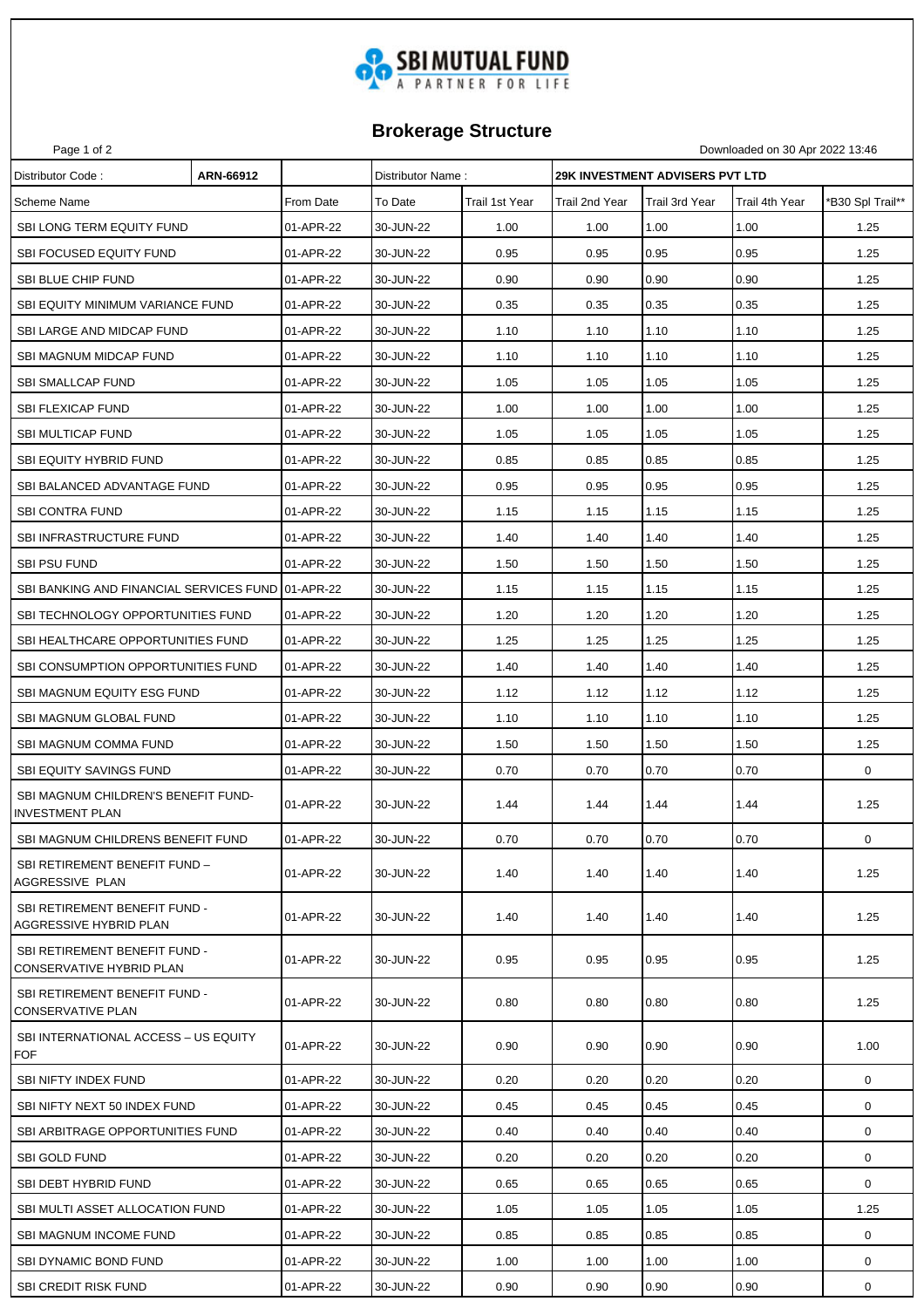| SBI CORPORATE BOND FUND                                    | 01-APR-22 | 30-JUN-22 | 0.45 | 0.45 | 0.45 | 0.45 | 1.25     |
|------------------------------------------------------------|-----------|-----------|------|------|------|------|----------|
| SBI MAGNUM CONSTANT MATURITY FUND                          | 01-APR-22 | 30-JUN-22 | 0.35 | 0.35 | 0.35 | 0.35 | $\Omega$ |
| <b>SBI MAGNUM GILT FUND</b>                                | 01-APR-22 | 30-JUN-22 | 0.55 | 0.55 | 0.55 | 0.55 | $\Omega$ |
| SBI MAGNUM MEDIUM DURATION FUND                            | 01-APR-22 | 30-JUN-22 | 0.70 | 0.70 | 0.70 | 0.70 | 1.25     |
| SBI CPSE BOND PLUS SDL SEP 2026 50:50<br><b>INDEX FUND</b> | 01-APR-22 | 30-JUN-22 | 0.15 | 0.15 | 0.15 | 0.15 | $\Omega$ |
| <b>SBI BANKING AND PSU FUND</b>                            | 01-APR-22 | 30-JUN-22 | 0.45 | 0.45 | 0.45 | 0.45 | $\Omega$ |
| SBI FLOATING RATE DEBT FUND                                | 01-APR-22 | 30-JUN-22 | 0.20 | 0.20 | 0.20 | 0.20 | $\Omega$ |
| SBI SHORT TERM DEBT FUND                                   | 01-APR-22 | 30-JUN-22 | 0.50 | 0.50 | 0.50 | 0.50 | 0        |
| <b>SBI SAVINGS FUND</b>                                    | 01-APR-22 | 30-JUN-22 | 0.45 | 0.45 | 0.45 | 0.45 | $\Omega$ |
| SBI MAGNUM LOW DURATION FUND                               | 01-APR-22 | 30-JUN-22 | 0.54 | 0.54 | 0.54 | 0.54 | 0        |
| SBI MAGNUM ULTRA SHORT DURATION FUND                       | 01-APR-22 | 30-JUN-22 | 0.20 | 0.20 | 0.20 | 0.20 | $\Omega$ |
| <b>SBI LIQUID FUND</b>                                     | 01-APR-22 | 30-JUN-22 | 0.14 | 0.14 | 0.14 | 0.14 | 0        |
| <b>SBI OVERNIGHT FUND</b>                                  | 01-APR-22 | 30-JUN-22 | 0.08 | 0.08 | 0.08 | 0.08 | $\Omega$ |
|                                                            |           |           |      |      |      |      |          |